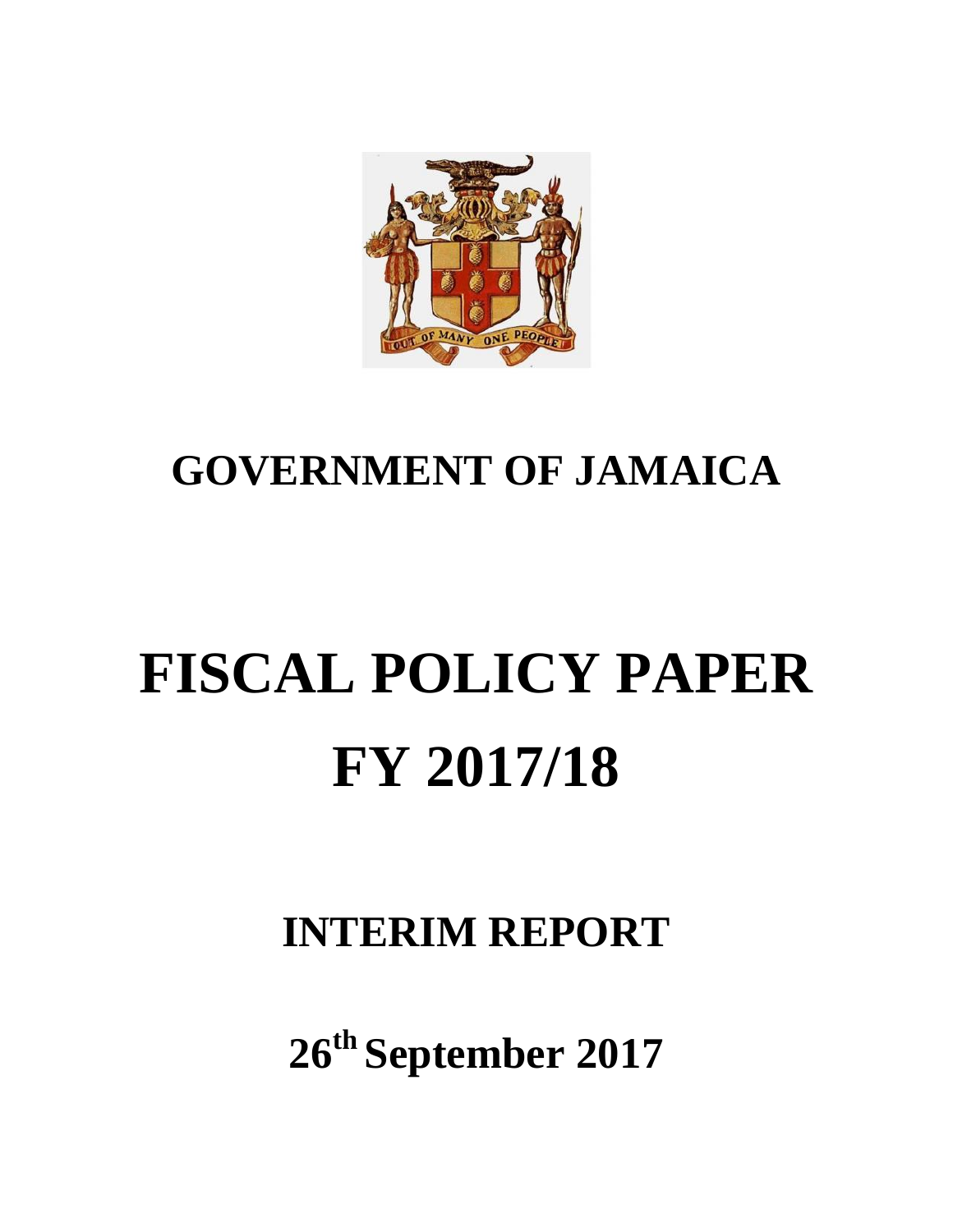# **TABLE OF CONTENTS**

# **Part 1: Fiscal Responsibility Statement**

#### Introduction

Economic Review and Outlook

Notable Economic Reforms

Conclusion

# **Part 2: Macroeconomic Framework**

FY 2016/17 – Update Macroeconomic Outlook FY 2017/18 to 2020/21

# **Part 3: Fiscal Management Strategy**

Background

Central Government Performance FY 2017/18 April – July

Public Debt

Public Bodies

Fiscal Outlook

| Appendix I   | <b>Fiscal Tables</b>              |
|--------------|-----------------------------------|
| Appendix II  | <b>Fiscal Risks</b>               |
| Appendix III | Tax Administration Jamaica Update |
| Appendix IV  | <b>Financial Sector Reform</b>    |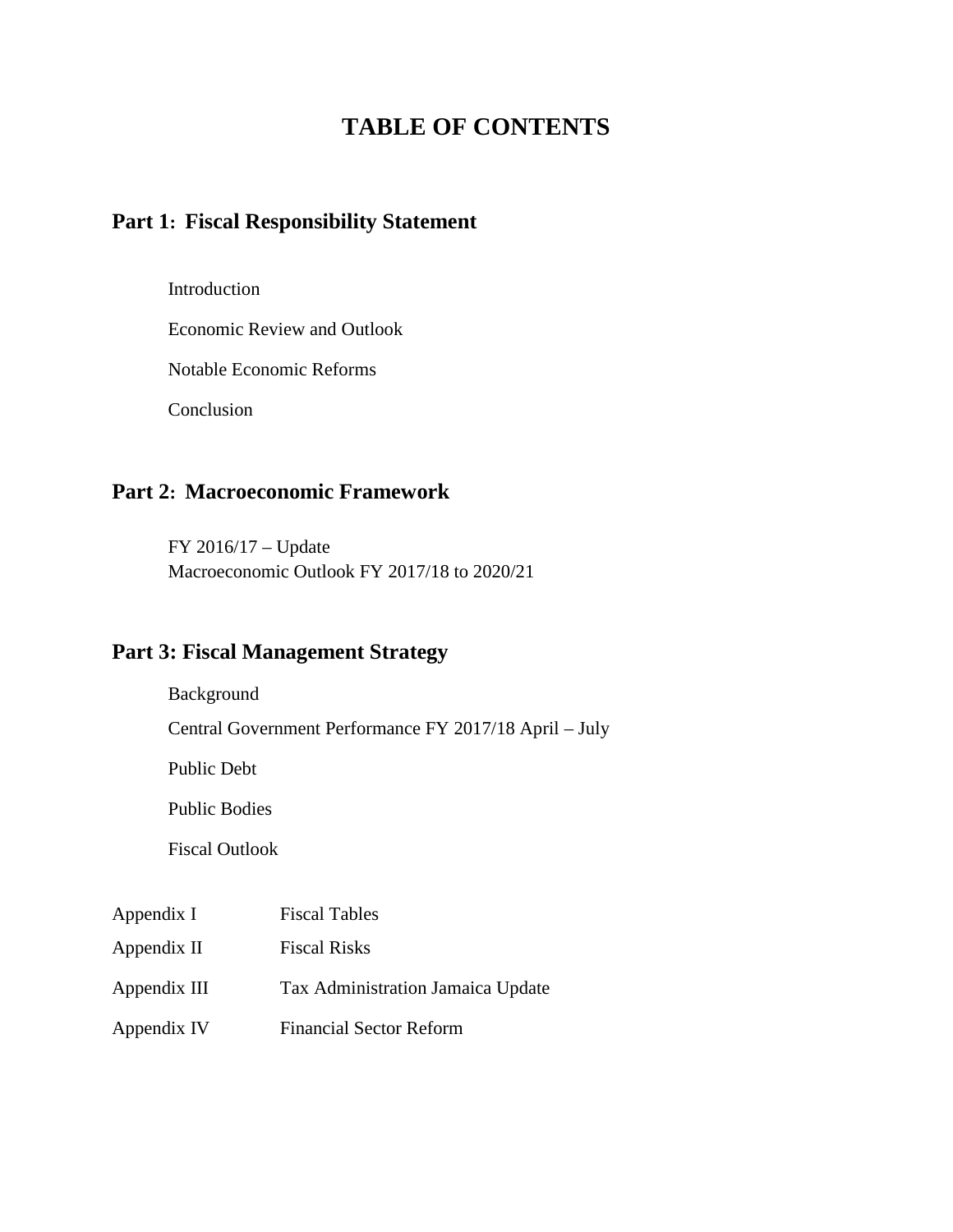# **PART 1: FISCAL RESPONSIBILITY STATEMENT**

# **INTRODUCTION**

Amendments to the Financial Administration and Audit (FAA) and the Public Bodies Management and Accountability (PBMA) Acts in March 2014 enabled the Government of Jamaica's (GOJ) adoption of the enhanced fiscal rules. These enhanced rules require that the annual Estimates of Revenue and Expenditure and the accompanying Fiscal Policy Paper (FPP), be tabled simultaneously in February of each year, commencing February 2015, to allow for the approval of the budget prior to the start of the new fiscal year to which those estimates relate. This change to the budget preparation and approval process provides Parliamentarians with more time and more information to guide decision making. This early approval of the budget has now occurred twice, since the adoption of the enhanced fiscal rules as it relates to the new budget calendar. The call for parliamentary elections in February 2016 had prevented the tabling of the budget in February of last year.

The FY 2017/18 Estimates of Revenue and Expenditure, as well as the annual FPP, were tabled, as required under the enhanced rules, on February 9, 2017 and this allowed the approval of the budget by both Houses of Parliament on March 31, 2017. Under the enhanced fiscal rules, the Minister is also required to table in both Houses of Parliament, an Interim FPP within six months of the passage of the Appropriation Act for the financial year to which the relevant Estimates of Revenue and Expenditure relate. The tabling of this Interim FPP satisfies that timeline.

The FAA Act also requires that the Interim FPP include:

- (a) The economic outturn of the previous financial year;
- (b) The performance of the first quarter of the financial year;
- (c) Projections to the end of the current financial year; and
- (d) Projections for the succeeding financial year and the medium term.

The Minister with responsibility for Finance, under The FAA (Amendment) Act 2014, is also required to, by September 30 in each financial year, issue to accounting officers in MDAs, the Budget Call containing the economic and fiscal parameters which will govern the preparation of the Annual Estimates of Revenue and Expenditure for the next financial year and the medium term. This Interim FPP has been prepared and is being tabled to support the issue of the Budget Call within the requisite timeline and to facilitate robust debate and participation among Parliamentarians, entrusted with oversight in the management of the public finances of Jamaica and the performance of the economy.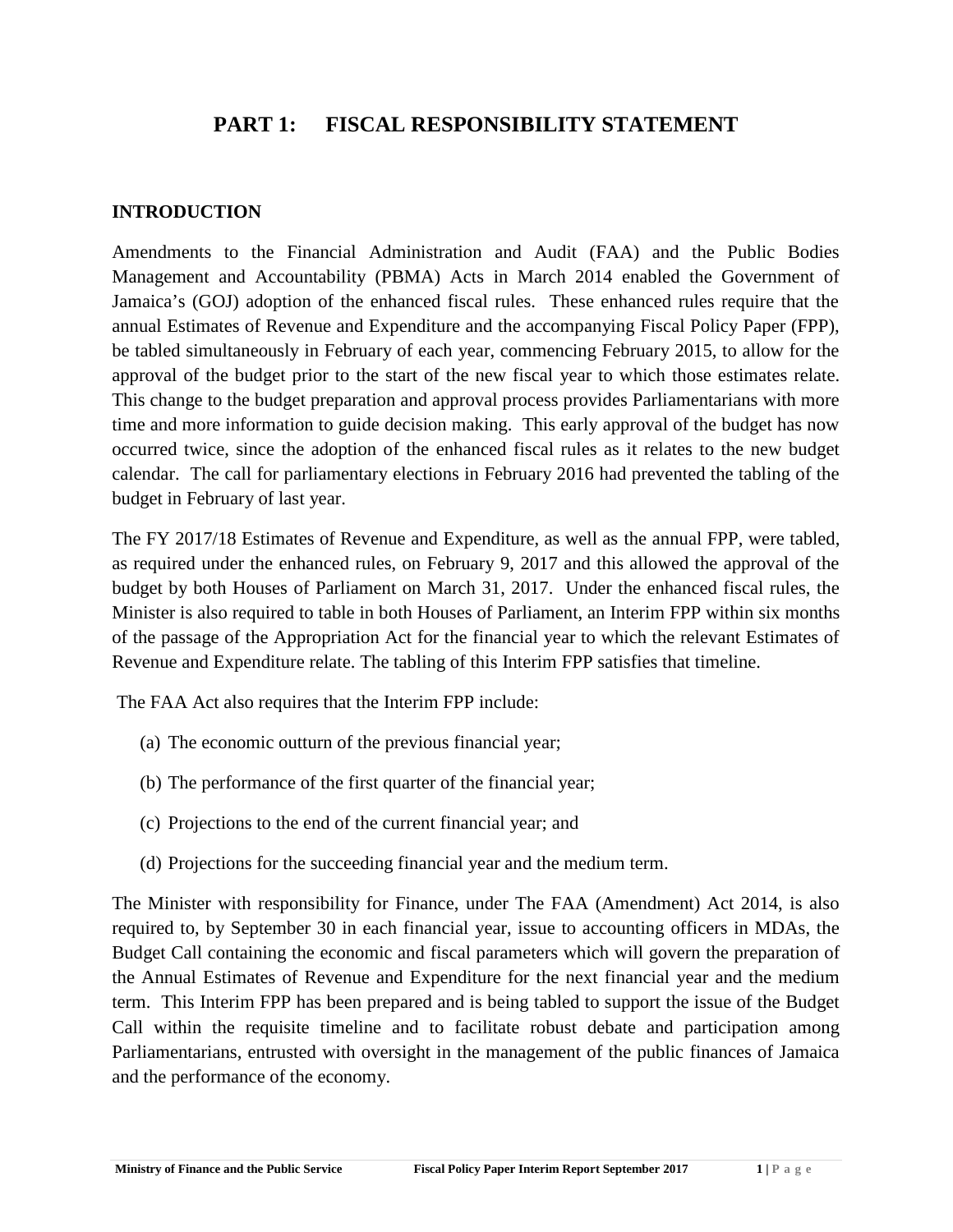With respect to the country's performance under the precautionary Stand-By Arrangement (PSBA) with the International Monetary Fund, the first review was conducted in February 2017 where all structural benchmarks and all (but one) quantitative targets for the December 2016 review were met. A second review was conducted in early September 2017, which covers the 6-month period to June 2017 and the IMF team's assessment is that the GOJ has satisfied all structural benchmarks and quantitative targets. Program implementation is characterized as strong by the IMF team, as evidenced by the strong over performance in the tax revenues and the stock of non-borrowed NIR.

The Government of Jamaica's commitment to economic reform and growth remains strong. The Government continues to maintain fiscal discipline and will ensure that all quantitative performance criteria and structural benchmarks are met going forward.

# **ECONOMIC UPDATE AND OUTLOOK**

Over the past four years, the Government has been steadfastly implementing its economic reform program, now supported under the new PSBA. Growth, in real terms, continues unabated, with the country now recording nine (9) consecutive quarters of real growth. For the FY 2016/17, real output expanded by 1.3% and is programmed to be approximately 2.0% in the current FY. Much, however, remains to be done and the GOJ remains committed to staying the course. Inflation continued along a declining path, with CY 2016 recording an outturn of 1.7 per cent, lower than the 3.7% recorded in CY 2015. Net International Reserves (NIR) remains strong, the budget is in near balance and the debt/GDP ratio is firmly on a downward trajectory.

Primary objectives of the economic reform program include:

- Maintaining a Central Government annual Primary Surplus of 7.0% of GDP across the medium term;
- Achieving a Debt/GDP ratio of 96% or less by end FY 2019/20;
- Achieving average real GDP Growth of 2-3%;
- Attaining a Wage/GDP ratio of 9% by FY 2018/19; and
- Maintaining adequate funding of Social expenditures through adhering to a floor on social spending.

The economic reform program remains on track with the successful completion of the second review under the precautionary SBA with the IMF. Key highlights of the progress so far and future expectations include:

• The Central Government's Primary Surplus target of 7.0% was exceeded in FY 2016/17 with an outturn of 7.6% of GDP. This performance was driven by a combination of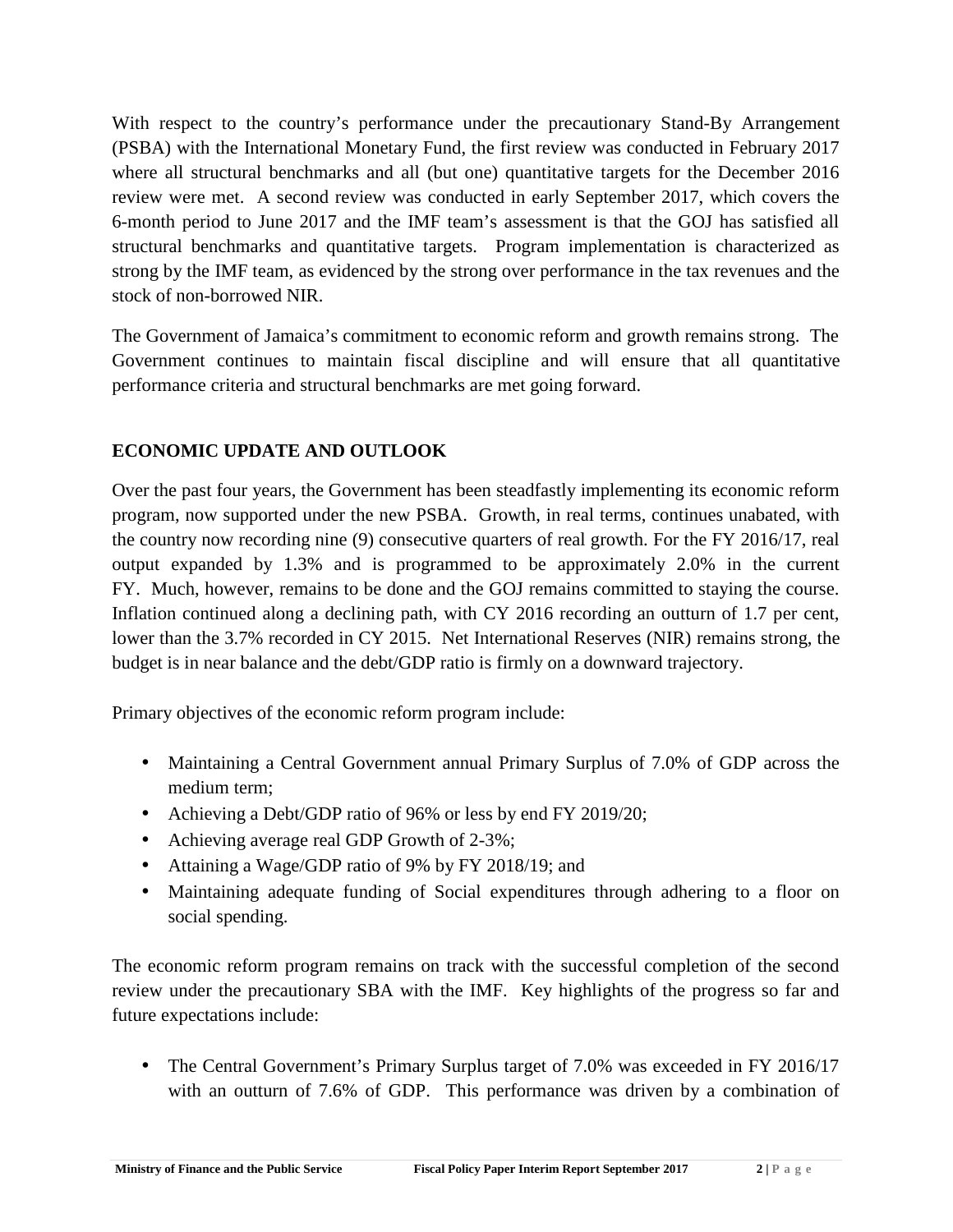strong revenue collections (\$8.6bn or 1.8% higher than budget) and lower total expenditure (\$5.0bn or 1.0% less than budget). The primary balance target for FY 2017/18 and beyond remains at 7.0% of GDP;

- Central Government generated a marginally lower fiscal deficit in FY 2016/17 (0.2% of GDP) as compared to FY 2015/16 (0.3% of GDP). The original Budget which was approved in March 2017 had programmed a fiscal deficit of 0.3% of GDP. With the additional expenditures being absorbed via a First Supplementary Budget, predicated on the robust performance of the revenues so far and projections to end FY, the revised projection is for a fiscal deficit of 0.4% of GDP. For FY 2018/19-2020/21, incremental surpluses are projected to occur;
- The overall Public Sector generated a surplus of 1.6% of GDP in FY 2015/16, and a surplus of 1.8% of GDP in FY 2016/17. Surpluses on the overall balance are expected to obtain across the medium term;
- The Current Account deficit of the Balance of Payments (BOP) declined from 10.4% of GDP in FY 2012/13 to 2.5% in FY 2016/17. The projected Current Account deficit for FY 2017/18 is 2.4% of GDP, and is expected to subsequently average around 1.4% over the medium term;
- Real GDP growth has averaged 0.8%, over the last three fiscal years (FY 2014/15 -FY 2016/17), despite the adverse effect of drought. Real growth was projected at 2.3% for FY 2017/18 and is still on track to achieve approximately 2.0% for the FY. Growth is forecasted to average 2.0% - 3.0% per annum over the medium term;
- Wage/GDP ratio has trended downwards from 10.0% in FY 2015/16 to 9.5% projected in FY 2017/18. The GOJ intends to achieve the targeted 9.0% by the end of FY 2018/19;
- Since the start of the economic reform, the Jamaica dollar has depreciated against the US dollar, resulting in the recovery of competitiveness. The narrowing of the inflation differential between Jamaica and its trading partners has also contributed to an improvement in competitiveness; evidenced by a slowing in the pace of depreciation and a strong NIR.
- Inflation remained relatively low in FY 2016/17, with an outturn of 4.1%. Prudent and complementary monetary and fiscal policies, relatively low oil prices as well as favourable weather to support agricultural output, will serve to maintain inflation at moderate single digit rates through FY 2017/18 and over the medium term;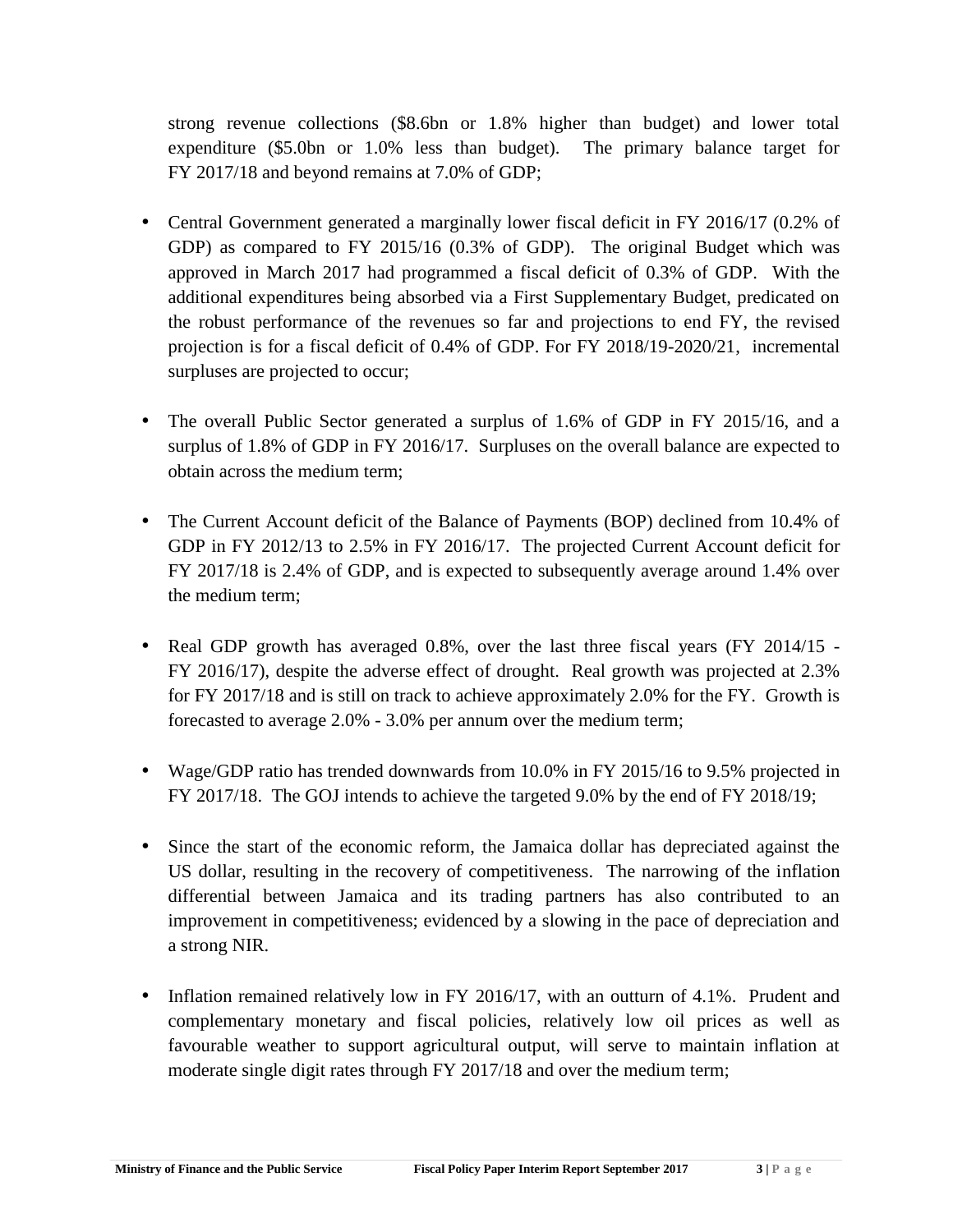- The NIR remains in a strong position, increasing from US\$884.3mn at end-March 2013 to US\$3,671.7mn at end-August 2017;
- The Debt Service/Tax Revenue ratio rose to 113.7% in FY 2015/16, due to the Petrocaribe Energy Cooperation Agreement buyback transaction. The ratio fell to 46.9% in FY 2016/17. Accordingly, an increased proportion of GOJ's fiscal resources is available to support priority social programmes;
- The average unemployment rate fell three years consecutively to reach 13.2% in 2016, after peaking at 15.3% in 2013. The employed labour force of 1,204,800 persons reported by STATIN in its April 2017 Labour Force Survey is a record high for Jamaica. The unemployment rate of 12.2% reported in that survey is 1.5 percentage points lower than the rate recorded in April 2016 and is the lowest rate recorded since October 2010;
- According to the survey of business and consumer confidence which is conducted by Jamaica Consumer Board, both consumer and business confidence remained very high in the second quarter of 2017, despite a decline in the indices by 3.0% and 3.2%, respectively relative to the second quarter of 2016.

# **Notable Fiscal Developments**

For FY April-to-July 2017, both the Central Government's Primary Surplus and Fiscal Deficit performed better than budgeted. Provisional data indicate that Central Government operations to end-July 2017 generated a fiscal deficit of \$5,978.8mn, compared to the targeted deficit of \$18,748.1mn. The Primary Surplus amounted to \$38,565.1mn, which was significantly better (32.9%) than the \$29,010.5mn targeted. This favourable fiscal performance was driven, in part, by lower than programmed expenditure as well a positive performance from all categories of Revenue and Grants, except Capital Revenue and Bauxite Levy, which had a shortfall of \$48.7mn and \$3.5mn, respectively.

Revenue & Grants was ahead of budget by \$5,902.2mn or 3.7 percent. This very positive performance was driven mainly by Tax Revenue which was \$5,451.2mn better than budget, followed by Grants and Non-Tax Revenue, which were \$448.8mn and \$54.4mn better than budget respectively. This strong performance overall reflects the impact of the revenue measures announced in February as well as continued improvements in tax administration.

Total expenditure (net of amortization) during the first four (4) months of this FY, was \$6,867.2mn (3.8%) less than programmed, due mainly to lower spending on recurrent (programmes and interest payments) and capital programmes which outweighed the higher expenditure on Compensation. Capital expenditure of \$9,301.1mn was \$827.6mn or 8.2 percent less than programmed. Going forward it is expected that all components of non-debt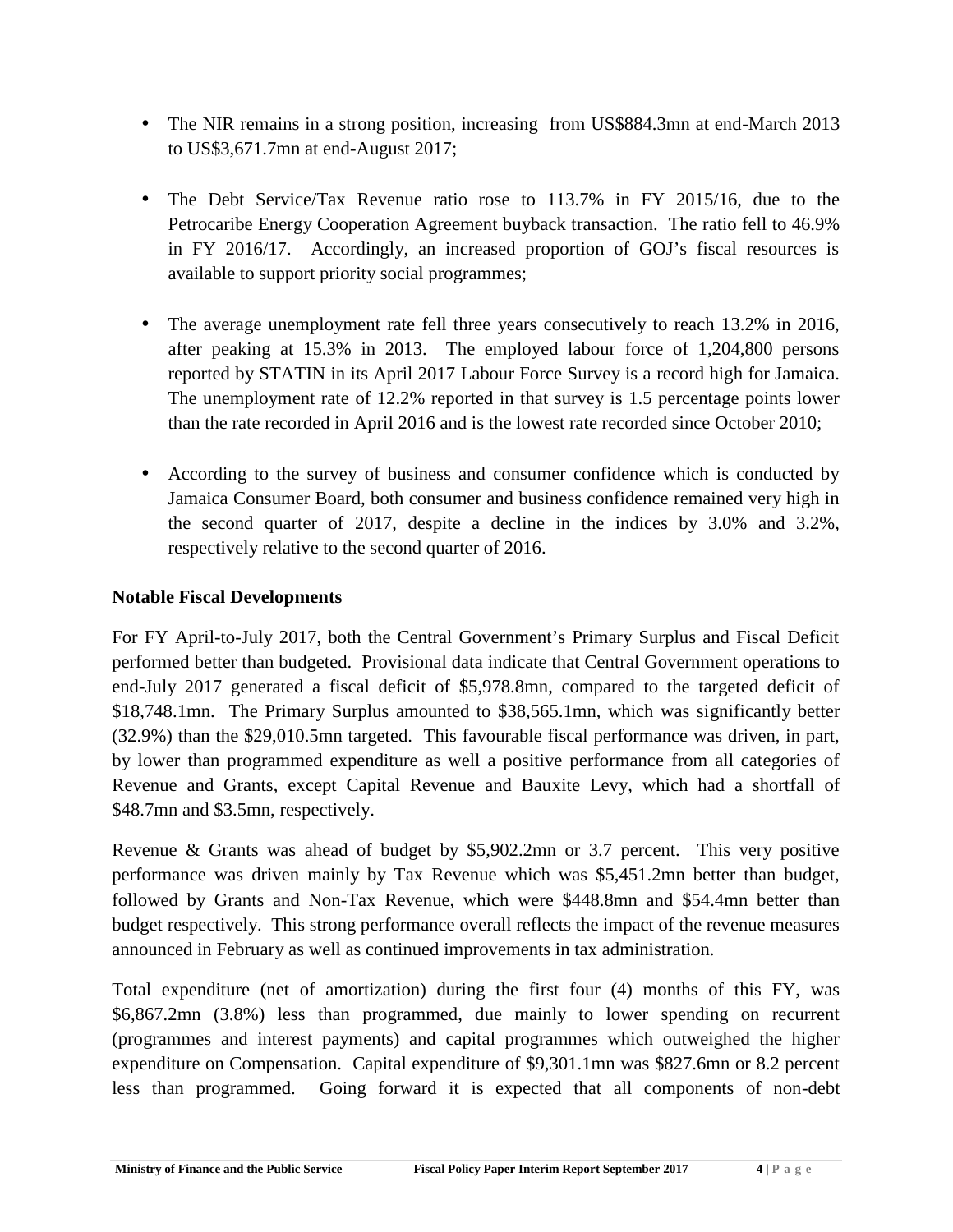expenditure, except capital, will be ahead of the budget due to increases in expenditure, details of which will be provided in the First Supplementary Budget to be tabled later this fiscal year. These higher expenditures are to be financed from the increased fiscal space attributed to the strong tax revenue flows. Fiscal operations remain on track to meet the established targets for December 2017 and March 2018.

# *Fiscal Rules*

As it relates to the Specified Debt of the Consolidated Public Sector, the MOFPS has already implemented this new metric (April 2017) with updates provided monthly along with existing (CGO) fiscal data. In the upcoming Annual FPP, the ministry will commence presenting and reporting on, the appropriate fiscal balance that is deemed consistent with the achievement of the 60% or less debt/GDP target by FY 2025/26. Any deviation from the fiscal balance target would then be recorded in the "Notional Account".

#### *Public Debt Developments*

On April 1, 2017, a new definition for Jamaica's total public debt became effective. The new definition extends the coverage and reports on the consolidated debt of the Specified Public Sector net of cross-holdings and excludes the debt of the Bank of Jamaica. At the end of June 2017 the total Specified Public Sector Debt stood at \$1,963,442.01mn; down from \$2,017,999.2mn at the end of April 2017.

# *Liability Management*

The Government of Jamaica, in August 2017, executed a liability management transaction, in the International Capital Markets. The liability management action included the execution of a tender for cash of high coupon Global bonds, the issue of new bonds through the re-opening of the 2028 and 2045 bonds and the early redemption of the domestic US\$ denominated Benchmark Investment Bonds 2020A and 2020B. The external liability management actions have resulted in (i) an extension of the maturity profile; and (ii) a reduction of the near term refinancing risk.

# **CONCLUSION**

**Ministry of Finance and the Public Service Fiscal Policy Paper Interim Report September 2017 5** | **P** a g e The Government of Jamaica remains fully committed to fiscal discipline and is resolved to take whatever prudent policy actions are needed to reduce the debt of the specified public sector to or below 60% of GDP by FY 2025/26. The fiscal programme developed for FY 2017/18 and the medium term are anchored around debt reduction and facilitating economic expansion. The fiscal accounts are in near balance, thanks to strong, buoyant tax revenue flows which have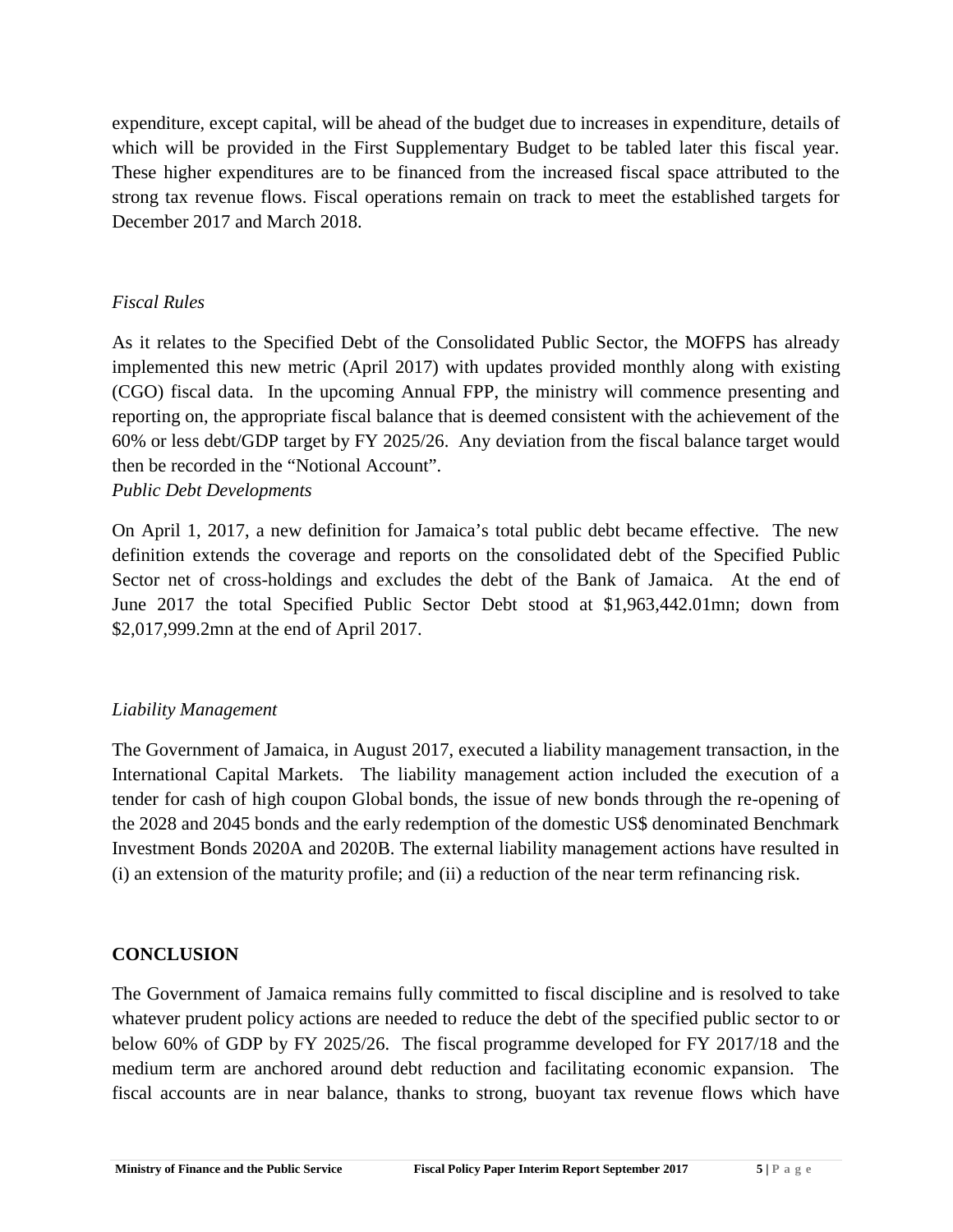continued the trend observed since FY 2016/17, where the primary balance outperforms the targets. These resources have allowed to GOJ to strategically pay down the debt through timely liability management operations. With a "steadied approach" and focus on closing the remaining tax loopholes, as the gradual transition from direct to indirect taxation takes place, the burden of taxation on the salaried worker will be further reduced. As the GOJ ramps up its growth agenda, prudent monitoring and execution of the expenditure budget will be crucial. The efficient execution of the budget, in tandem with buoyant tax revenue flows, places the GOJ firmly on a path to meeting its fiscal and debt targets for the current FY and the medium term. This augurs well for keeping both consumer and business confidence at high levels. Unemployment, at 12.2 percent (April 2017), a reduction of 1.5 percentage points when compared to April 2016, is at its lowest point since 2011, with employment expanding faster than the growth in the labour force.

The GOJ is cognizant that there are downside risks and some of these risks have been detailed in Appendix 2. Hurricanes Irma and Maria have battered our CARICOM neighbours and serve as a reminder, that one of these events could devastate our economy. This is an opportune time for the GOJ to redouble its efforts to get out of the stranglehold of debt, freeing up fiscal space needed to address infrastructure development and facilitate increased social welfare among the country's vulnerable citizens. **Jamaica will then be (2030): the place of choice to live, work, raise families and do business.**

> Audley Shaw, MP Minister of Finance and the Public Service September 26, 2017

\_\_\_\_\_\_\_\_\_\_\_\_\_\_\_\_\_\_\_\_\_\_\_\_\_\_\_\_\_\_\_\_\_\_\_\_\_\_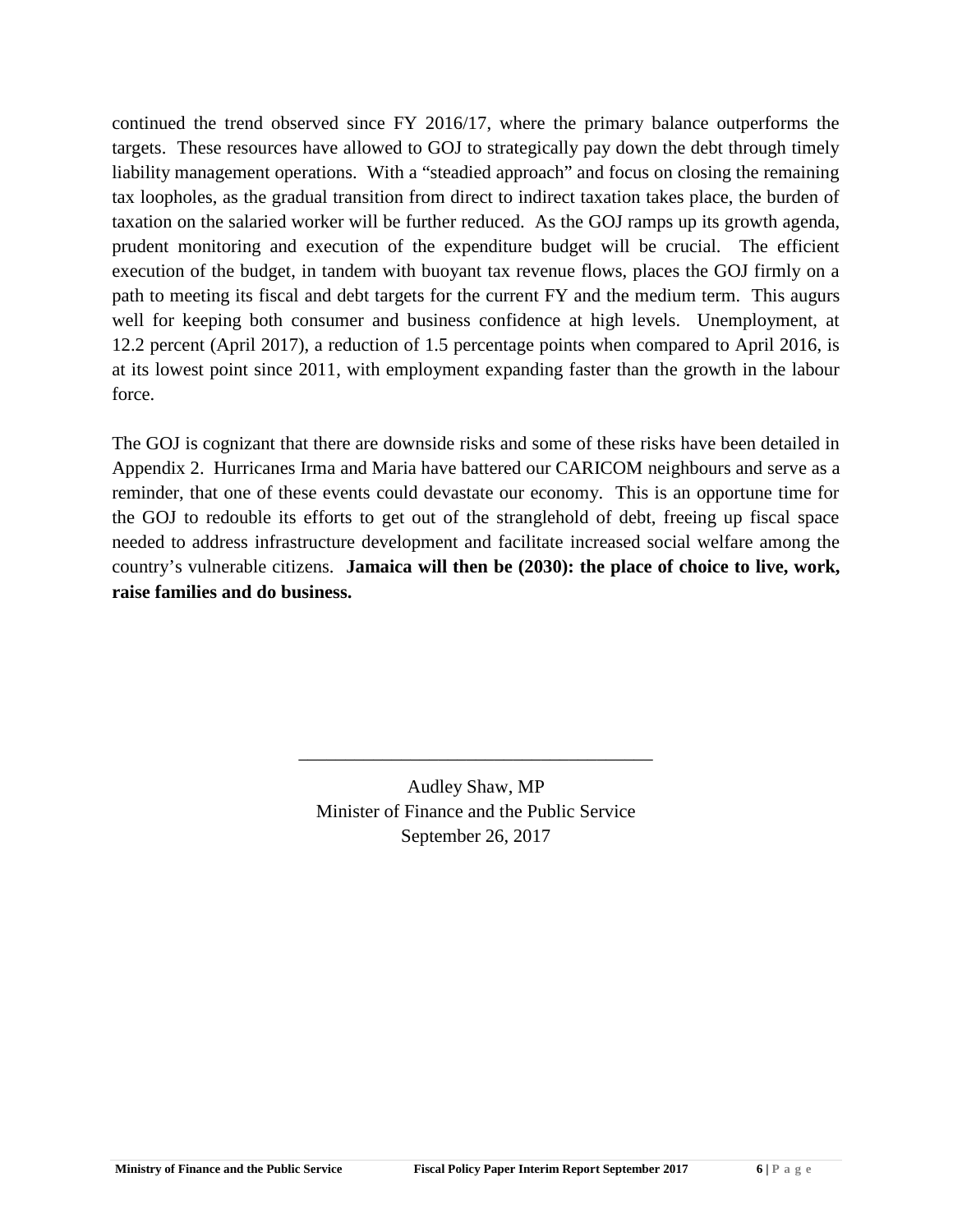# **PART 2: MACROECONOMIC FRAMEWORK**

# **Real Sector Developments**

# **FY 2016/17 - Update**

The Jamaican economy performed positively during FY 2016/17, with real GDP growth of 1.3%. This outturn reflects acceleration in the rate of growth in real GDP when compared to the previous two fiscal years, and extended the recent trend of successive economic improvements which has been observed since FY 2013/14 (Table 2A). In fact, the growth in real GDP for FY 2016/17 is the largest economic expansion recorded for Jamaica since FY 2006/07 and, to some extent, demonstrates the positive impact of the comprehensive reforms which the Government of Jamaica has been undertaking under the economic reform programme.

The economic performance for the fiscal year was underpinned by growth in both the goods producing and services industries. The sectors which recorded the most significant growth included Agriculture, Forestry & Fishing and Manufacturing, within the goods industry and Electricity & Water Supply and Hotels & Restaurants, within the services industry. The growth in Agriculture, Forestry & Fishing was facilitated by favourable weather conditions as well as the forging of stronger linkages with other sectors. Manufacturing was boosted by higher levels of production of petroleum products and increased food processing. The continued rise in the number of tourists visiting the country accounted primarily for the performance of Hotels & Restaurants, while stronger demand for electricity due to the pick-up in the economy and increased levels of rainfall were the main contributing factors to the positive outturn for Electricity & Water Supply.

# **FY 2017/18 – First Quarter Estimated Performance**

vegetables as well as in the traditional export crops, particularly sugar cane and cocoa. The<br>Ministry of Finance and the Public Service Fiscal Policy Paper Interim Report September 2017 7 | P a g e Real GDP is estimated to have grown by 0.3% during the first quarter of FY 2017/18. This reflects a slow-down in the rate of growth in the economy, when compared to the 1.5% expansion for the corresponding quarter of the previous fiscal year. The outturn however, was slightly higher than the 0.1% growth in real GDP for the January to March quarter of FY 2016/17. The performance for the review quarter was driven by improvements in the Services Industry, as the Goods Producing Industry is estimated to have contracted. Within the Goods Producing Industry, there was a significant contraction in Agriculture, Forestry and Fishing as well as in Mining and Quarrying. Although growth was estimated in Manufacturing and Construction, it was insufficient to offset these declines. The contraction in the Agriculture, Forestry & Fishing Industry mainly reflected declines in production of legumes, fruits and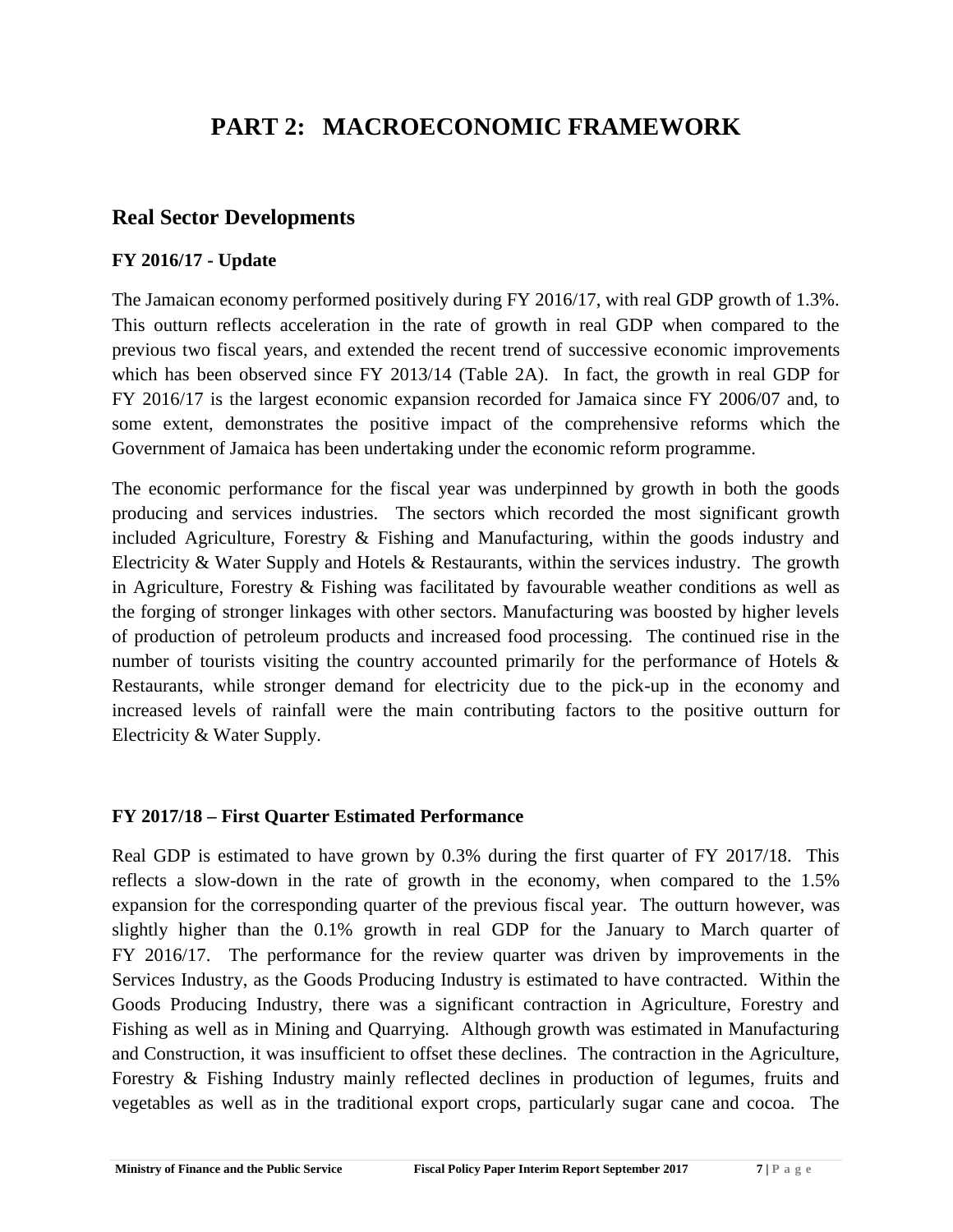industry was negatively affected by heavy rainfall in the month of May which resulted in widespread flooding. Weather-related downturns in production of crude bauxite and alumina contributed largely to the contraction in Mining and Quarrying. The Manufacturing Industry was driven mainly by increased production of petroleum and chemical products as well as higher levels of food processing. Expansion in the Construction Industry reflected increased construction activities by the National Works Agency (NWA) and Port Authority of Jamaica (PAJ), in addition to a larger number of residential developments undertaken by the National Housing Trust (NHT) and private developers.

Growth in the Services Industry was primarily driven by tourist-related activities, with Hotels and Restaurants estimated to have demonstrated the largest growth within the industry. This performance was supported by a 6.5% increase in visitor arrivals for the period over the number of visitors during the corresponding quarter of FY 2016/17. Noteworthy contribution to the expansion in Services also emanated from the components: Finance & Insurance Services and Other Services.

# **FY 2017/18 – Second quarter and fiscal year Outlook**

The economic outlook for the second quarter of the FY 2017/18 is generally positive. Real GDP is projected to grow within the range of 1.0% to 2.0%, predicated on expected improvements in the performance of both the Goods Producing and Services Industries. This is expected to be supported by increased economic activities primarily in the areas of mining and quarrying, construction and tourism as well as continued strengthening of the global economy.

Weather-related shocks associated with the current hurricane season, which could negatively affect Jamaica directly or through the impact on some of the country's trading partners, pose the main downside risks to the projected improvement in the economy in the second quarter of the fiscal year.

The outlook for the full fiscal year ending March 2018 remains positive, despite the downward revision of the projected growth in real GDP to 1.7% from the 2.3% reported in the February 2017 publication of the FY 2017/18 Fiscal Policy Paper. This forecasted expansion reflects growth in Manufacture, Electricity & Water Supply, Hotels & Restaurants as well as Agriculture, Forestry & Fishing. The recovery in these major industries as well as the materialization of several initiatives relating to the growth agenda are expected to fuel the growth in the economy, supported by increased investor confidence and investment activities. The Jamaican economy is also expected to benefit from improvements in external competitiveness derived from the structural and macroeconomic reforms which have been carried out by the Government.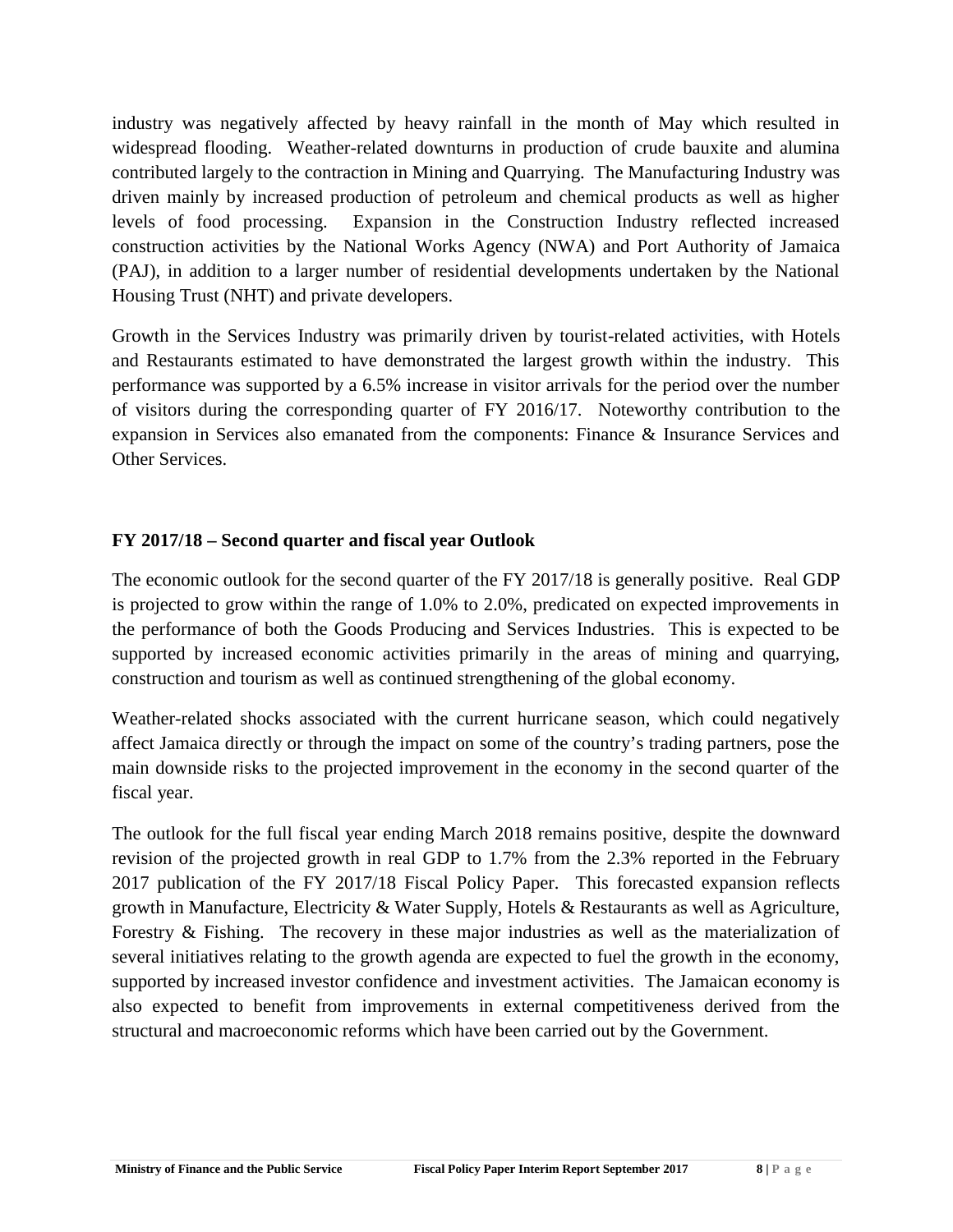# **Table 2A**

| <b>INDUSTRY</b>                                                    | FY 2013/14 | FY 2014/15 | FY 2015/16 | FY 2016/17 | FY 2016/17:01 | FY 2017/18:Q1 |
|--------------------------------------------------------------------|------------|------------|------------|------------|---------------|---------------|
| <b>GOODS PRODUCING INDUSTRY</b>                                    | 3.1        | $-1.6$     | 1.7        | 3.4        | 3.8           | $-2.5$        |
| Agriculture, Forestry & Fishing                                    | 7.0        | $-5.4$     | 1.6        | 10.8       | 8.9           | $-8.5$        |
| Mining & Quarrying                                                 | 7.6        | $-0.8$     | 0.3        | $-5.5$     | $-1.9$        | $-10.5$       |
| Manufacture                                                        | $-0.2$     | $-1.5$     | 2.8        | 2.4        | 2.1           | 2.4           |
| Construction                                                       | 2.1        | 1.7        | 0.9        | 0.6        | 2.1           | 1.5           |
| <b>SERVICES INDUSTRY</b>                                           | 0.2        | 0.7        | 0.8        | 0.6        | 0.9           | 1.2           |
| Electricity & Water Supply                                         | $-1.1$     | $-2.0$     | 3.4        | 2.5        | 5.0           | 0.3           |
| Transport, Storage & Communication                                 | 0.3        | 0.7        | 1.1        | 0.6        | 0.9           | 0.5           |
| Wholesale & Retail Trade; Repair & Installation of Machinery       | $-0.1$     | 0.4        | 0.6        | 0.2        | 0.5           | 0.5           |
| Finance & Insurance Services                                       | 0.4        | 0.8        | 1.0        | 1.1        | 1.4           | 1.5           |
| Real Estate, Renting & Business Activities                         | 0.4        | 0.5        | 0.6        | 0.5        | 0.6           | 0.5           |
| Producers of Government Services                                   | $-0.2$     | $-0.2$     | $-0.1$     | $-0.1$     | $-0.2$        | 0.0           |
| Hotels and Restaurants                                             | 1.8        | 4.0        | 1.5        | 1.7        | 1.3           | 8.0           |
| Other Services                                                     | 0.5        | 1.7        | 1.0        | 0.8        | 1.0           | 1.5           |
| Less Financial Intermediation Services Indirectly Measured (FISIM) | $-0.2$     | $-0.9$     | 1.3        | 1.4        | 1.6           | 1.6           |
| <b>TOTAL GDP AT BASIC PRICES</b>                                   | 0.9        | 0.2        | 1.0        | 1.3        | 1.5           | 0.3           |

*Source: STATIN/PIOJ*

# **Labour Market Developments**

The labour market continues to show improvements, with further declines in the unemployment rate. This improvement is reflective of the "pick-up" in the economy generally, and supported by continued efforts to enhance the business environment, thereby increasing investments and job creation.

by 1.3% relative to April 2016, representing an additional 17,700 persons, the reduction in the<br>Ministry of Finance and the Public Service Fiscal Policy Paper Interim Report September 2017 9 | P a g e According to the April 2017 Labour Force Survey which was conducted by the Statistical Institute of Jamaica (STATIN), the unemployment rate fell by 1.5 percentage points to 12.2% compared to April 2016. This rate of unemployment is the lowest recorded since October 2011. Whereas the unemployment rate for males increased from 9.0% to 9.5%, the unemployment rate for females decreased from 17.0% to 15.3%. The unemployment rate for youths aged between fourteen and twenty-four years was 28.9% in April 2017. This represented a decrease of 3.1 percentage points relative to the unemployment rate for this group at the similar time last year. Within this age group, male unemployment decreased by 1.3 percentage points moving to 25.6% while for females it fell 5.4 percentage points to 33.2%. Despite the total labour force growing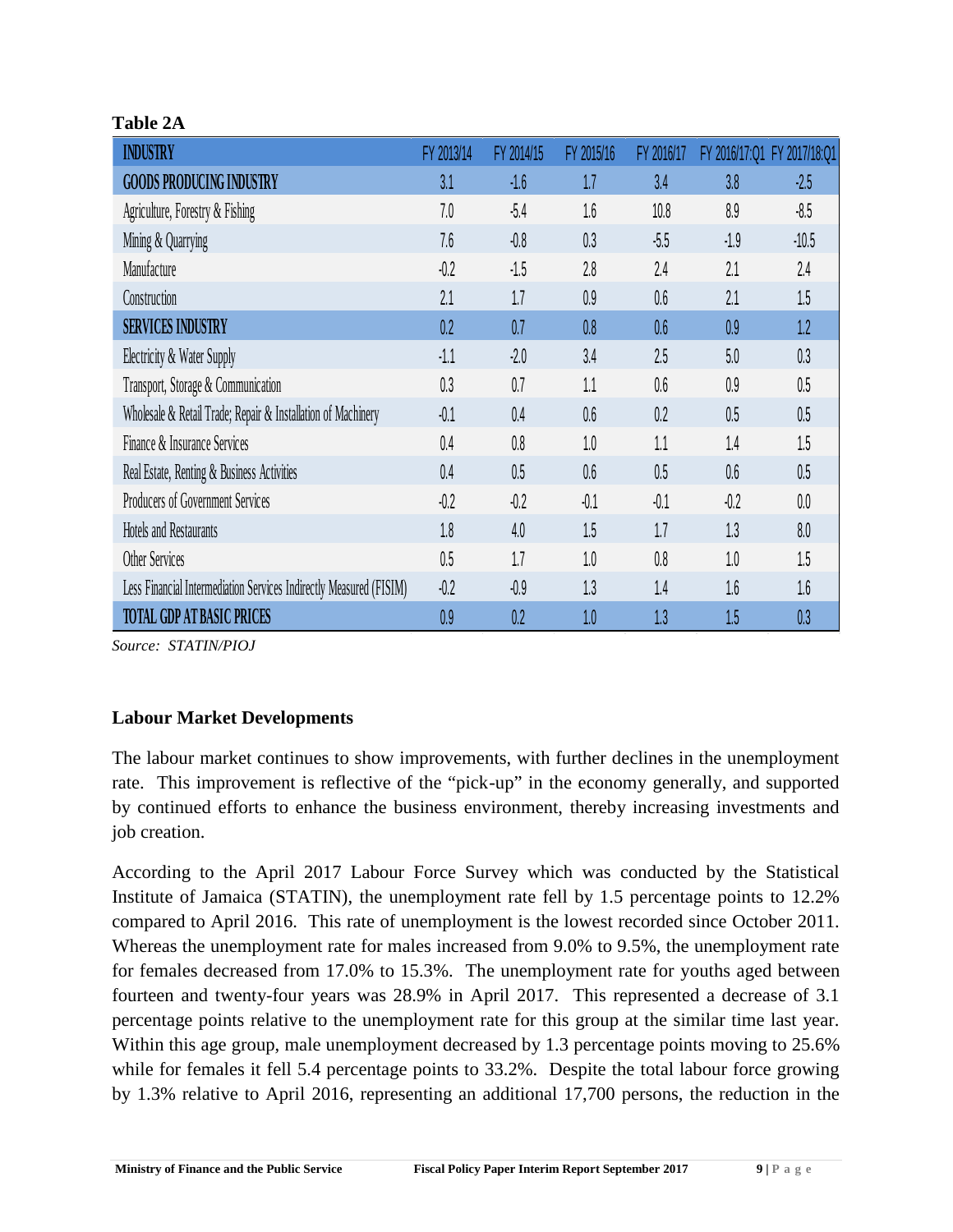unemployment rate is mostly explained by the increase in the number of persons employed over the period which exceeded the addition to the labour force. Total employment rose by 35,800 persons or 3.0%, reflecting an increase of 10,700 employed males (1.6% rise) and 25,100 employed females (4.9% rise).





*Source: STATIN*

The Industry groups that led the improvement in employment are 'Real Estate Renting & Business Activities' and 'Agriculture, Hunting, Forestry & Fishing' which recorded increases of 9,700 persons (12.8%) and 6,700 persons (3.3%), respectively. The level of employment for the period was however offset by moderate reductions in other industries, most notably 'Manufacturing' which experienced a decline of 2,600 persons (3.2%).

# **Monetary Developments**

The signal rate on the Bank of Jamaica's (BOJ) 30-day Certificate of Deposit (CD) was reduced by 25 basis points in April 2017, moving to 4.75% from 5.0%. The policy action was motivated by the BOJ's assessment that the inflation rate for FY 2017/18 will be within their inflation target of 4.0% to 6.0%. In addition, the Government's continued commitment to fiscal consolidation under the Precautionary SBA supported this move.

interest rate corridor at 3.0 percentage points between the overnight lending and deposit<br>Ministry of Finance and the Public Service Fiscal Policy Paper Interim Report September 2017 10 | P a g e In alignment with its more accommodative monetary stance, BOJ also lowered the interest rates on its standing liquidity facility (SLF) by 25 basis points to 6.25%, thereby maintaining the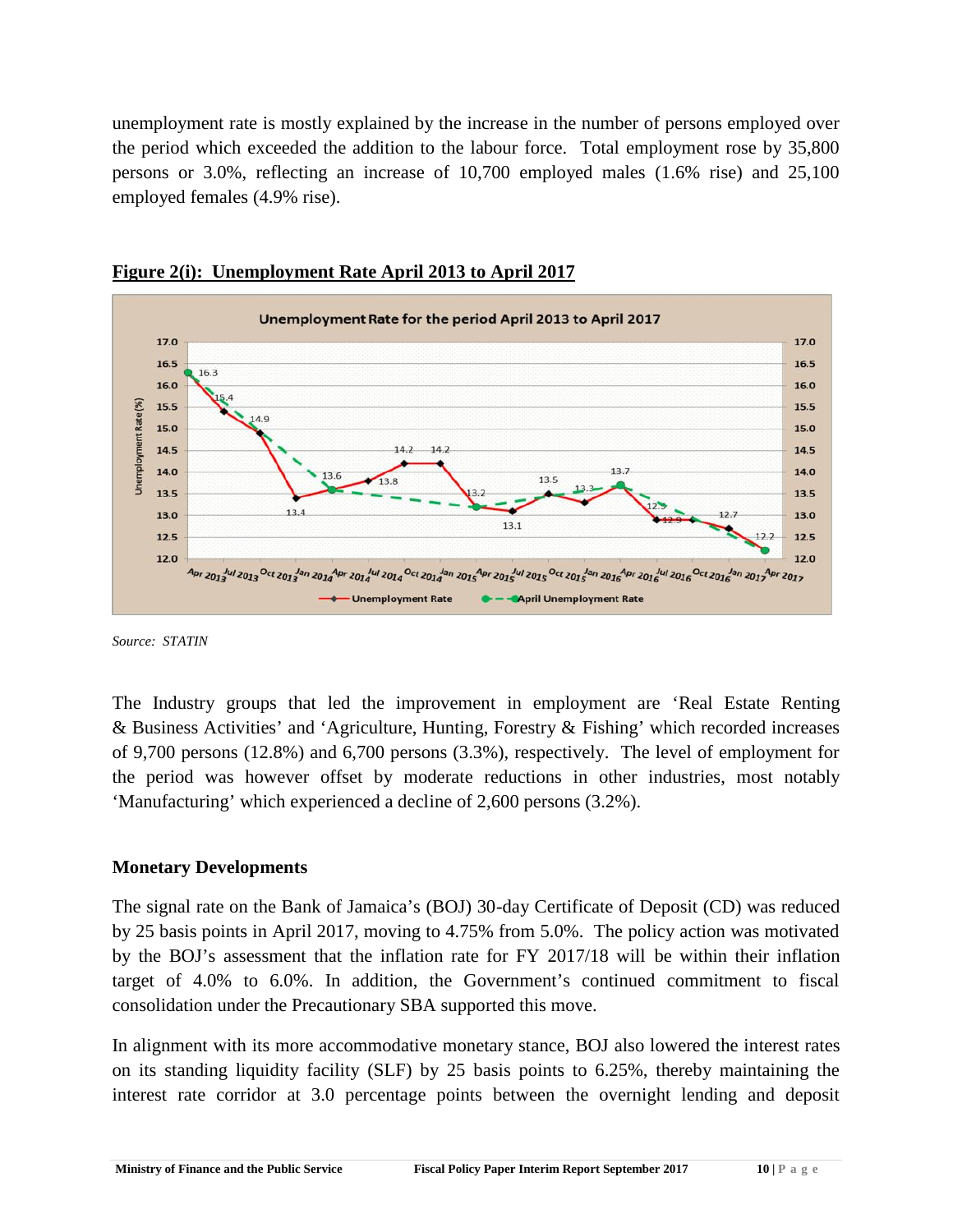facilities. In a move to reduce the incentive to hold foreign currency liabilities, the BOJ increased the foreign currency reserve requirement ratio during the quarter by 1.0 percentage point to 15.0%. As a result of a combination of actions from the BOJ and the GOJ, there were improvements in the liquidity conditions during the June 2017 quarter resulting in a net injection of \$0.9bn, comprising \$13.2bn net absorption from the BOJ's operations and \$14.1bn from the GOJ's operations. The increased domestic currency liquidity contributed to a decline in the yields on both the 90-day and 180-day tenor of the GOJ T-Bills (Figure 2ii) for the first quarter of FY 2017/18. The lower rates were also influenced by the reduction in the BOJ's policy rate.

Relative to the quarter ending June 2016, the monetary base increased by \$26.3bn (21.8%) to \$147.0bn at end-June 2017. This expansion largely reflected increases of 14.9% and 34.5% in the currency stock and commercial bank cash reserves, respectively. For the 12-month period to June 2017, Net International Reserves (NIR) increased by \$74.1bn (US\$351.7mn). At the end- August 2017, the stock of NIR amounted to US\$3.7bn while Gross Reserves stood at US\$4.2 billion, equivalent to 26.8 weeks of goods and services imports.



# **Figure 2(ii): T-Bill Rates**



# **Inflation**

The All Jamaica 'All Divisions' Consumer Price Index increased from 233.1 at the end of August 2016 to 243.4 at the end of August 2017, representing a twelve-month inflation rate of 4.4%. Relative to the 1.8% recorded for the twelve-month period up to end-August 2016, this inflation rate is 2.6 percentage points higher.

**Ministry of Finance and the Public Service Fiscal Policy Paper Interim Report September 2017 <sup>11</sup> <sup>|</sup> P a g e** The largest increases over the period were registered by the divisions: 'Housing, Water, Electricity, Gas and Other Fuels', 'Food and Non-Alcoholic Beverages' and 'Alcoholic Beverages and Tobacco'. The uptick in inflation partly reflected the impact of higher energy, transport and domestic agricultural prices.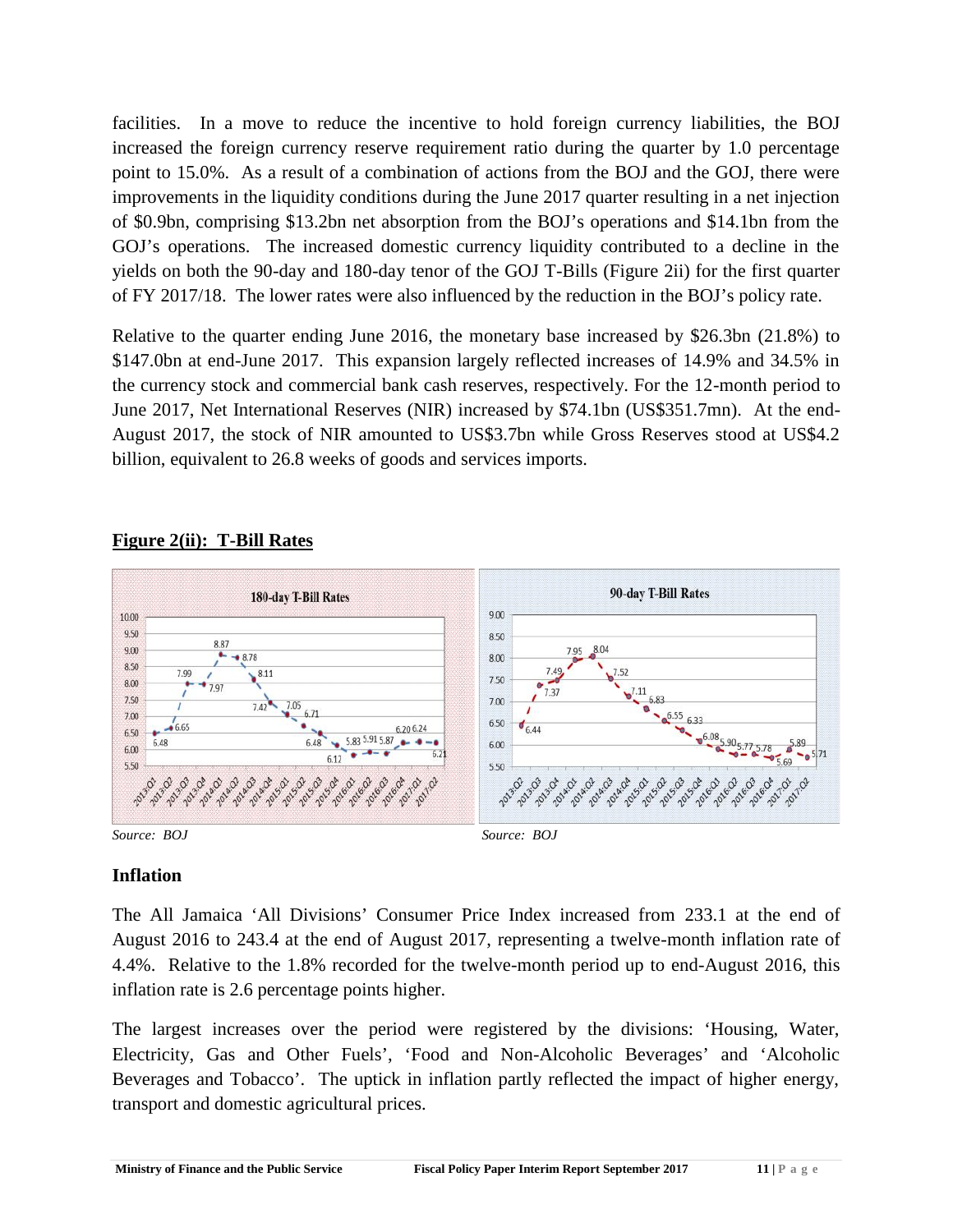Data from STATIN indicates that the inflation rate for August 2017 was 0.3%. The CPI index for the division 'Recreation and Culture' recorded the highest movement, followed by the increase in the index for 'Food and Non-Alcoholic Beverages'. The index for 'Recreation and Culture' was influenced mainly by increased prices for books and other school equipment, while increases within the 'Food and Non-Alcoholic Beverages' division was due mainly to an upward movement for the group 'Food'. This group was mainly impacted by an in the sub-group 'Vegetable and Starchy Foods' due to higher prices for produce such as cabbage, potato and yam. The only division to record a decline in its index was 'Housing, Water, Electricity, Gas and Other Fuels'. Although there was an upward movement in the index for the group 'Water Supply and Miscellaneous Services Related to the Dwelling', the increase was tempered by a fall in the index for 'Electricity, Gas and Other Fuels'.

Inflation for the calendar year up to end-August 2017 was 3.0 per cent, and 2.0% for the fiscal year to end-August 2017.

|                                                                                          |                   |                          |                          |                          |                   |                   |                   | All Jamaica 'All Divisions' and Division Indices and Movements |                       |                                   |                                   |                                       |                                                   |
|------------------------------------------------------------------------------------------|-------------------|--------------------------|--------------------------|--------------------------|-------------------|-------------------|-------------------|----------------------------------------------------------------|-----------------------|-----------------------------------|-----------------------------------|---------------------------------------|---------------------------------------------------|
| (Base period December $2006 = 100$ )                                                     |                   |                          |                          |                          |                   |                   |                   |                                                                |                       |                                   |                                   |                                       |                                                   |
|                                                                                          | Jun 2016<br>Index | Aug 2016<br><b>Index</b> | Dec 2016<br><b>Index</b> | Mar 2017<br><b>Index</b> | Jun 2017<br>Index | Jul 2017<br>Index | Aug 2017<br>Index | change for (% change)<br>Aug 2017                              | Monthly % FY 17/18:01 | Annual %<br>change at<br>Jun 2017 | Annual %<br>change at<br>Aug 2017 | FY 17/18 to<br>Aug 2017<br>(% change) | CY 2017 to<br>Aug 2017<br>(% <sub>6</sub> change) |
| <b>ALL DIVISIONS - ALL</b><br><b>TTEMS</b>                                               | 231.0             | 233.1                    | 236.3                    | 238.7                    | 241.2             | 242.7             | 243.4             | 0.3                                                            | 1.1                   | 4.4                               | 4.4                               | 2.0                                   | 3.0                                               |
| 1 Food and Non-Alcoholic<br><b>Beverages</b>                                             | 287.1             | 288.9                    | 294.0                    | 296.2                    | 300.0             | 303.6             | 305.5             | 0.6                                                            | 1.3                   | 4.5                               | 5.8                               | 3.1                                   | 3.9                                               |
| 2 Alcoholic Beverages and<br><b>Tobacco</b>                                              | 291.7             | 292.9                    | 294.7                    | 296.5                    | 304.1             | 305.2             | 306.4             | 0.4                                                            | 2.6                   | 4.2                               | 4.6                               | 3.4                                   | 4.0                                               |
| 3 Clothing and Footwear                                                                  | 233.4             | 233.7                    | 234.8                    | 235.7                    | 236.6             | 236.8             | 237.4             | 0.2                                                            | 0.4                   | 1.4                               | 1.6                               | 0.7                                   | 1.1                                               |
| 4 Housing, Water, Electricity,<br><b>Gas and Other Fuels</b>                             | 205.1             | 214.5                    | 220.2                    | 230.1                    | 230.3             | 229.5             | 228.4             | $-0.5$                                                         | 0.1                   | 12.3                              | 6.5                               | $-0.8$                                | 3.7                                               |
| 5 Furnishings, Household<br><b>Equipment and Routine</b><br><b>Household Maintenance</b> | 230.6             | 231.3                    | 232.8                    | 233.7                    | 234.7             | 234.9             | 235.1             | 0.1                                                            | 0.4                   | 1.8                               | 1.6                               | $0.6^{\circ}$                         | 1.0                                               |
| 6 Health                                                                                 | 143.8             | 144.4                    | 145.5                    | 145.9                    | 146.3             | 146.4             | 146.7             | 0.2                                                            | 0.3                   | 1.7                               | 1.6                               | 0.5                                   | 0.8                                               |
| 7 Transport                                                                              | 202.6             | 202.5                    | 202.9                    | 202.6                    | 207.4             | 208.0             | 207.9             | 0.0                                                            | 2.4                   | 2.4                               | 2.7                               | 2.6                                   | 2.5                                               |
| 8 Communication                                                                          | 66.9              | 66.9                     | 66.9                     | 66.9                     | 66.9              | 66.9              | 66.9              | 0.0                                                            | 0.0                   | 0.0                               | 0.0                               | 0.0                                   | 0.0                                               |
| 9 Recreation and Culture                                                                 | 184.1             | 186.0                    | 186.7                    | 187.2                    | 188.8             | 188.9             | 191.3             | 1.3                                                            | 0.8                   | 2.6                               | 2.9                               | 2.2                                   | 2.5                                               |
| <b>10 Education</b>                                                                      | 182.6             | 182.6                    | 190.3                    | 190.3                    | 190.3             | 190.3             | 190.3             | 0.0                                                            | 0.0                   | 4.2                               | 4.2                               | 0.0                                   | 0.0                                               |
| 11 Restaurants and<br><b>Accommodation Services</b>                                      | 190.5             | 190.5                    | 190.8                    | 191.1                    | 193.7             | 193.8             | 193.9             | 0.1                                                            | 1.4                   | 1.7                               | 1.8                               | 1.5                                   | 1.6                                               |
| 12 Miscellaneous Goods and<br><b>Services</b>                                            | 224.8             | 225.7                    | 227.8                    | 229.7                    | 230.5             | 230.9             | 231.0             | 0.1                                                            | 0.3                   | 2.5                               | 2.4                               | $0.6^{\circ}$                         | 1.4                                               |
| <b>Source: STATIN</b>                                                                    |                   |                          |                          |                          |                   |                   |                   |                                                                |                       |                                   |                                   |                                       |                                                   |

# **Exchange Rate**

rate of depreciation was significantly slower than the 8.2% annual depreciation at the similar<br>Ministry of Finance and the Public Service Fiscal Policy Paper Interim Report September 2017 12 | P a g e At the end of August 2017, the weighted average selling rate of the US Dollar was  $J$129.65 = US$1.00, compared to  $J$127.57 = US$1.00$  at the end of August 2016. This 1.6%$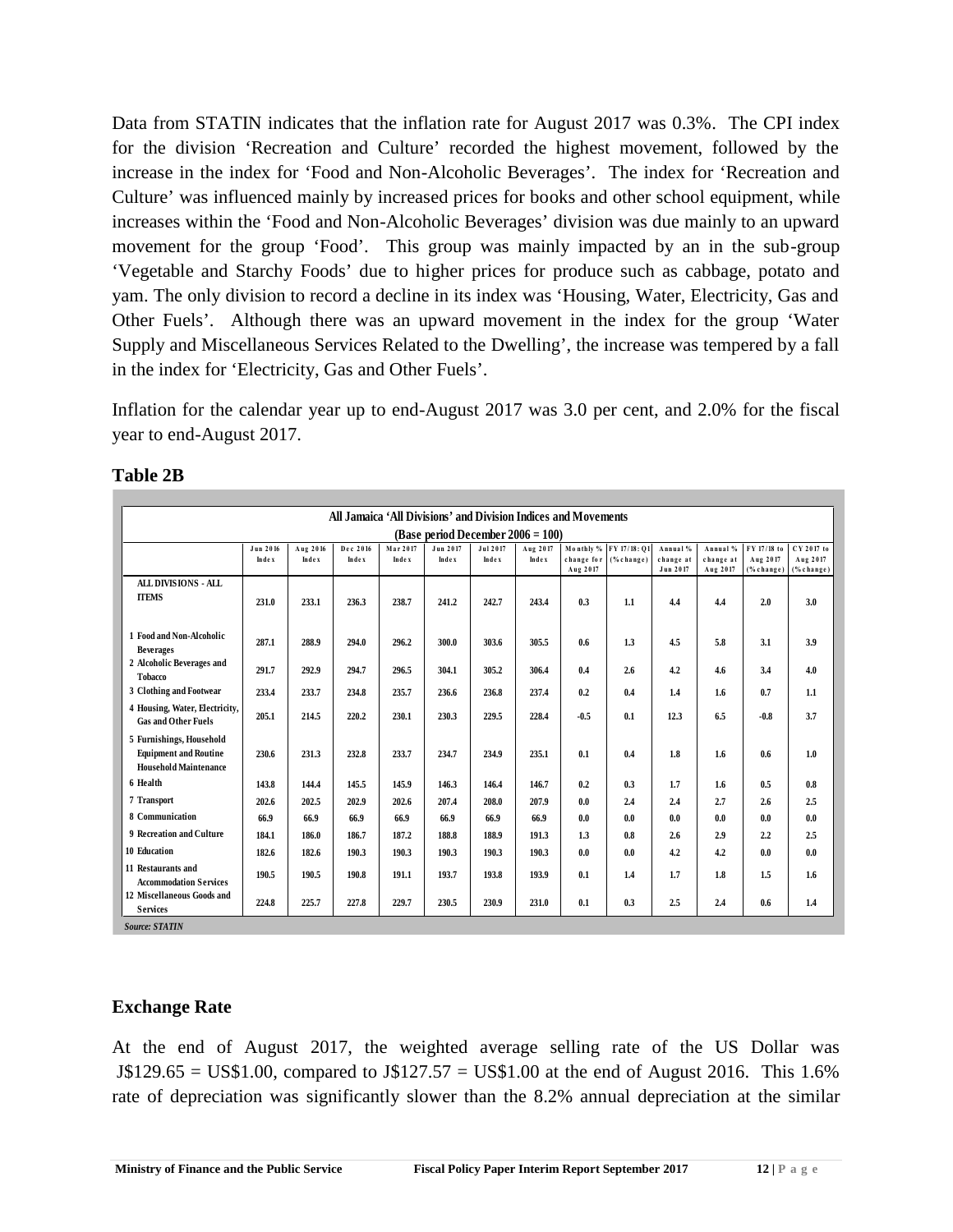point last year. The weighted average selling rate of the US Dollar was J\$128.62 = US\$1.00 at the end of the first quarter of FY 2017/18, reflecting an annual depreciation of 1.8% compared to 8.0% at the end of the corresponding period of the previous fiscal year.

The deceleration in the pace of depreciation is attributable, in part, to lower inflationary pressures given the reduction in the inflation differential between the United States and Jamaica. Accounting primarily for the decline in the inflation gap between the two countries is the relatively low inflation environment which has characterized the Jamaican economy in recent times. Also contributing to the slower pace of depreciation is the foreign currency liquidity support that is provided by the Bank of Jamaica during periods of increased demand pressures.

# **External Sector Developments**

The Current Account balance worsened for FY 2016/17 when compared with the previous fiscal year (Table 2C), bringing a halt to the declining trend since FY 2012/13. As a percent of GDP, the Current Account Deficit increased from 1.9% in FY 2015/16 to 2.5% in FY 2016/17. With the exception of the Secondary Income sub-account, the balance on all the sub-accounts deteriorated. Despite a modest increase in exports, the Goods and Services sub-account worsened marginally as a result of a larger increase in imports. The increase in exports of goods largely reflected higher receipts for Beverages & Tobacco as well as for Mineral Fuel and Food, while the increase in imports mainly reflected higher importation of Machinery & Transport Goods. The improvement in the Secondary Income account is primarily attributable to higher private transfers associated with an increase in remittance inflows. The deficit on the Primary Income sub-account mainly reflected interest payments to non-residents on GOJ Global bonds as well as repatriation of profits by foreign firms. The Capital Account also worsened, and together with the deficit on the current account yielded a net borrowing balance on the Capital and Current Account.

The Financial Account recorded a net borrowing balance, comprising mainly of a build-up of Direct Investment and Other Investment liabilities. This was partially offset by an increase in Net Portfolio Investments resulting from an increase in resident holdings of portfolio investment assets abroad and a net reduction in the incurrence of portfolio investment liabilities.

Flows from official and private sources were more than sufficient to finance the net deficit on the Current and Capital Accounts. As a result, the BOJ's gross reserves increased by US\$152.2mn to US\$3.3bn at the end of FY 2016/17.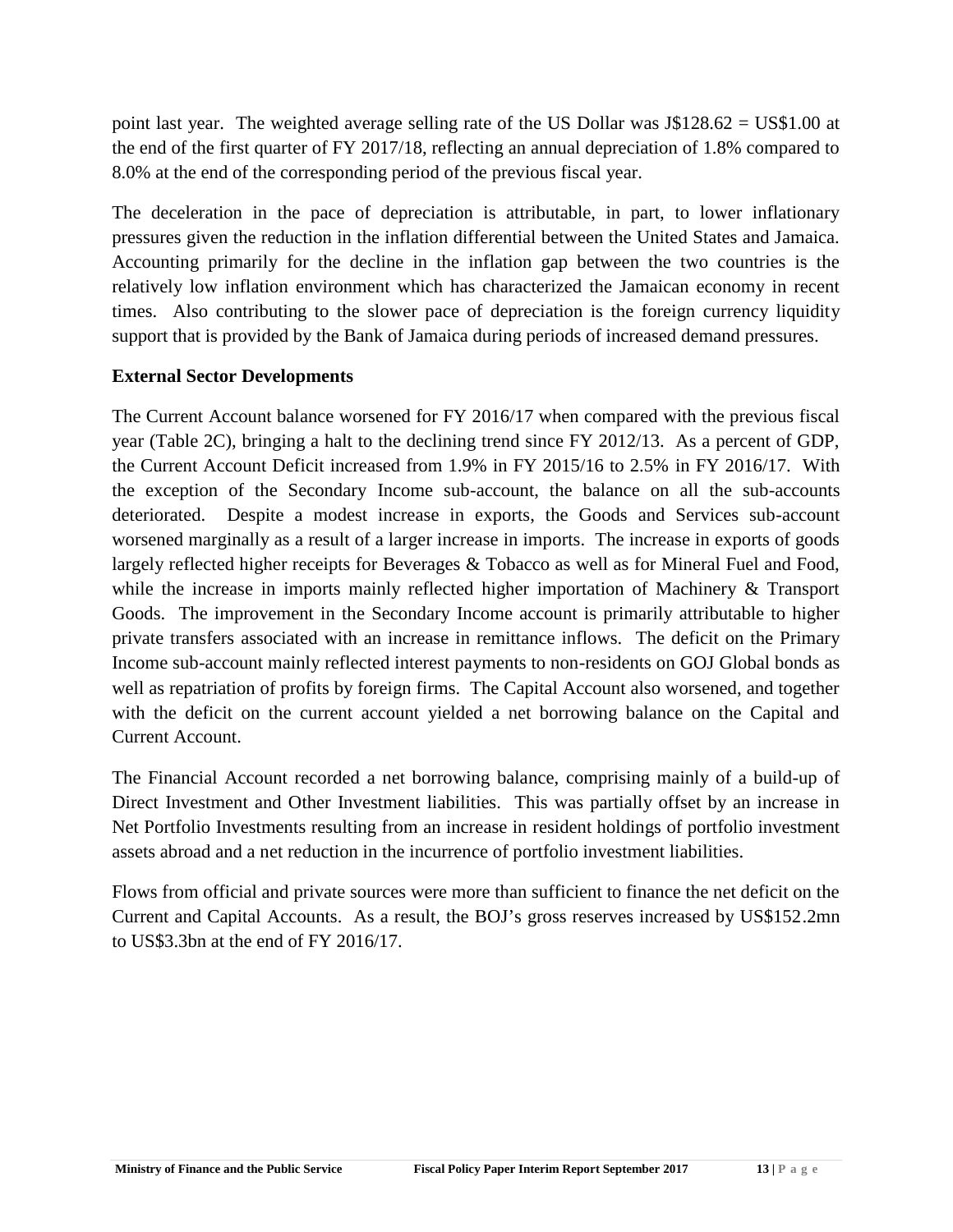|                                                                             | <b>Balance of Payments for FY 2016/17</b> |            |               |
|-----------------------------------------------------------------------------|-------------------------------------------|------------|---------------|
| <b>Balance of Payments (US\$MN)</b>                                         | FY 2015/16                                | FY 2016/17 | <b>Change</b> |
| <b>Current Account Balance</b>                                              | $-281.8$                                  | $-350.8$   | $-69.0$       |
| Credits                                                                     | 7169.1                                    | 7442.0     | 272.9         |
| Debits                                                                      | 7450.9                                    | 7792.8     | 341.9         |
| Goods & Services                                                            | $-2120.4$                                 | $-2126.3$  | $-5.9$        |
| Credits                                                                     | 4291.5                                    | 4481.7     | 190.2         |
| Debits                                                                      | 6411.9                                    | 6608.0     | 196.1         |
| Goods                                                                       | $-3090.9$                                 | $-3180.1$  | $-89.2$       |
| <i>Exports</i>                                                              | 1179.3                                    | 1228.6     | 49.3          |
| <i>Imports</i>                                                              | 4270.1                                    | 4408.7     | 138.6         |
| Services                                                                    | 970.5                                     | 1053.8     | 83.3          |
| Credits                                                                     | 3112.3                                    | 3253.1     | 140.9         |
| Debits                                                                      | 2141.7                                    | 2199.3     | 57.5          |
| Primary Income                                                              | $-489.7$                                  | $-626.8$   | $-137.1$      |
| Credits                                                                     | 308.7                                     | 316.5      | 7.8           |
| Debits                                                                      | 798.4                                     | 943.3      | 144.9         |
| Secondary Income                                                            | 2328.3                                    | 2402.3     | 74.0          |
| Credits                                                                     | 2568.9                                    | 2643.8     | 74.9          |
| Debits                                                                      | 240.6                                     | 241.5      | 0.9           |
| <b>Capital Account</b>                                                      | 1457.5                                    | 31.9       | $-1425.6$     |
| Credits                                                                     | 1457.5                                    | 31.9       | $-1425.6$     |
| Debits                                                                      | 0.0                                       | 0.0        | 0.0           |
| Net lending $(+)$ / net borrowing $(-)$                                     |                                           |            |               |
| (balance from current and capital account)                                  | 1175.7                                    | $-318.9$   | $-1494.6$     |
| <b>Financial Account</b>                                                    | 1175.7                                    | $-318.9$   | $-1494.6$     |
| Net lending $(+)$ / net borrowing $(-)$<br>(balance from financial account) | 503.0                                     | $-166.7$   | $-669.7$      |
| Direct Investment                                                           | $-967.6$                                  | $-598.0$   | 369.6         |
| Net acquisition of financial assets                                         | 8.9                                       | 258.5      | 249.7         |
| Net incurrence of liabilities                                               | 976.5                                     | 856.5      | $-119.9$      |
| Portfolio Investments                                                       | $-1206.8$                                 | 11.2       | 1217.9        |
| Net acquisition of financial assets                                         | 276.6                                     | 398.9      | 122.4         |
| Net incurrence of liabilities                                               | 1483.3                                    | 387.8      | $-1095.6$     |
| Financial derivatives                                                       | 27.9                                      | 44.8       | 16.9          |
| Net acquisition of financial assets                                         | 17.2                                      | 16.2       | $-1.0$        |
| Net incurrence of liabilities                                               | $-10.7$                                   | $-28.5$    | $-17.9$       |
| Other Investments                                                           | 2444.9                                    | $-54.3$    | $-2499.1$     |
| Net acquisition of financial assets                                         | $-81.9$                                   | $-132.0$   | $-50.1$       |
| Net incurrence of liabilities                                               | $-2526.8$                                 | $-77.8$    | 2449.0        |
| Reserve Assets                                                              | 204.6                                     | 429.6      |               |
| Net Errors and Omissions                                                    | $-672.7$                                  | 152.2      |               |

*Source: BOJ*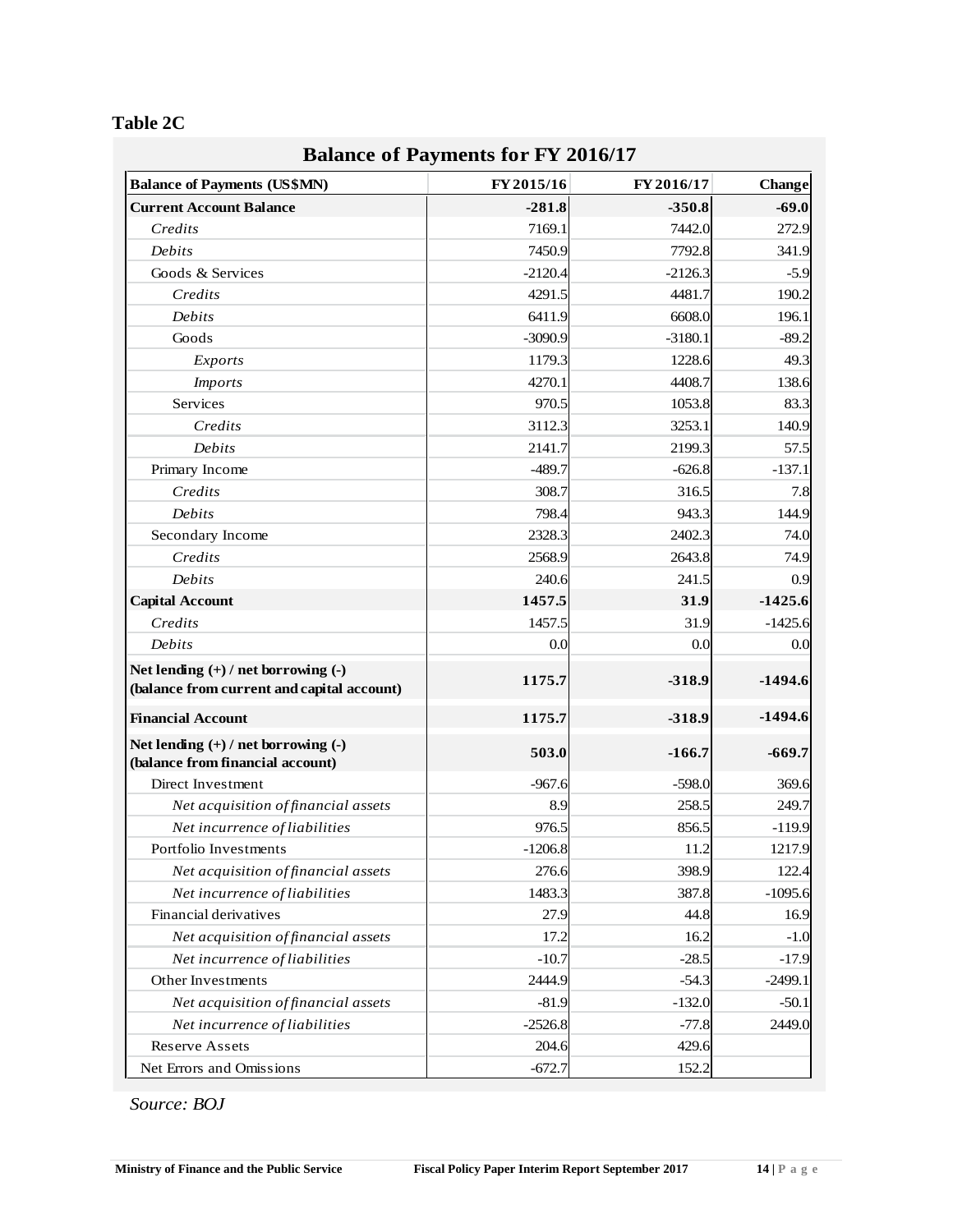#### **Macroeconomic Outlook - FY 2017/18 to 2020/21**

The macroeconomic outlook is positive, with expected acceleration in economic activity over the medium term. The projections for key macroeconomic variables over the next four fiscal years are presented in Table 2D.

#### **Table 2D**

**Medium Term Macroeconomic Profile**

| Macroeconomic Variables                                      | 2014/15 | 2015/16 | 2016/17 | 2017/18 | 2018/19 | 2019/20 | 2020/21 |
|--------------------------------------------------------------|---------|---------|---------|---------|---------|---------|---------|
|                                                              | Actual  | Actual  | Actual  | Proj.   | Proj.   | Proj.   | Proj.   |
| Nominal GDP (J\$bn)                                          | 1,568.0 | 1,687.4 | 1,782.7 | 1,892.6 | 2,044.2 | 2,197.3 | 2,360.8 |
| Nominal GDP growth rate $(\%)$                               | 7.3     | 7.6     | 5.6     | 6.2     | 8.0     | 7.5     | 7.4     |
| Real GDP growth rate $(\%)$                                  | 0.2     | 1.0     | 1.3     | 1.7     | 2.7     | 2.3     | 2.5     |
| Inflation: Annual Pt to Pt (%)                               | 4.0     | 3.0     | 4.1     | 4.6     | 5.0     | 5.0     | 5.0     |
| <b>Interest Rates:</b>                                       |         |         |         |         |         |         |         |
| 30-day repo rate (end-period)                                | 5.75    | 5.25    | 5.0     |         |         |         |         |
| 180-day Treasure Bill (end-period)                           | 7.00    | 5.83    | 5.8     |         |         |         |         |
| 180-day Treasure Bill (average)                              | 7.05    | 6.29    | 6.81    |         |         |         |         |
| Average Selling Exchange Rate<br>$(J$=US$1)$                 | 113.07  | 118.76  | 127.14  |         |         |         |         |
| NIR (US\$mn)                                                 | 2,293.7 | 2,415.5 | 2,748.3 | 3,082.3 | 3,329.7 | 3,814.1 | 3,814.1 |
| <b>Gross International Reserves</b><br>(In weeks of imports) | 20.8    | 22.4    | 24.5    | 26.2    | 29.0    | 31.2    | 31.2    |
| Current Account (%GDP)                                       | $-7.0$  | $-1.9$  | $-2.5$  | $-2.4$  | $-1.3$  | $-1.7$  | $-1.3$  |
| Oil Prices (WTI)<br>(Average US\$/barrell)                   | 81.2    | 45.0    | 47.9    | 48.0    | 49.9    | 52.1    | 53.4    |

*Source: STATIN/BOJ/PIOJ*

**Ministry of Finance and the Public Service Fiscal Policy Paper Interim Report September 2017 15 | P a g e** These forecasts are predicated on the existing stable macroeconomic environment, in addition to the execution of several growth inducing initiatives which are expected to foster growth in real GDP in the short term and provide support in accelerating the pace of economic expansion further into the medium term. Improvements in the main components of the both the Goods Producing and Services industries are anticipated to be the driver of the growth in the economy. The acquisition of the Alpart alumina refinery by Jiuquan Iron and Steel Company (JISCO) and the attendant increase in production of crude bauxite and refined alumina that is projected will provide additional fillip to economic growth. This expansion in the economy is expected to be facilitated by continued improvements in the economies of Jamaica's major trading partners. Additionally, the positive trends in business and consumer confidence and improvements in the labour market are anticipated to continue into the medium term, and provide further support. The reduction in external vulnerabilities coupled with the existing three-year precautionary Stand-By Arrangement with the IMF will serve to further strengthen investor confidence and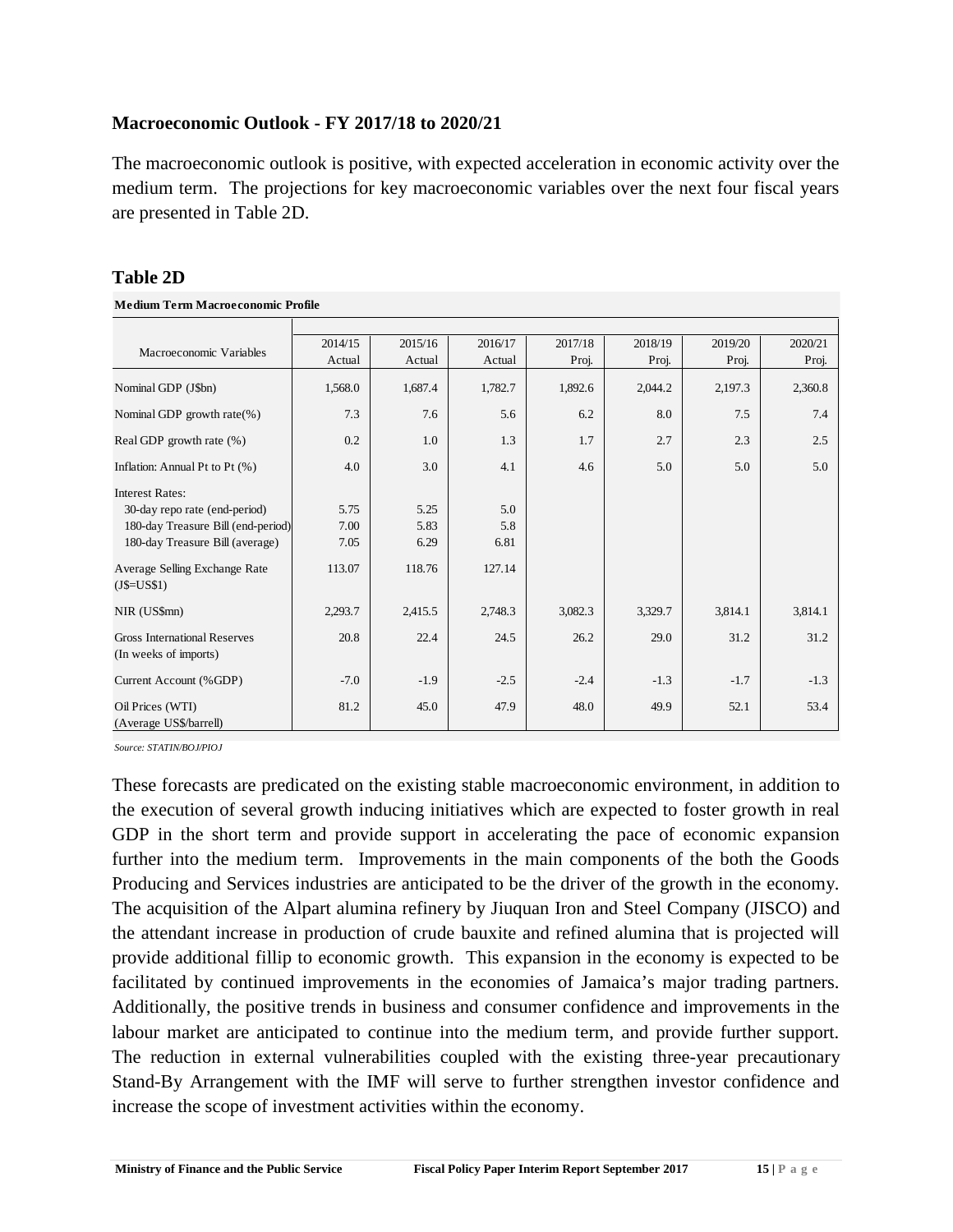There are however, downside risks to the medium-term projections. These include weaker external demand arising from slower than expected global growth and Jamaica's vulnerability to adverse weather hazards.

The average growth in real GDP for the four year period between FY 2017/18 and FY 2020/21 is projected to be 2.3%. A slight increase in the inflation rate is expected for FY 2017/18, followed by stabilization around the 5.0% mark for the three fiscal years thereafter. The current account deficit as a percentage of GDP is projected to remain relatively low, averaging about 1.7% between FY 2017/18 and FY 2020/21.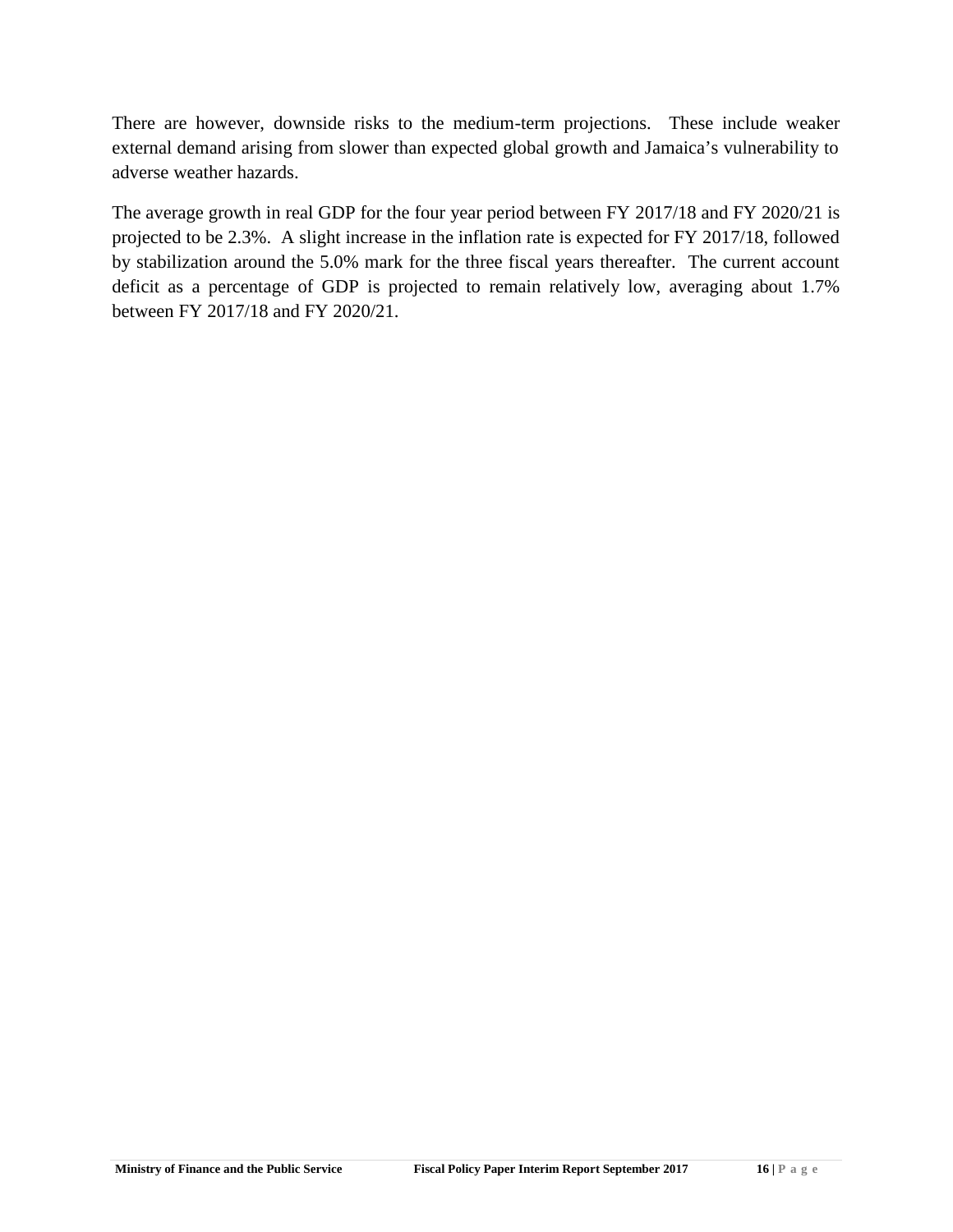# **PART 3: FISCAL MANAGEMENT STRATEGY**

# **Background**

The Government of Jamaica remains fully committed to fiscal discipline and is resolved to take whatever prudent policy actions are needed to reduce the debt of the specified public sector to or below 60% of GDP by FY 2025/26. The fiscal programme developed for FY 2017/18 and the medium term are anchored around debt reduction and facilitating economic expansion. The operationalization of the Enhanced Fiscal Rules will ensure that fiscal discipline, transparency and the credibility of the government is preserved for years to come. The new 3-year precautionary Stand-By Arrangement (PSBA) will also provide an additional safeguard against economic shocks as well as provide support for the government's growth and job creation agenda.

Tax Revenue collections for the first four (4) months of the FY has been significantly ahead of the Budget and this has facilitated the strategic utilization of these additional resources to meet flood damage repairs, fight crime and reduce outstanding domestic obligations.

The Fiscal Management Strategy provides the following reports:

- A summary of the FY 2017/18 Budget;
- An assessment of FY 2016/17 performance;
- A review of the Central Government's Performance: April-July 2017;
- The implication of these developments on the FY 2017/18 Outturn; and
- A revised Medium Term Outlook.

# **Expenditure Budget FY 2017/18**

As part of the overall fiscal strategy, the GOJ will strive for efficiency in budget execution. The Expenditure Budget for FY 2017/18 (excluding Amortization) was \$543,056.3mn, equivalent to 28.8% of GDP. The increase in expenditure relative to the last fiscal year is generally in line with the projected growth in revenues.

The Recurrent Programmes budget of \$162,736.2mn is 8.6% of GDP, up by 0.6% over FY 2016/17. The allocation includes an increase in: tuition grants to secondary schools; the school feeding programme; and the reverification exercise to be carried out by Electoral Office of Jamaica (EOJ). Compensation of Employees of \$193,184.8mn comprises Wages and Salaries of \$179,525.8mn (9.5% of GDP) and Employers' Contribution of \$13,659.0mn (0.7% of GDP). Compensation of Employees includes amounts for salary increases consistent with the government's parameters, arrears payments and employers' contribution.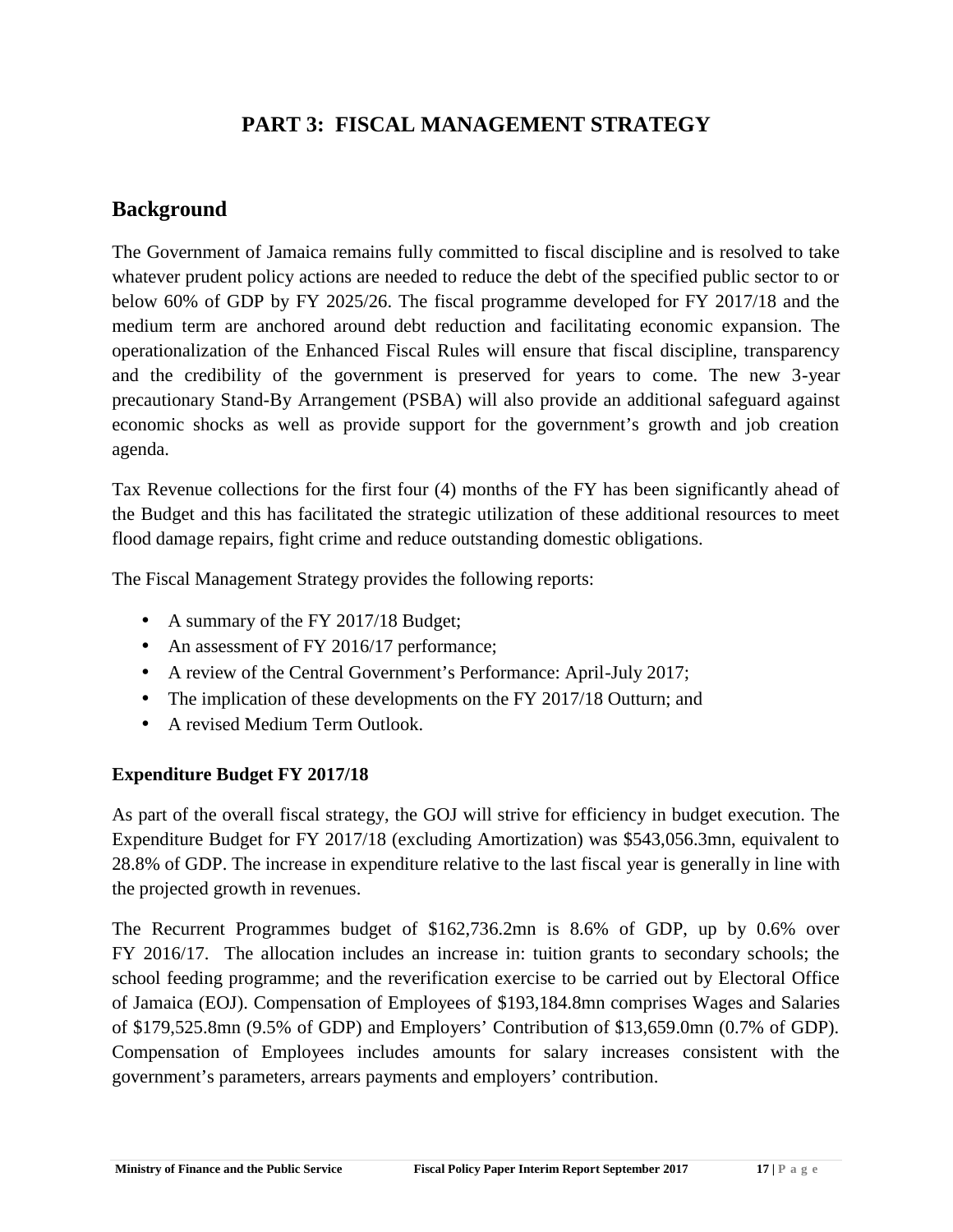Interest obligations of \$137,852.9mn (7.3% of GDP) is the only expenditure item expected to fall as a percentage of GDP (down by 0.5% over FY 2016/17) for both the Domestic and External payments. Domestic Interest payments were budgeted at \$62,903.4mn (down 0.2% of GDP over FY 2016/17) and External Interest payments at \$79,949.5mn (down 0.3% of GDP over FY 2016/17). Capital Expenditure, which is a driver for economic growth and job creation, is programmed to increase by over 17.0% (see Table 3E) over last year's outturn and amounted to 2.6% of GDP.

# **Revenue & Grants Budget FY 2017/18**

The FY 2017/18 budget was tabled in February 2017 and was predicated upon the estimated figures for FY 2016/17. Revenue & Grants for FY 2017/18 were projected at \$537,069.4mn which reflected an 8.5% increase over the estimated outturn for FY 2016/17 (Table 3A). The forecast of Tax Revenue represents an increase of 5.9% or \$26,541.8mn over estimated collections in FY 2016/17.

|                               | 2016/17 est | 2017/18   | % Change |
|-------------------------------|-------------|-----------|----------|
| <b>Revenue &amp; Grants</b>   | 494,801.6   | 537,069.4 | 8.5%     |
| <b>Tax Revenue</b>            | 451,712.8   | 478,254.6 | 5.9%     |
| Non-Tax Revenue               | 34,633.0    | 52,103.6  | 50.4%    |
| <b>Bauxite Levy</b>           | 2,121.6     | 131.0     | $-93.8%$ |
| Capital Revenue               | 521.8       | 2,228.1   | 327.0%   |
| <b>Grants</b>                 | 5,812.3     | 4,352.1   | $-25.1%$ |
| <b>Expenditure</b>            | 507,224.7   | 543,056.3 | $7.1\%$  |
| <b>Recurrent Non-Interest</b> | 323,401.5   | 355,921.0 | 10.1%    |
| <b>Recurrent Interest</b>     | 139,021.6   | 137,852.9 | $-0.8\%$ |
| Capital Expenditure           | 44,801.6    | 49,282.5  | 10.0%    |

**Table 3A: FY 2017/18 Revenue Forecast vs. FY 2016/17 Est. (\$mn)**

Source: MoFPS

In the February 2017 Budget, Non-tax Revenue for FY 2017/18 was projected at \$52,103.6mn, a 50.4% increase over the estimated outturn for FY 2016/17. This estimate for Non-tax Revenue represents 2.8% of GDP, compared to the estimated 1.7% of GDP in FY 2016/17. Capital Revenue forecasted for FY 2017/18 was \$2,228.1mn, increasing substantially over the \$521.8mn estimated for FY 2016/17. The Grants forecast represents a 25.1% reduction for FY 2017/18 when compared to the estimate for FY 2016/17.

Bauxite Levy is projected to decline substantially in FY 2017/18 due to the Government's decision to enter into a profit-sharing arrangement as part of a temporary bauxite levy regime modification for the sector. The implementation of this modified regime lowered the forecast levy by 93.8%. A partial offset is expected to come from profit-sharing.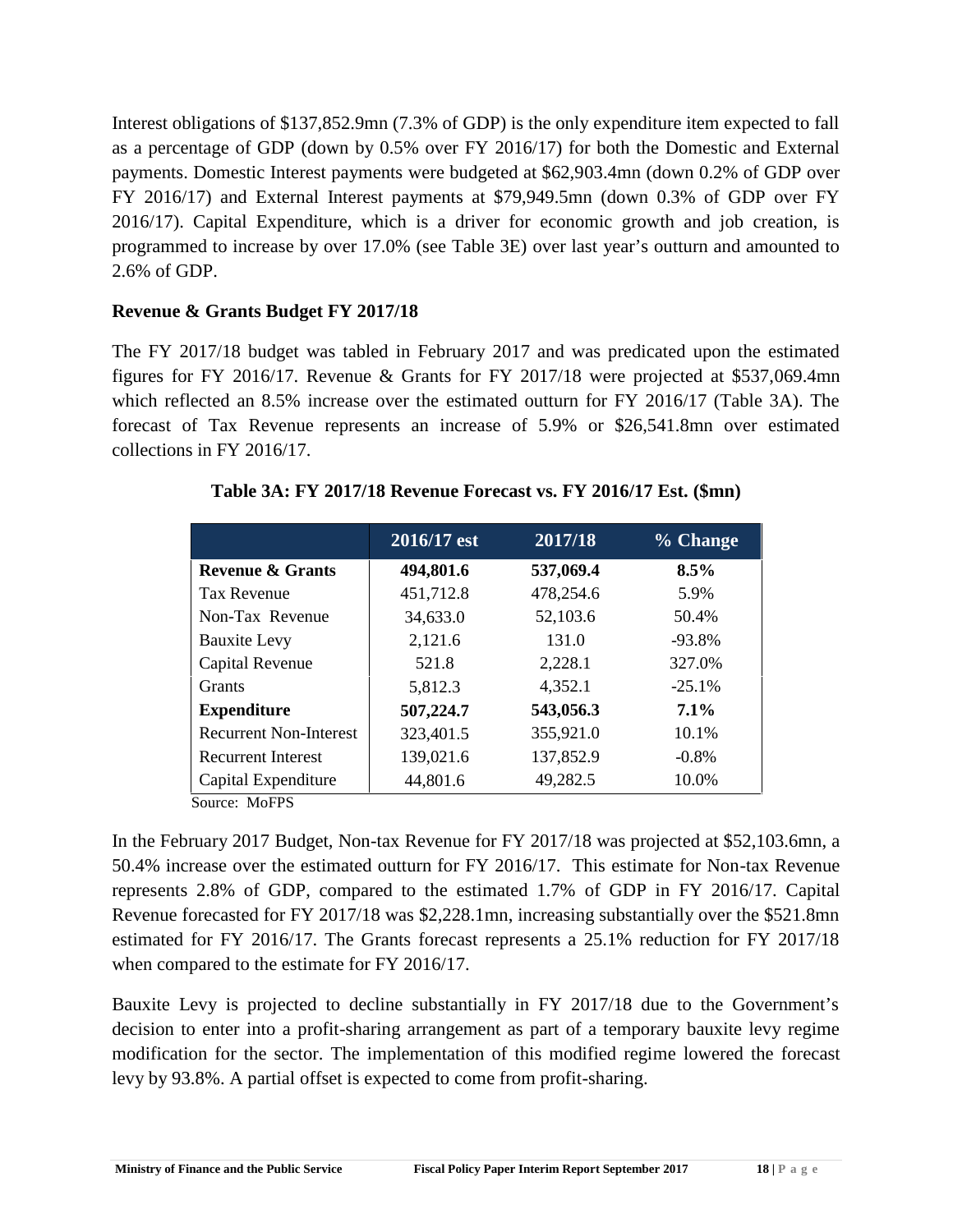|                            | <b>Budget with Measures</b> | <b>Budget Estimates in</b><br>FPP 2017/18 |
|----------------------------|-----------------------------|-------------------------------------------|
| <b>Revenue &amp; Grant</b> | 537,069.4                   | 526,345.4                                 |
| <b>Tax Revenue</b>         | 478,254.6                   | 478,930.6                                 |
| <b>Non-Tax Revenue</b>     | 52,103.6                    | 40,703.6                                  |
| <b>Fiscal Balance</b>      | $-5,986.9$                  | $-16,710.8$                               |
| <b>Primary Balance</b>     | 131,866.0                   | 121,142.0                                 |

#### **Table 3B: Changes since February FPP**

Source: MoFPS

The fiscal profile since the tabling of the FPP has been modified to include the passing of the revenue measures, the de-earmarking of three (3) public bodies and the new legislation for continued budgetary support from the National Housing Trust. The new tax measures are intended to be revenue neutral as they offset the revenue loss associated with the second tranche of the PIT reform. As such, Tax Revenue was now budgeted at \$478,254.6mn. Non-Tax Revenue has increased by \$11,400mn to include the NHT transfer. The net effect of the revisions is an improved fiscal balance and a higher primary balance.

# **Central Government Performance: FY 2016/17 Outturn**

The full year FY 2016/17 outturn reflected some differences when compared to the estimates reported in the Fiscal Policy Paper FY 2017/18. Notably, there was an improvement in the fiscal balance when compared to both the budget and the provisional estimates in the FPP. With Revenue & Grants higher and Expenditures lower than programmed, the actual fiscal balance was \$8,946.9mn better than the estimated fiscal balance for FY 2016/17 and was \$13,588.2mn better than budget. The fiscal and the primary balance recorded their best outcome in four (4) years.

The Primary Surplus, ended the fiscal year at \$135,880.0mn (Table 3C) and was \$12,818.1mn higher than budget, attributable to the over-performance in Tax Revenue and lower than programmed Expenditure. Under the current IMF agreement, the Government of Jamaica had targeted a primary surplus of \$124,789.4mn equivalent to 7.0% of GDP for FY 2016/17. The actual primary balance surpassed the target by \$11,090.6mn, or 8.9%.

Net budget financing represent the government's borrowing requirement to finance the fiscal deficit and other operations. For 2016/17, actual net new financing needs were 17.2% and 34.5% less than the budget and the estimates presented in the February 2017 FPP respectively. Debt Service continued to decline, attributable to the government's decision to execute opportunistic liability management operations. The outturn was 4.4% less than originally budgeted and 1.9% higher than the estimated debt service in the February 2017 FPP. Amortization (principal)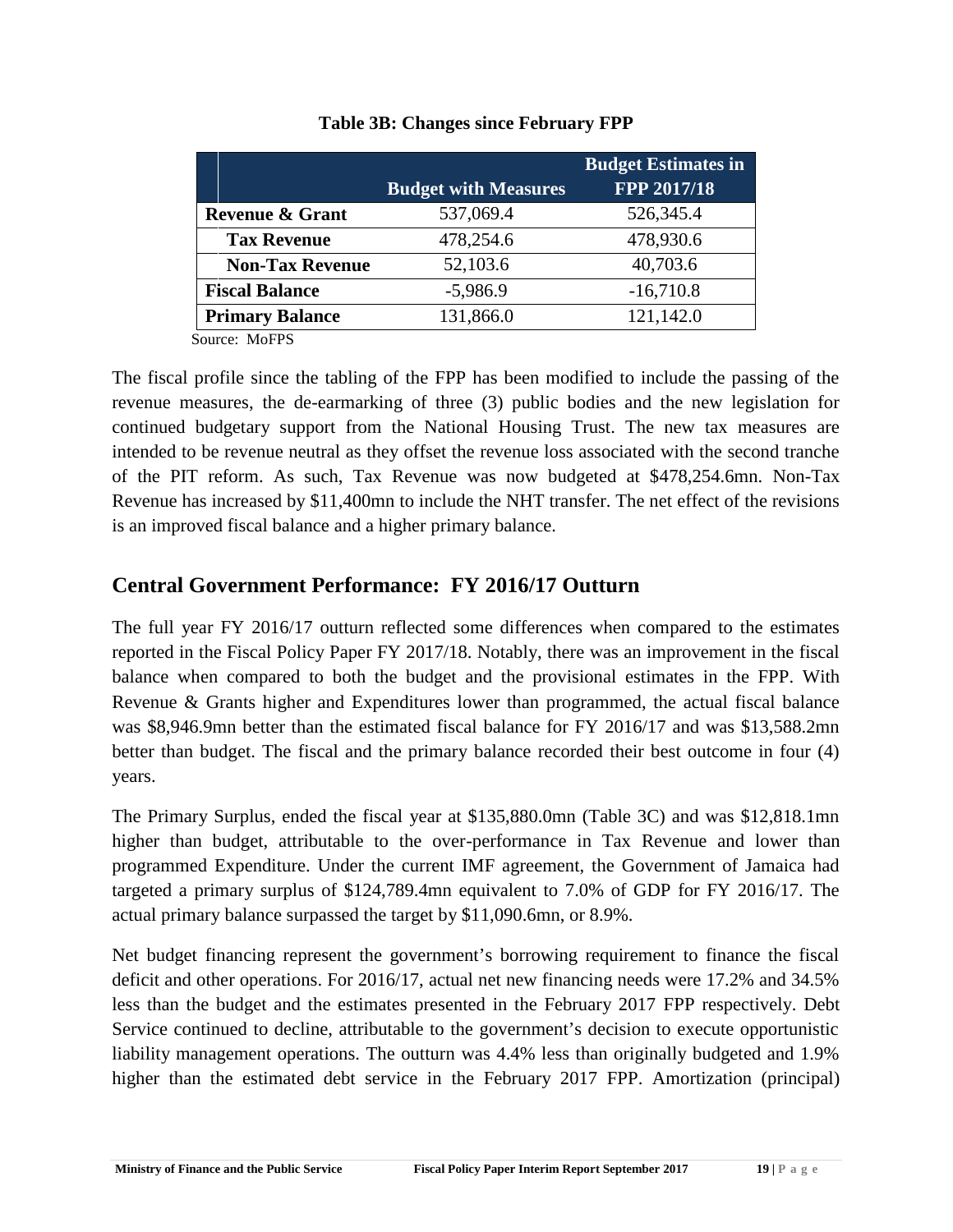payments were also lower than planned due to the impact of the slow-down in the exchange rate depreciation.

|                               | <b>Budget</b> | <b>Feb 2017</b> | <b>Actual</b> | Diff between             | Diff between FPP       |
|-------------------------------|---------------|-----------------|---------------|--------------------------|------------------------|
|                               |               | FPP Est.        |               | <b>Budget and Actual</b> | <b>Est. and Actual</b> |
| Revenue & Grants              | 491,265.0     | 494,801.6       | 499,879.9     | $1.8\%$                  | $1.0\%$                |
| <b>Tax Revenue</b>            | 445,161.6     | 451,712.8       | 458,323.4     | $3.0\%$                  | $1.5\%$                |
| <b>Expenditure</b>            | 508,329.4     | 507,224.7       | 503,356.1     | $-1.0\%$                 | $-0.8\%$               |
| <b>Recurrent Non-Interest</b> | 323,401.5     | 323,401.5       | 322,044.6     | $-0.4\%$                 | $-0.4\%$               |
| <b>Interest</b>               | 140,126.3     | 139,021.6       | 139,356.2     | $-0.5\%$                 | $0.2\%$                |
| Capital                       | 44,801.6      | 44,801.6        | 41,955.3      | $-6.4%$                  | $-6.4%$                |
| <b>Fiscal Balance</b>         | $-17,064.4$   | $-12,423.1$     | $-3,476.2$    | $-79.6\%$                | $-72.0\%$              |
| <b>Net New Financing</b>      | 17,441.4      | 22,057.6        | 14,437.1      | $-17.2\%$                | $-34.5\%$              |
| <b>Other New Financing</b>    | $-377.0$      | $-9,634.5$      | $-10,960.9$   | 2807.4%                  | 13.8%                  |
| <b>Debt Service</b>           | 224,540.8     | 218,881.1       | 214,745.9     | $-4.4%$                  | $-1.9\%$               |
| <b>Interest</b>               | 140,126.3     | 139,021.6       | 139,356.2     | $-0.5\%$                 | $0.2\%$                |
| Principal                     | 84,414.5      | 79,859.5        | 75,389.7      | $-10.7\%$                | $-5.6\%$               |
| Overall Balance               | 14,916.2      | 24,239.3        | 25,565.7      | 71.4%                    | 5.5%                   |
| <b>Primary Balance</b>        | 123,061.9     | 126,598.5       | 135,880.0     | 10.4%                    | 7.3%                   |

| Table 3C: FY 2016/17 Performance (in millions of Jamaica dollars) |  |
|-------------------------------------------------------------------|--|
|-------------------------------------------------------------------|--|

Source: MoFPS

# **Table 3D: FY 2016/17 Performance as percentage of GDP<sup>1</sup>**

|                               | <b>Budget</b> | Feb 2017 FPP | Actual    | Diff between             | Diff between FPP |
|-------------------------------|---------------|--------------|-----------|--------------------------|------------------|
|                               |               | Est.         |           | <b>Budget and Actual</b> | Est. and Actual  |
| <b>Revenue &amp; Grants</b>   | 28.5%         | 28.2%        | 28.0%     | $-0.5\%$                 | $-0.2\%$         |
| Tax Revenue                   | 25.8%         | 25.7%        | 25.7%     | $-0.1%$                  | $0.0\%$          |
| <b>Expenditure</b>            | 29.4%         | 28.9%        | 28.2%     | $-1.2\%$                 | $-0.7\%$         |
| <b>Recurrent Non-Interest</b> | 18.7%         | 18.4%        | 18.1%     | $-0.6\%$                 | $-0.3%$          |
| Interest                      | 8.1%          | 7.9%         | 7.8%      | $-0.3%$                  | $-0.1\%$         |
| Capital                       | 2.6%          | 2.5%         | 2.4%      | $-0.2\%$                 | $-0.1\%$         |
| <b>Fiscal Balance</b>         | $-1.0\%$      | $-0.7\%$     | $-0.2\%$  | $0.8\%$                  | $0.5\%$          |
| <b>Net New Financing</b>      | $1.0\%$       | 1.3%         | $0.8\%$   | $-0.2\%$                 | $-0.5\%$         |
| Other New Financing           | $0.0\%$       | $-0.5\%$     | $-0.6\%$  | $-0.6\%$                 | $-0.1\%$         |
| <b>Debt Service</b>           | 13.0%         | 12.5%        | 12.0%     | $-1.0\%$                 | $-0.5\%$         |
| Interest                      | 8.1%          | 7.9%         | 7.8%      | $-0.3\%$                 | $-0.1\%$         |
| Principal                     | 4.9%          | 4.5%         | 4.2%      | $-0.7\%$                 | $-0.3\%$         |
| <b>Overall Balance</b>        | $0.9\%$       | $1.4\%$      | $1.4\%$   | $0.5\%$                  | $0.0\%$          |
| <b>Primary Balance</b>        | 7.1%          | $7.2\%$      | $7.6\%$   | $0.5\%$                  | $0.4\%$          |
| <b>GDP</b>                    | 1,726,400     | 1,757,500    | 1,782,705 | 3.3%                     | 1.4%             |
| Inflation                     | 5.5%          | 4.1%         | 4.1%      | $-25.5%$                 | $0.0\%$          |
|                               |               |              |           |                          |                  |

Source: MoFPS

<sup>1</sup> With the exception of inflation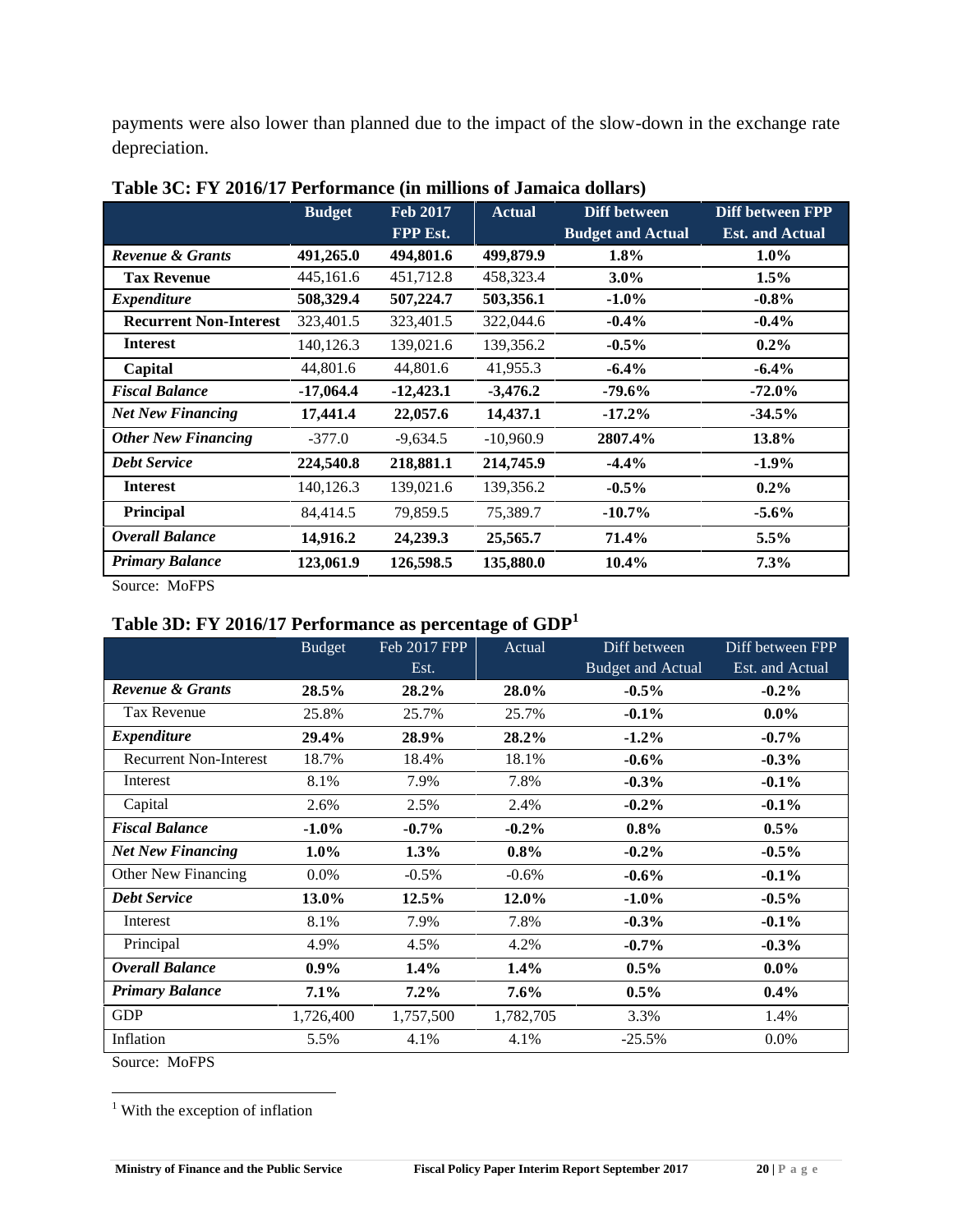# **Revenue & Grants**

For FY 2016/17, Revenue & Grants aggregated to \$499,879.9mn, with an \$8,614.9mn and \$5,078.3mn over performance when compared to the budget and estimate in the February 2017 FPP respectively. This over performance of Revenue & Grants is attributable to Tax Revenue, with an outturn that was \$13,161.8mn or 3.0% ahead of the budget. The better than budgeted performance in Tax Revenue was partly due to improved economic activities evidenced by the growth in real GDP. Corporate Tax, Special Consumption Tax, Minimum Business Tax and Stamp Duty (local) were the most notable over-performers under Tax Revenue. However, there were some offsetting under-performers, notably Environmental Levy and Telephone Tax.

Notwithstanding the upward revision in revenue collections, Revenues & Grants as a ratio to GDP declined on account of the even larger upward revisions in the GDP estimate. Revenues  $\&$ Grants as a ratio to GDP was 0.5 percentage points less than budget (Table 3D).

# **Expenditure**

The expenditure outturn for FY 2016/17 was \$503,356.1mn, representing an under-execution of \$4,973.3mn (or 1.0%) when compared to the budget and \$3,868.6mn (or 0.8%) when compared to the estimate in the February 2017 FPP. The shortfall in expenditures originated largely from the capital expenditure component which fell below budget by\$2,846.3mn (6.4%). The under performance of Capital Expenditure was as a result of delays in procurement, which adversely affected the pace of execution of capital projects. Inflation was another determinant of the shortfall in Expenditure, which was originally projected to be 5.5%; however, it actualized at 4.1%. The lower than anticipated inflation would also have allowed for reduced levels of spending in nominal terms without affecting the level of spending in constant price terms.

Recurrent Expenditure was lower than budget by 0.5%. Of note, Interest payments were slightly lower than forecast, due to downward revisions in external interest and an upward revision in domestic interest which together had an offsetting effect on interest payment. As a breakout, Domestic Interest Payments were above by 1.7% and External Interest Payments below by 2.3% and collectively 0.5% less than budgeted. The lower than planned external interest is explained at least in part by the stronger than expected Jamaica dollar vis-à-vis the US dollar.

# **Impact of FY 2016/17 Outturn on FY 2017/18 Budget**

The better than expected fiscal performance provided a momentum to the forecast for FY 2017/18. The variance between the estimated (Table 3A) and actual figures for FY 2016/17 (Table 3E) has altered the projected growth rates for the FY 2017/18 budget. Relative to the actual outturn for FY 2016/17, Revenue & Grants collections are expected to grow by 7.4% as opposed to the 8.5% projected using the estimates for FY 2016/17 provided in the February 2017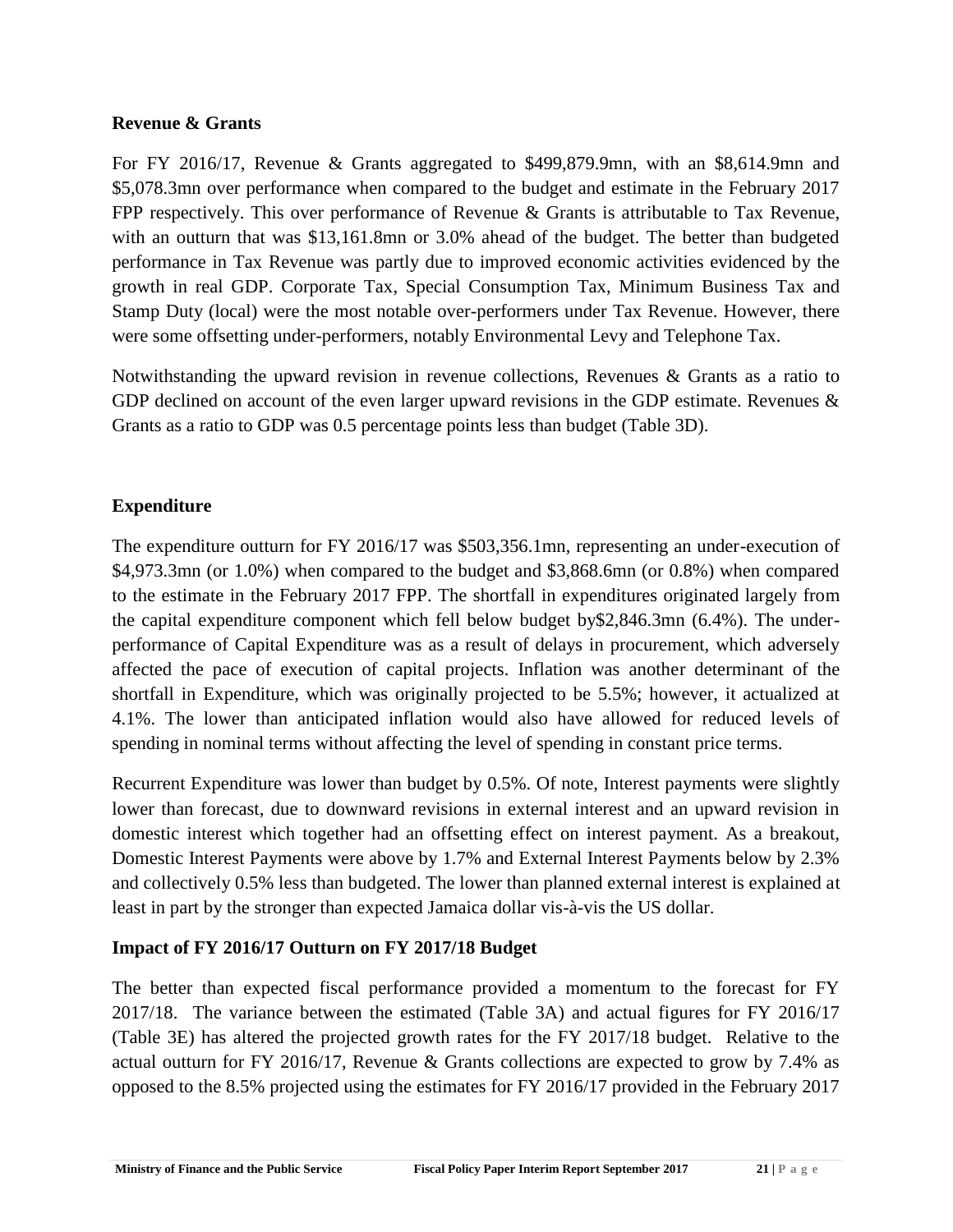FPP. Non-Tax Revenue is projected to grow by 54.4% instead of the 50.4%. Despite the downward revision to the projected growth rate in Revenues and Grants, the revenue agencies will continue to implement key administrative reform actions that will enhance compliance.

|                             | 2016/17act | 2017/18<br><b>Budget</b> | $\frac{6}{10}$<br>between<br>Act. $\&$<br><b>Budget</b> |
|-----------------------------|------------|--------------------------|---------------------------------------------------------|
| <b>Revenue &amp; Grants</b> | 499,879.9  | 537,069.4                | 7.4%                                                    |
| <b>Tax Revenue</b>          | 458,323.4  | 478,254.6                | 4.3%                                                    |
| Non-Tax Revenue             | 33,754.1   | 52,103.6                 | 54.4%                                                   |
| <b>Bauxite Levy</b>         | 1,940.9    | 131.0                    | $-93.3\%$                                               |
| Capital Revenue             | 568.6      | 2,228.1                  | 291.9%                                                  |
| <b>Grants</b>               | 5,292.8    | 4,352.1                  | $-17.8\%$                                               |
| <b>Expenditure</b>          | 503,356.1  | 543,056.3                | $7.9\%$                                                 |
| <b>Recurrent Non-</b>       |            |                          | $10.5\%$                                                |
| Interest                    | 322,044.6  | 355,920.9                |                                                         |
| <b>Recurrent Interest</b>   | 139,356.2  | 137,852.9                | $-1.1%$                                                 |
| Capital Expenditure         | 41,955.3   | 49,282.5                 | 17.5%                                                   |

**Table 3E: FY 2017/18 Revenue Forecast vs. FY 2016/17 Act. (\$mn)**

Source: MoFPS

Expenditures originally estimated to grow by 7.1% over FY 2017/18 are now projected to grow by 7.9%. Capital Expenditure has a growth rate of 17.5%; up from the 10.0% projected using the FY 2016/17 estimates in the February FPP. This significant upward revision to the capital forecast was as a result of the under-execution of the capital budget for FY 2016/17, which is now a priority under its growth agenda initiative.

# **Central Government Performance: April-July 2017**

The pattern of fiscal over-performance was sustained during the first four months of FY 2017/18. The outturn for both the fiscal and primary balances was much better than planned. This performance was driven by the greater than budgeted inflows from Revenue & Grants and the under-execution of expenditure, particularly on the recurrent side. Notably, capital expenditure has performed creditably against the budget for the period. The primary balance amounted to \$38,565.1mn, with a surplus of \$9,554.6mn over budget. Similarly, the overall fiscal deficit amounted to \$5,978.8mn compared to the budgeted deficit of \$18,748.1mn.

# **Revenue & Grants Outturn**

**Ministry of Finance and the Public Service Fiscal Policy Paper Interim Report September 2017 22 | P a g e<br>
<b>Example 2017** 22 | P a g e The provisional data for Revenue & Grants indicate an outturn of \$166,214.2mn for the April- July period of this year. This was 8.1% above the prior year corresponding period and \$5,902.2mn above the budgeted amount. This outturn continued to be driven by the Tax Revenue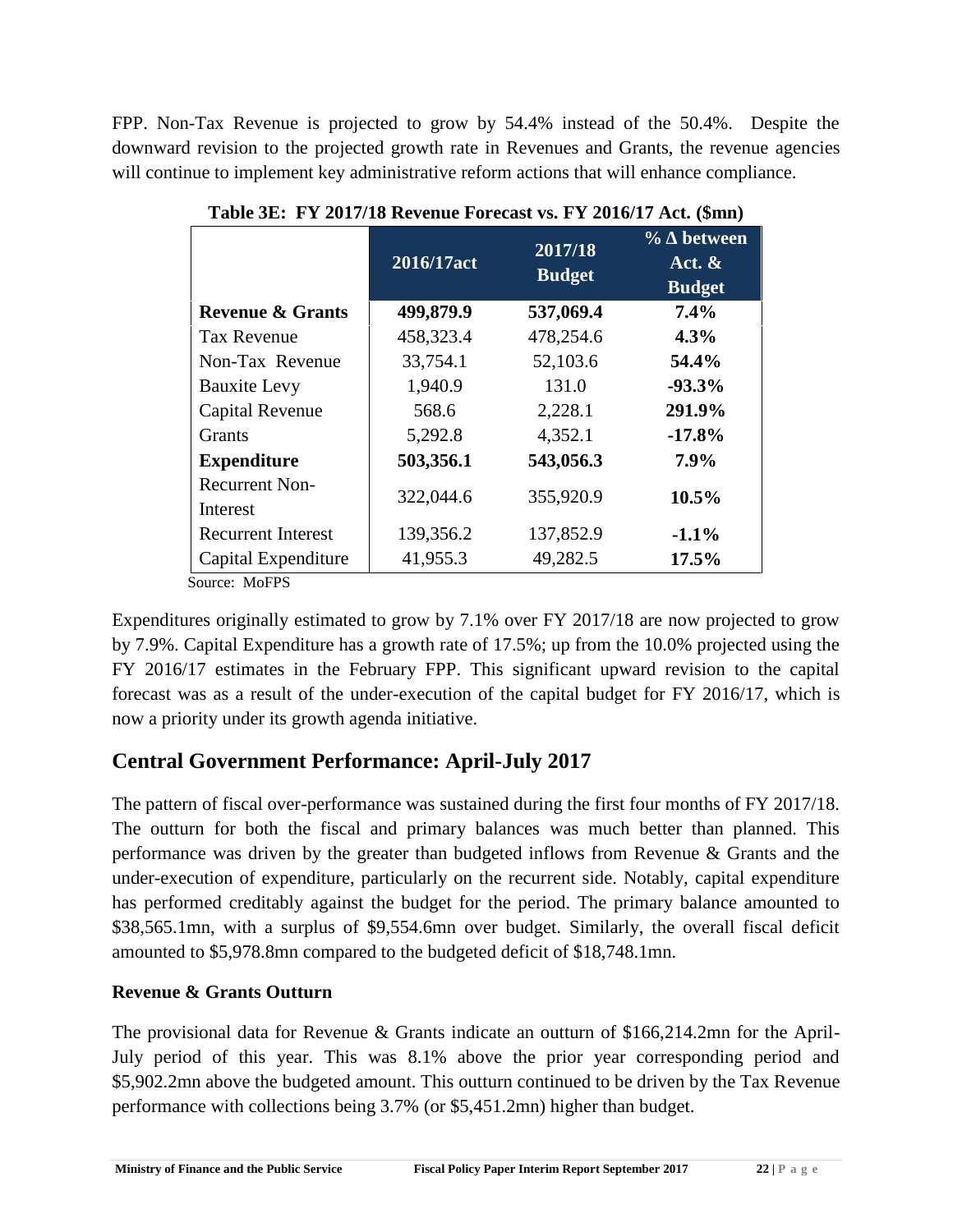Grant inflows also posted better-than-budgeted increases of 32.3% (or \$448.8mn) whereas Non- Tax Revenue was broadly in line with the forecast. Bauxite Levy and Capital Revenue were both below budget by 2.7% and 15.9%, respectively.

# **Tax Revenue**

Tax Revenue's strong performance continued into the first four months of FY 2017/18. Tax Revenue collections amounted to \$153,626.6mn, up \$11,008.3mn or 7.7% from last year and \$5,451.2mn (or 3.7%) higher than budget. This performance can be attributed to the approved revenue measures announced in February 2017 and the continued strengthening of administrative procedures.



**Figure 3A: April-July Tax Revenue Deviations from FY 2013/14-FY 2017/18**

\*Note that Environmental Levy was subsumed into Production & Consumption and International Trade category after FY 2014/15 Source: MoFPS

Taxes from Production & Consumption and Income & Profit outperformed the International Trade taxes for the review period (see Figure 3A). Specifically, the Production and Consumption category saw the highest increase over the budget. This over performance in Production and Consumption continued from FY 2016/17and mirrors the pick-up in the real sector. Likewise, Income and Profit (for the last three years) have been realizing positive outturns, reflecting increased profitability among companies.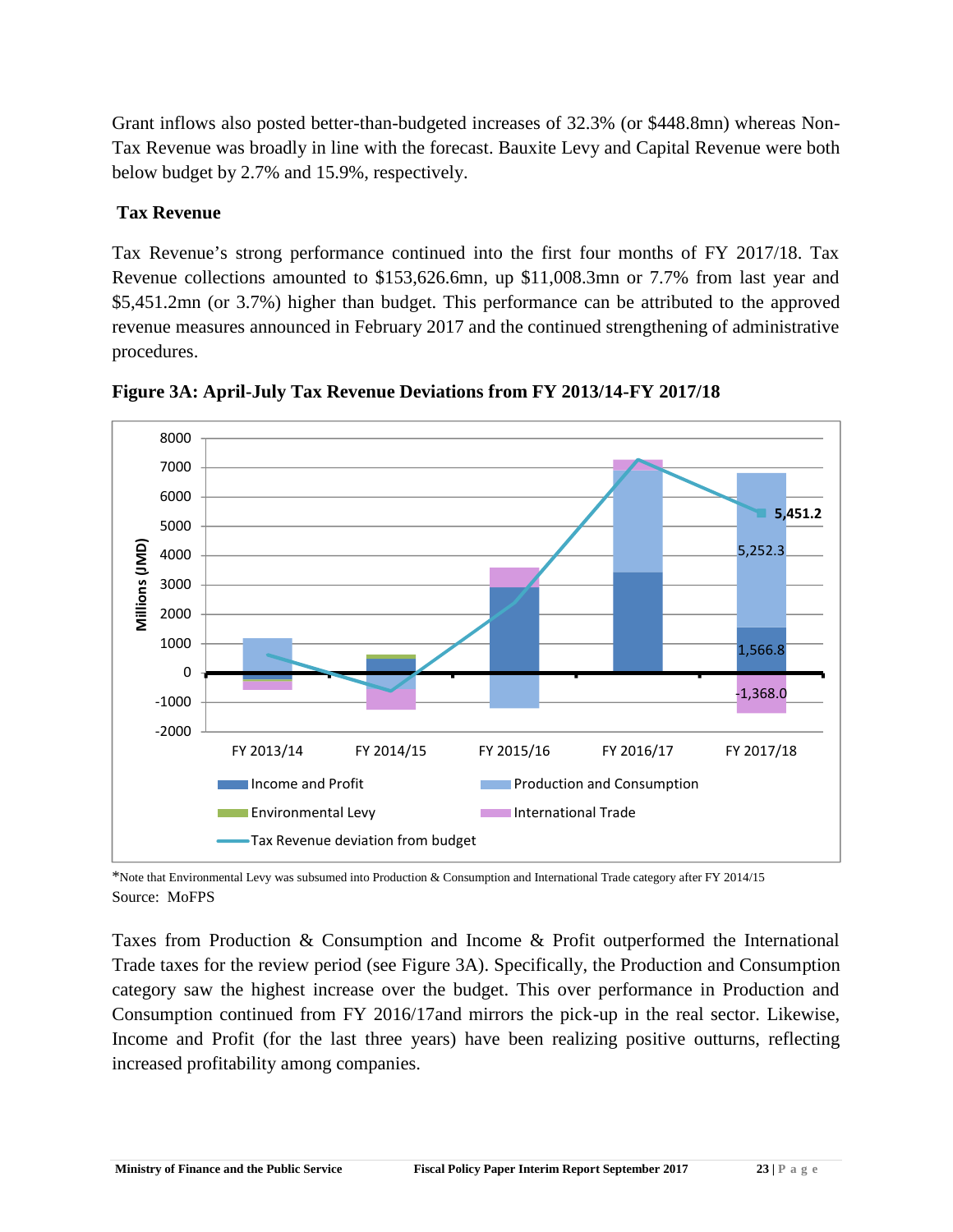All the major tax types performed well relative to both the budget and in comparison to last year's outturn. Special Consumption Tax (SCT) Imports was one of two tax items (in Table 3F) which was both below the budget and last year's collection. Additionally, SCT Import contributed negatively (52.2%) to the deviation of the tax against budget. PAYE was the other tax that was below budget (4.6%) and last year's collection (31.6%). Similarly, Table 3F shows year-over-year double digit increases in General Consumption Tax (GCT) and SCT Local.

| <b>Tax Type</b>        | <b>Shares of Tax</b> | <b>Deviation from</b> | <b>Change</b> | % Contribution to     |
|------------------------|----------------------|-----------------------|---------------|-----------------------|
|                        | <b>Revenue</b>       | budget                | over prior    | deviation relative to |
|                        | <b>Collected</b>     | projection (%)        | year $(\% )$  | <b>budget</b>         |
| <b>Custom Duty</b>     | 7.8                  | 4.2                   | 5.4           | 9.0                   |
| <b>Education tax</b>   | 5.6                  | 9.7                   | 13.8          | 14.1                  |
| <b>GCT</b> Imports     | 16.6                 | $-0.4$                | 8.9           | $-2.0$                |
| <b>GCT</b> Local       | 18.7                 | 2.2                   | 12.5          | 11.4                  |
| <b>Other Companies</b> | 8.6                  | 33.6                  | 36.1          | 60.6                  |
| <b>PAYE</b>            | 11.1                 | $-4.6$                | $-31.6$       | $-15.0$               |
| <b>SCT</b> Imports     | 9.0                  | $-17.1$               | $-4.4$        | $-52.2$               |
| <b>SCT Local</b>       | 7.4                  | 43.9                  | 102.0         | 63.3                  |

**Table 3F: Performance of Major Tax Types in the first 4 months of FY 2017/18**

Source: MoFPS

#### **Income & Profit**

There were some variations in the performance of the components of Income & Profit taxes. The collection of the Income & Profit category amounted to \$34,548.7mn. Corporate Taxes (Other Companies) was the main driver of the over performance for the category. Corporate Taxes accounted for \$13,139.2mn of the collections, and this amount was \$3,303.8mn or 33.6% higher than budget. Similarly, Corporate Taxes have also performed well in comparison to the corresponding period in FY 2016/17, with collections being \$3,483.5mn or 36.1% higher this fiscal year.

The increase in revenue from Companies is due in part to improved compliance, increased profitability of the companies and growth in the number of tax paying companies. Concomitantly with Corporate Tax, Minimum Business Tax performed well against budget recording a 36.6% (or \$103.7mn) increase in collections.

On the other hand, there were some offsetting weaknesses in Tax on dividends, Tax on Interest and PAYE. Tax on Dividends recorded a shortfall of \$119.4mn (or 23.6%) vis-à-vis the budget and collections were \$40.3mn (or 9.4%) lower than last year. This lowered collection was due to lower dividend payout. The \$810.1mn (or 21.0%) shortfall in Tax on Interest was attributable largely to higher refunds.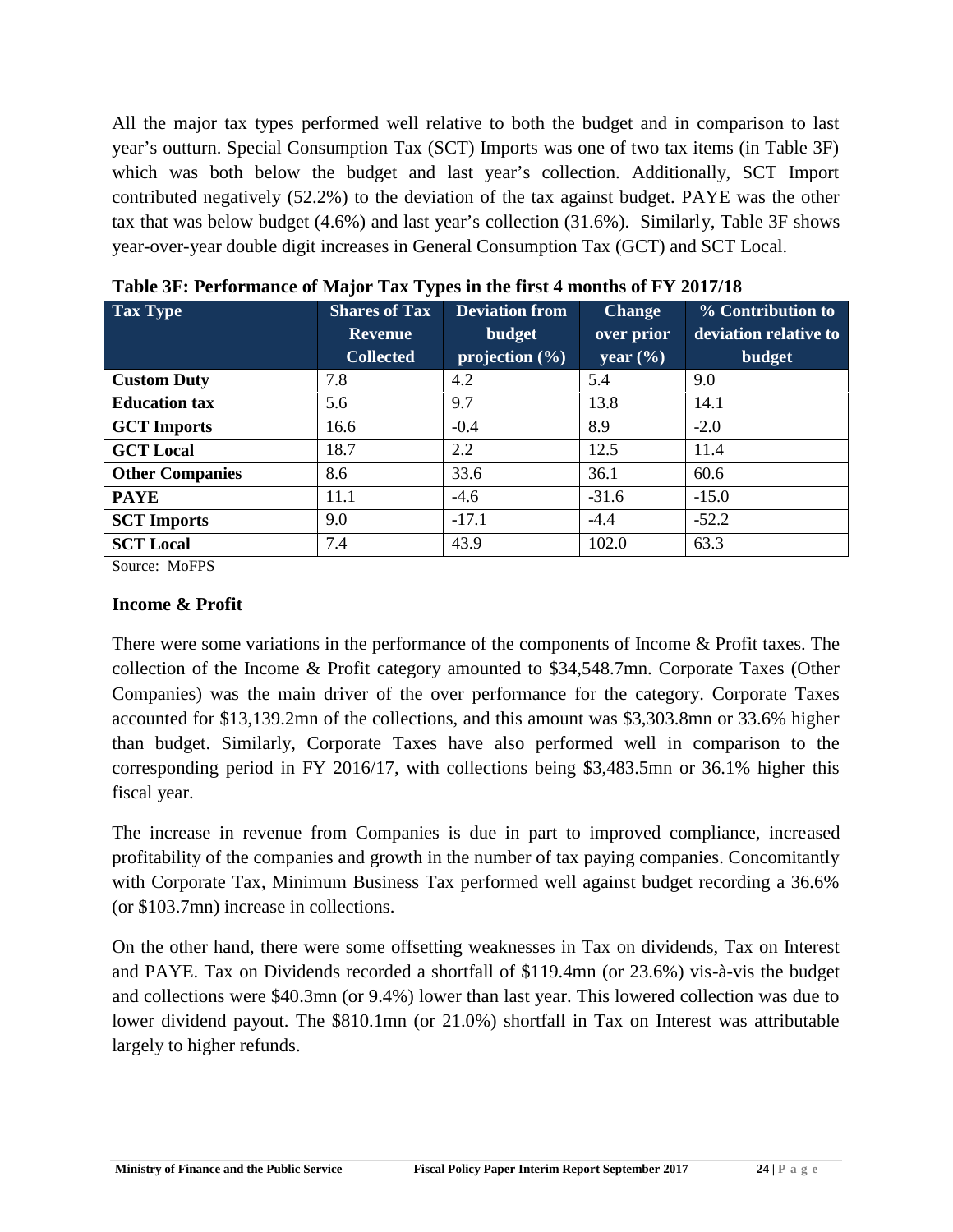PAYE taxes did not perform as expected, despite the increase in employment for the review period. The Tax Authorities are examining this matter. The level of remuneration associated with the increase in employment may well be a factor, as the majority may well be below the personal income tax threshold and therefore would not have been subject to PAYE. Also of note is the substantial decrease in PAYE revenues in comparison to the April to July 2016 period, which is directly linked to the second phase of increases in the income tax threshold.

# **Production & Consumption**

For the April-July 2017 period, the Production & Consumption category which mirrors closely the movements in the real sector, performed well in relation to budget and last year's collections. Collections amounted to \$59,504.5mn which was 9.7% higher than budget and 20.9% higher than last year. While the above-budgeted performance was shared among many components, SCT was the main contributor with collections of \$3,451.4mn above budget.

Special Consumption Tax recorded significant increases: collections were more than twice those in the corresponding period last year (an increase of 102.0%) and 43.9% higher than budget. A major contributor to the increased collections relative to last fiscal year was the implementation of revenue measures with respect to tobacco  $\&$  tobacco products, fuel and alcoholic beverages. These measures are expected to yield \$8.7bn for FY 2017/18. The over performance of SCT relative to budget is partly attributable to greater than projected production at the local petroleum refinery.

This increased local production of petroleum also partially explains the large rise in the Environment Levy (local) of 14.4% (or \$29.7mn) above forecast, as the, Environmental Levy is paid on the sale of all locally manufactured goods as well as goods imported into the country. With the increase in local production, the locally collected Environmental Levy would also increase.

Education tax rose 13.8 % year-on-year: collections were \$768.5mn or 9.7% above budget, reflecting the higher levels of employment and personal income.

The collection from Contractors Levy exceeded the budget by 63.5% (or \$260mn), reflecting the strong growth of (residential & commercial) construction activity. Quarry Tax on the other hand, did not perform as expected, as collections fell well short (64.0%) of its target. The adverse weather conditions which resulted in widespread flooding were a major factor in this under performance.

# **International Trade**

International Trade was the only tax category that performed below budget. The taxes collectively amounted to \$59,573.3mn which was \$1,368.0mn below budget. The main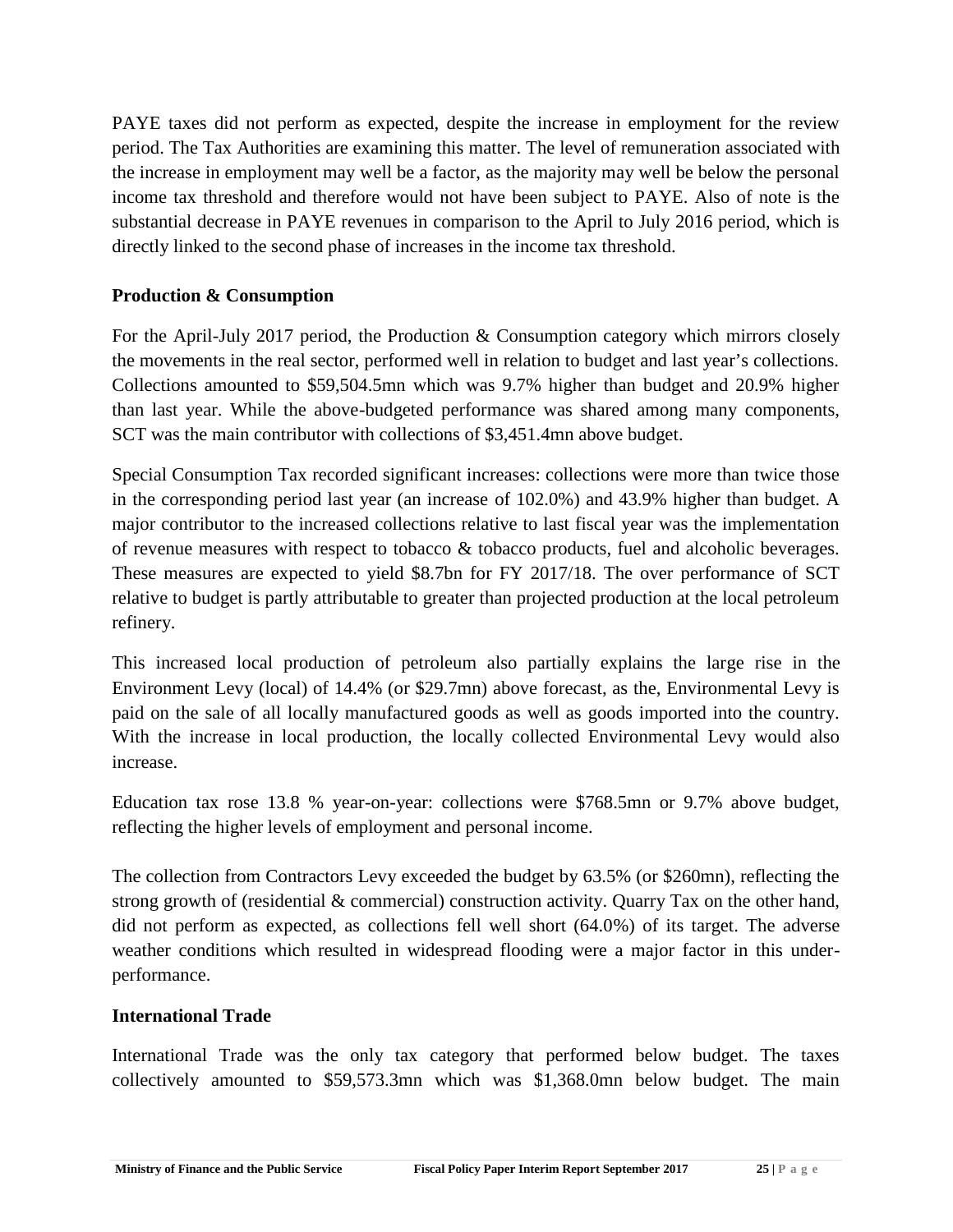contributor to the shortfall was SCT (Imports), however growth and above budgeted performance in the travel tax component provided a significant albeit partial offset.

The shortfall in SCT (Imports) was due to a few factors. There has been a notable shift in preferences for cars with smaller engine capacity possibly due to their mileage efficiency and affordability. There has also been evidence of increased importation & distribution of illegal cigarettes. Lower than anticipated imports of refined petroleum products were another factor, although as noted above, there was an offset in SCT (Local) tax collections.

Travel Tax performed better than expected. Collections amounted to \$6,532.4mn representing an over-performance of \$1,083.6 or 19.9%. For the period, the GOJ has been aggressively advertising Jamaica as a "*first choice destination for visitors*" and as such tourist arrivals have been higher than estimated along with the full impact from the higher travel tax announced last year now bearing fruit.

# **Other Revenue**

Receipts from Non-Tax Revenues were in line with projections. Collections totalled \$10,363.6mn, which was 39.5% above last year. This amount included Customs Administration Fee (CAF) collected, distributions from the public bodies and revenues from the Ministries, Departments and Agencies (MDAs). Similarly, the \$127.5mn collected for Bauxite Levy was broadly in line with the expected flows for the period. However, they were down 88.8% from last year, reflecting the aforementioned change in the levy regime for this industry.

Grant flows over-performed, with receipts up 32.3% from last year and \$448.8mn (or 32.3%) above plans. Capital Revenue fell short of the budget by \$48.7mn, due to decline in loan repayment flows to the GOJ.

# **Expenditure**

The total spending of the GOJ from April to July 2017 period was \$172,192.9mn. This aggregate was \$6,867.2mn (or 3.8%) under the budgeted amount, with both the Recurrent and Capital Expenditures coming in below budget by 3.6% and 8.2%, respectively. This under execution is explained in part by the significantly lower than planned interest payments (both domestic and external), lower than anticipated transfers to the MDAs and the slower than anticipated capital projects execution. Non-debt (primary) Expenditure of \$127,649.1mn was \$3,652.4mn or 2.8% less than the budget. It must be noted that social spending was preserved to protect the vulnerable members of the society. The budget allocation for social spending was increased by 47.0% in FY 2017/18 in relation to FY 2016/17 allocation.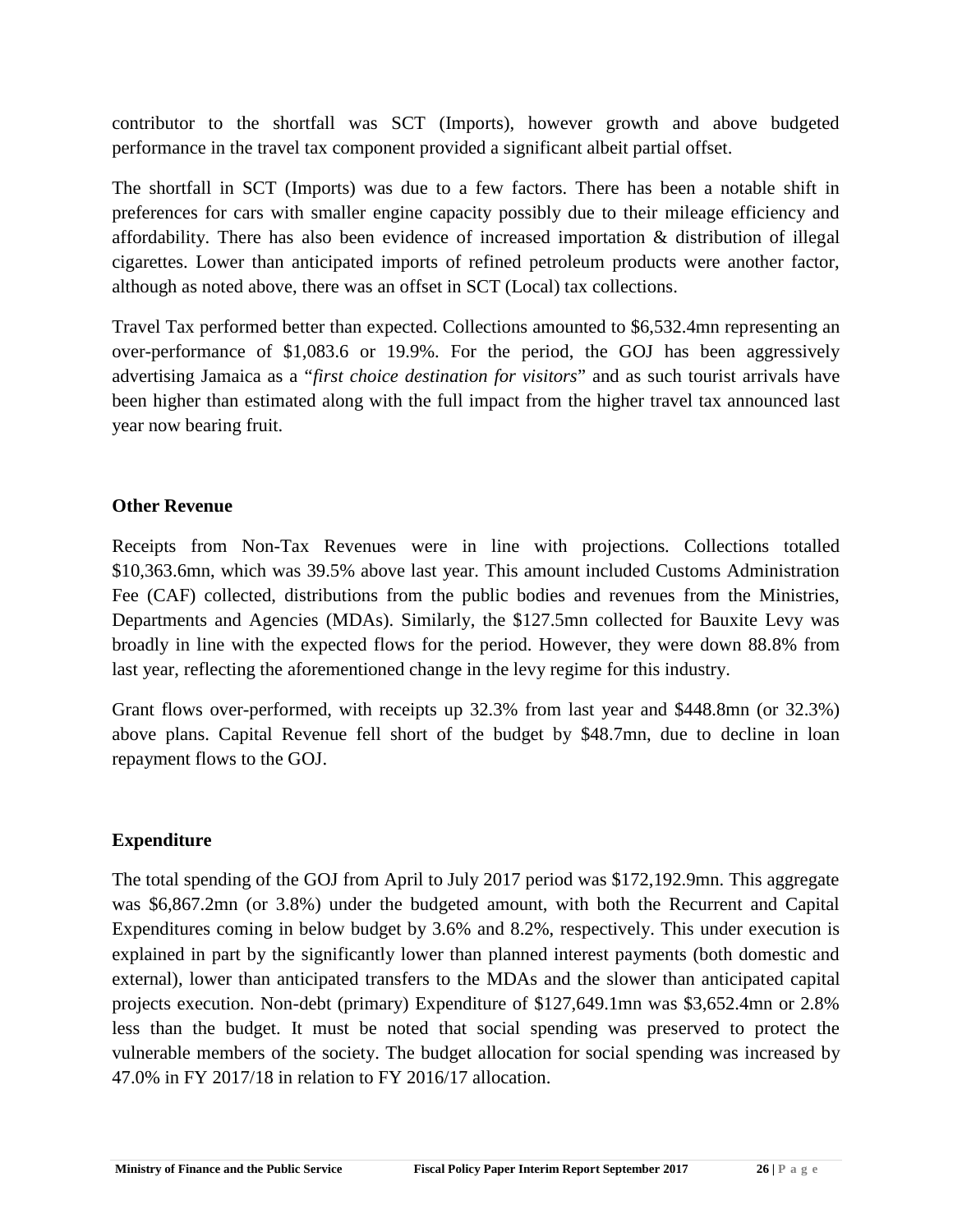# **Recurrent Expenditure**

Recurrent Expenditure, which accounts for 94.6% of the total expenditure, amounted to \$162,891.9mn, equivalent to 33.0% of the total allocation for the fiscal year. Programmes and Interest Payments are both below their respective budget amounts whilst Compensation of Employees was 2.4% over the budgeted amount. Notwithstanding this lower spending relative to budget, expenditure for the period grew by \$4,515.0mn (2.7%) over the similar period last year.

# *Programmes*

Recurrent Programmes for the review period amounted to \$54,302.7mn. Spending in this category constituted, among other things:

- Utility payments of approximately \$2.0bn;
- Caribbean Catastrophe Risk Insurance Facility (CCRIF) payment of \$795.7mn; and
- Pension payments of approximately \$8.0bn.

Programme spending was \$5,695.2mn higher than the corresponding period in 2016.

# *Compensation of Employees*

Compensation of Employees amounted to \$64,045.3mn, which was \$1,485.8mn or 2.4% higher than budget. Of the amount, \$792.2mn was utilized for payments of retroactive salary. Wages and Salaries accounted for \$59,354.1mn of the total compensation, while the remainder represents employer's contributions. Wages and Salaries was the main driver of the over performance, due to higher than programmed arrears.

# *Interest Payments*

Interest Payment totalled \$44,543.9mn and was below the estimate by \$3,214.8mn or 6.7%. Interest payment was also \$5,763.2mn (or 11.5%) lower than April to July 2016 period. The lower than planned spending on Interest payments was partly due to a delay in debt management operations as well as a stronger JMD:USD exchange rate than had been envisaged.

# **Capital Expenditure**

Capital expenditure has performed relatively well against budget, with a 91.8% execution rate achieved for the review period. This has occurred on the heels of successive years of major under execution of the capital appropriation. This year, special efforts were made to improve the rate of execution. Major projects being executed are:

- Islandwide Flood Damage Mitigation Project
- Rural Road Rehabilitation Project in Clarendon
- **Ministry of Finance and the Public Service Fiscal Policy Paper Interim Report September 2017 <sup>27</sup> <sup>|</sup> P a g e** • Energy Efficiency and Conservation Programme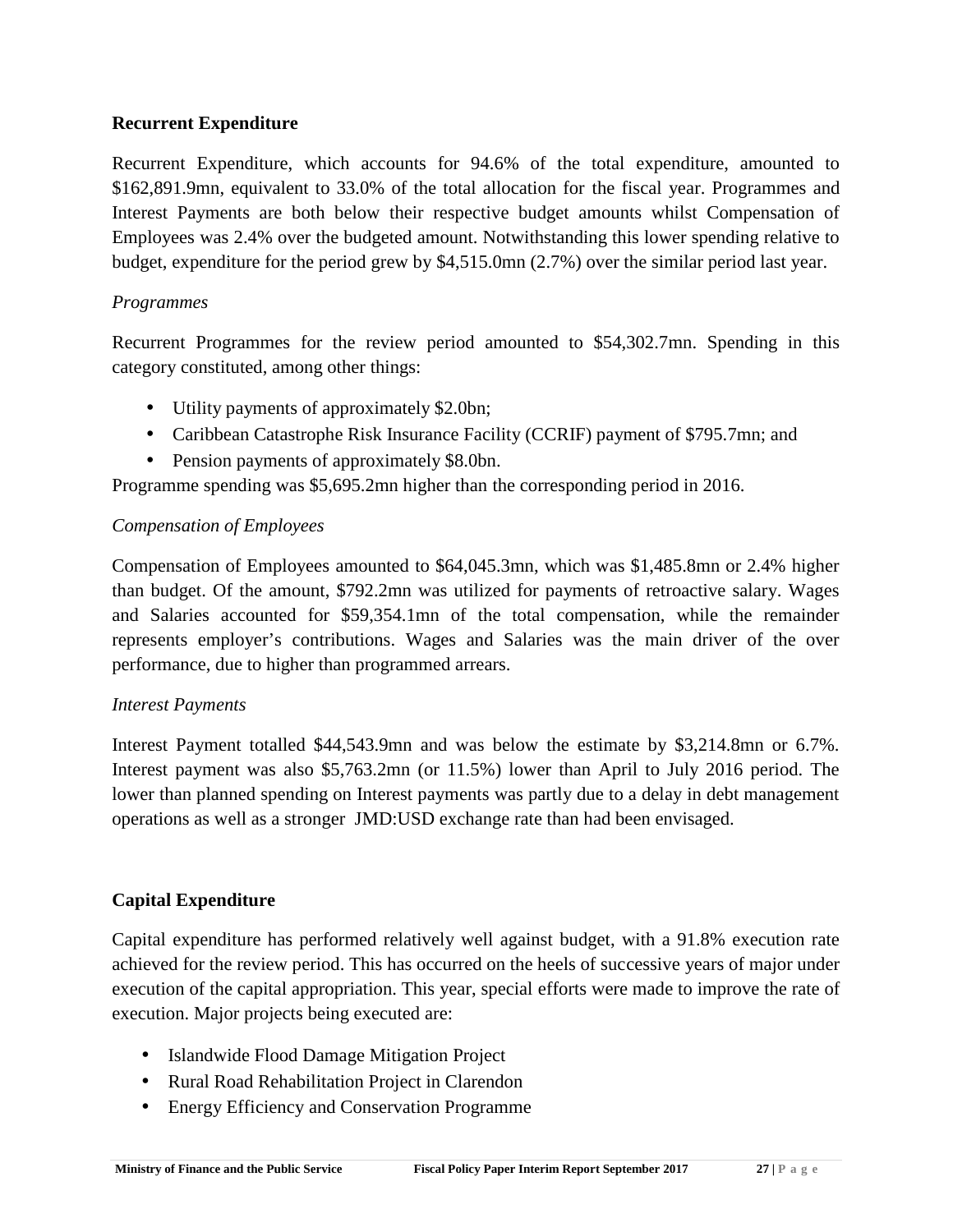• Sugar Transformation Programme under the Ministry of Agriculture

With the expectation of full implementation by the end of the year, capital expenditure is expected to realize a 17.5% higher outturn than in FY 2016/17, which supports the agenda of increased growth and development in the country.

# **Financing**

The lower than anticipated fiscal deficit of \$5,978.8mn coupled with the lower Amortization payments of \$106,529.6mn reduced the total gross financing requirement to \$112,508.4mn for the April to July period this year. The remaining financing need was financed through new loans amounting to \$55,974.7mn and cash balances that were accumulated during FY 2016/17.

Loan Receipts of \$55,974.7mn were \$32,133.5mn or 36.5% lower than anticipated. This was most evident in External Loan receipts due to a disbursement of \$8,961.3mn instead of the previously planned \$39,534.0mn from the World Bank. This was partly offset by project loan disbursements, which were above budget (by 40.8%) due to faster than planned execution of some projects. Domestic Loan Receipts were also below budget by \$3,441.3mn due to adjustments in scheduled domestic issuances. Amortization payments, which totaled \$106,529.6mn, were also lower than budget by \$6,212.9mn.

# **Public Debt**

Jamaica's stock of public debt was reported at \$2,017,999.2mn at end-March 2017, representing a reduction of \$50,760.0mn or 2.5% over the \$2,068,759.2mn recorded at end-March 2016.

In keeping with international best practice, and in the context of the application of the legislated fiscal rules, the GOJ saw the need to improve the coverage of the public sector debt stock. Therefore, on April 1, 2017, a new definition for Public Debt became effective. The new definition identifies Public Debt as the consolidated debt of the Specified Public Sector (SPS) net of any crossholdings except those of the Bank of Jamaica. The Specified Public Sector consists of the Public Sector, excluding any public body certified by the Auditor General as primarily carrying out functions that are of a commercial nature. The public sector by definition comprises the central government and public (financial and non-financial) corporations. This therefore means all analysis done on Jamaica's public debt as of April 1, 2017 will be done under the new debt definition.

recorded at end-March 2017 to \$1,963,442.0mn at end-June. The decrease in the debt stock is<br>Ministry of Finance and the Public Service Fiscal Policy Paper Interim Report September 2017 28 | P a g e The new fiscal year saw a steady decline in the public debt stock from the \$2,017,999.2mn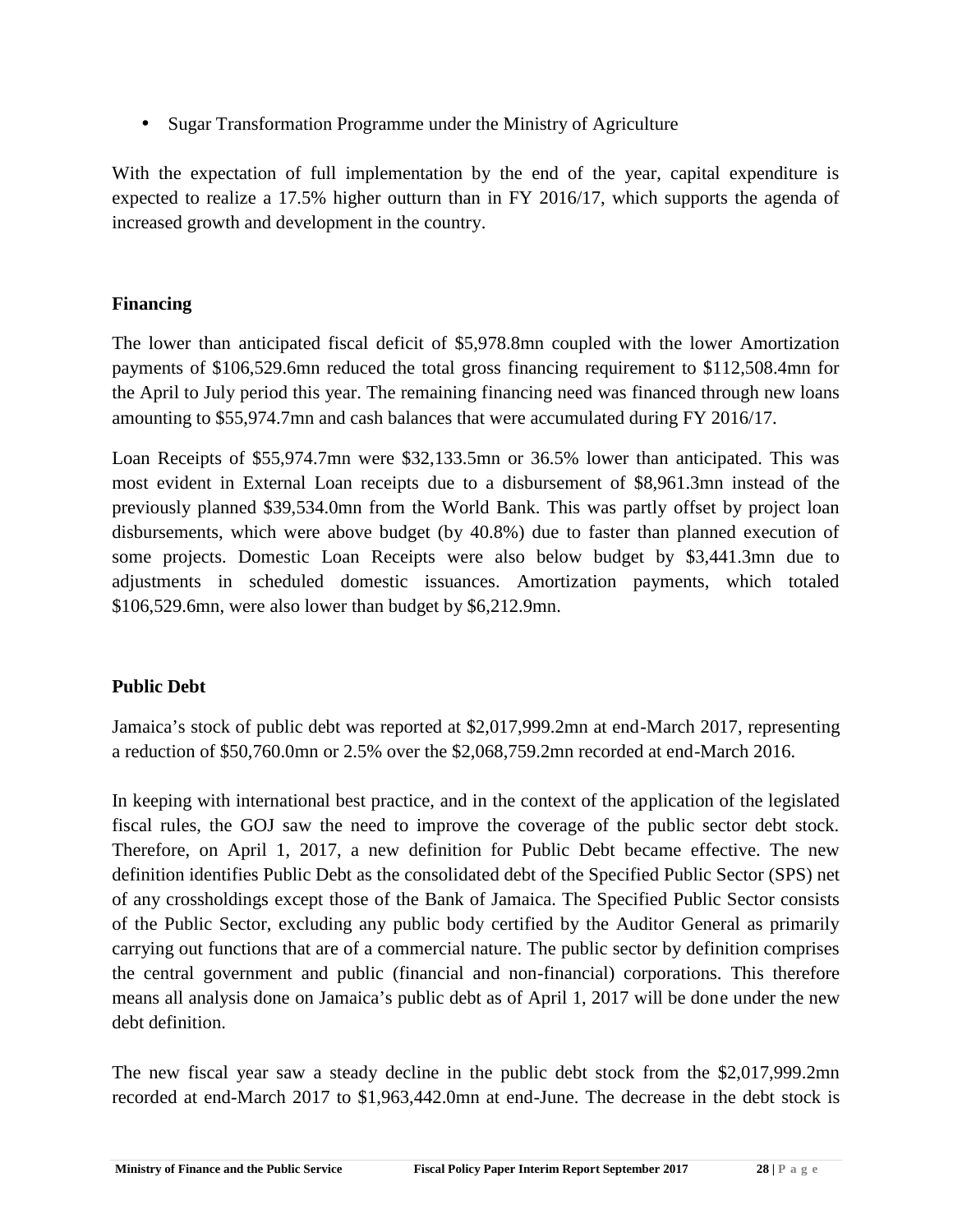attributable to the government's liability management exercises as well as the repayment of debt using cash balances accumulated in the previous fiscal year. During FY 2016/17, the GOJ accumulated excess funds which were earmarked for debt repayment in the following fiscal year. The materialization of these payments resulted in a decline in the debt stock. Also, the growth of the debt portfolio was mitigated by the slower rate of depreciation of the Jamaica dollar.

|                                          | $17-Mar$    | $17 - Jun$  |
|------------------------------------------|-------------|-------------|
| <b>Central Government Debt</b>           | 1,992,536.2 | 1,939,682.4 |
| External Debt Stock (J\$)                | 1,144,030.3 | 1,119,711.6 |
| Domestic Debt Stock (J\$)                | 848,505.9   | 819,970.8   |
| <b>Net Public Bodies Debt</b>            | 25,463.0    | 23,759.5    |
| <b>Total Debt Stock (J\$)</b>            | 2,017,999.2 | 1,963,442.0 |
| End of Period Exchange Rate: J\$ / US\$1 | 128.67      | 128.62      |
| $\alpha$ $\alpha$ $\beta$                |             |             |

**Table 3G: Total Public Debt Stock (J\$mn)**

Source: MoFPS

The significant lowering of the Central Government Debt stock was due mainly to the repayment of a matured NDX note in the amount of \$64,487.9mn while tapping the market for \$21,675.5mn. The external debt stock started the fiscal year at \$1,144,030.3mn and has declined by 2.1% to report an end-June position of \$1,119,711.6mn. This reduction is attributable to the government's continued execution of opportunistic liability management operations as well as the lower than anticipated exchange rate.

Net Public Bodies Debt that was recently included in the new public debt definition is calculated as the debt accumulated by the public bodies net of their financial assets, netting out government securities held by public bodies. Net Public Bodies Debt started the fiscal year at \$25,463.0mn and has declined by 6.7% to \$23,759.5mn by June 2017.

# **Self-Financing Public Bodies**

# **FY 2017/18**

The Overall Balance<sup>2</sup>, as approved by the Parliament, of the group of SFPBs is projected at a surplus of \$2,512.4mn for FY 2017/18 as well as a Current Balance surplus of \$71,731.6mn. Meanwhile, there should be a net transfer to the Government of Jamaica (GOJ) totalling \$39,933.6mn resulting from transfers to and from GOJ of \$56,944.0mn and \$17,010.5mn respectively. Flows to GOJ include Special Consumption Tax from PetroJam Limited, corporate taxes, grants to support special programmes as well as dividends.

**Ministry of Finance and the Public Service <b>Fiscal Policy Paper Interim Report September 2017 <b>29** | **P** a g e  $2$  The Overall Balance reflects the financing of a PB; increase in use of credit or cash is represented by surplus or reduced use of credit or cash by a deficit.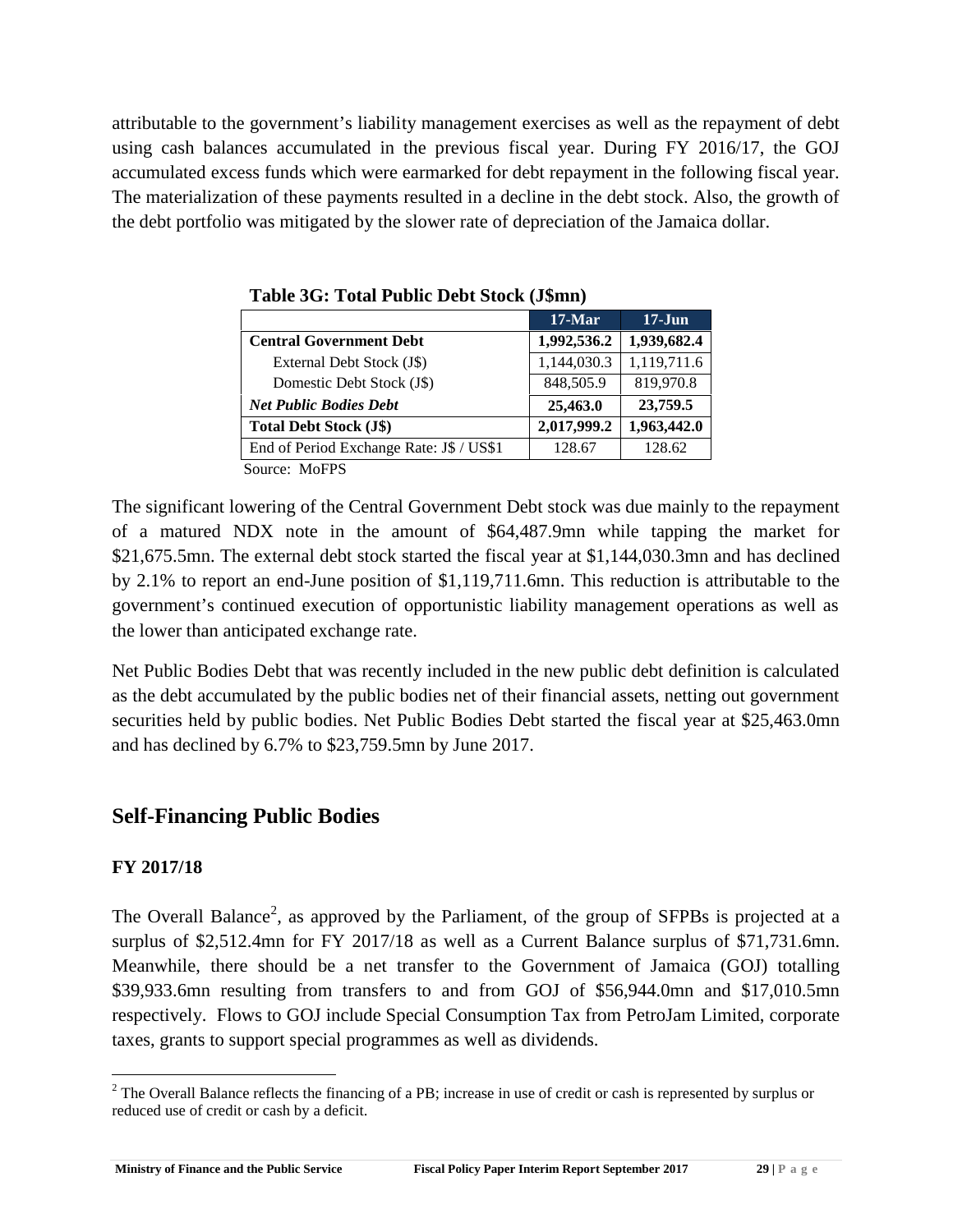#### **SFPBs' Performance – Quarter 1 (three months to June 30, 2017)**

Table 1 shows that as at June 30, 2017, the group of SFPBs reported an Overall Balance surplus of \$3,960.4mn, relative to the targeted deficit of \$1,455.9mn. The positive variance resulted chiefly as the National Housing Trust (NHT), the Airports Authority of Jamaica (AAJ), National Water Commission (NWC) and the Port Authority of Jamaica (PAJ) reflected better than budgeted performance. However, the impact of these was offset partially and mainly by the shortfall of \$3,923.7mn recorded by Petrojam Limited.

NHT's improved performance resulted as the necessary amendment of the NHT Act to facilitate special distribution to the Consolidated Fund was effected in August 2017. Meanwhile, AAJ received increased concession fees from the operators of the Sangster International Airport given the higher activity level. Further, capital expenditure for NWC and PAJ were delayed.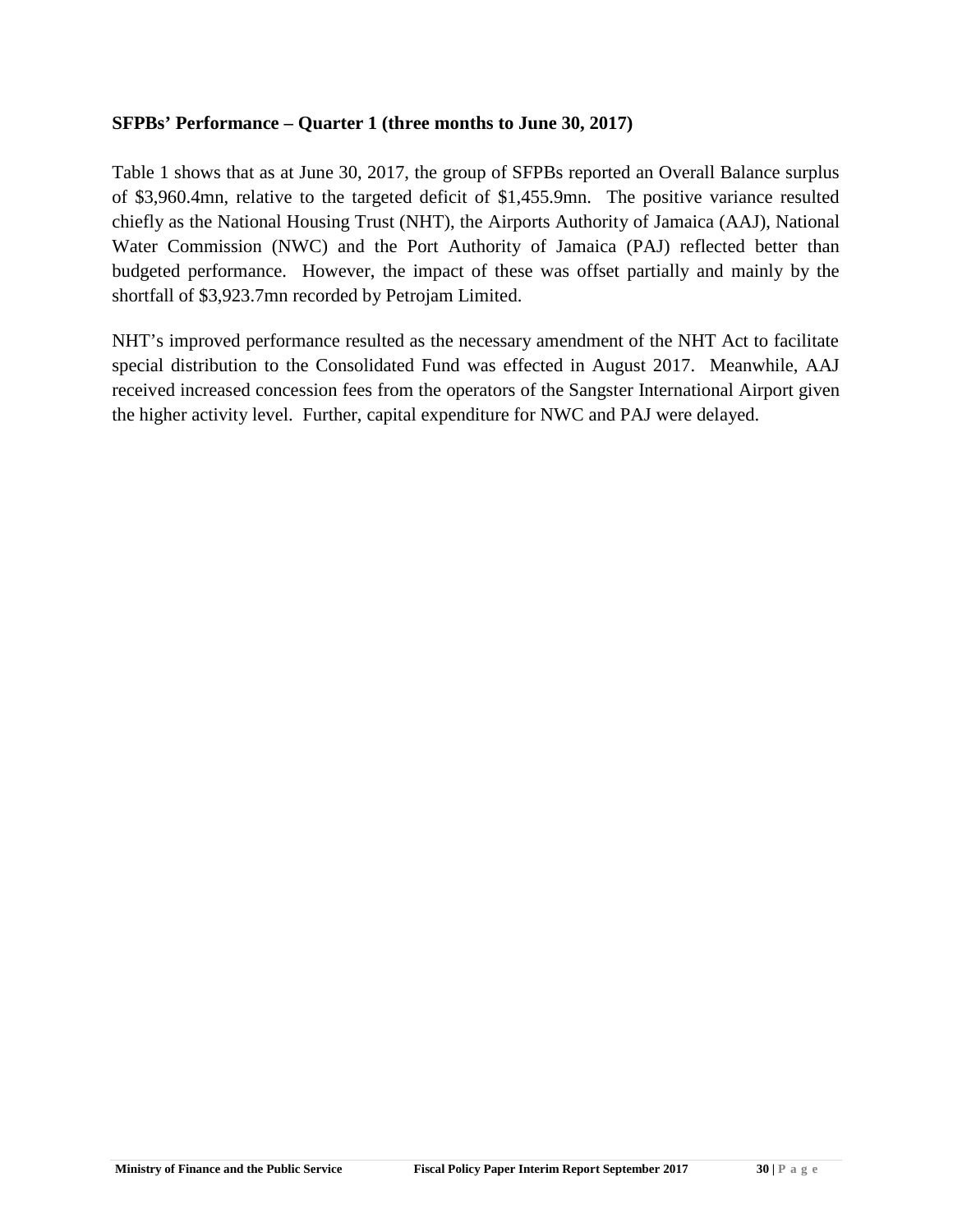|                |                                          |                                       | <b>Projected</b> | <b>Actual</b> | Proj vs Actual  |
|----------------|------------------------------------------|---------------------------------------|------------------|---------------|-----------------|
|                | <b>PUBLIC BODIES - (SPBs &amp; OPBs)</b> |                                       | $Jun-17$         | $Jun-17$      | <b>Variance</b> |
|                | <b>Statement 'A' Flow of Funds</b>       |                                       |                  |               |                 |
|                | 1 Current Revenue                        |                                       | 99,074.53        | 97,623.10     | (1,451.43)      |
|                | 2 Current Expenses                       |                                       | (82,013.62)      | (73,688.00)   | 8,325.62        |
|                | <b>3 Current Balance</b>                 |                                       | 17,060.91        | 23,935.10     | 6,874.19        |
| $\overline{4}$ | Adjustments                              |                                       | 2,056.91         | (5,738.43)    | (7,795.34)      |
|                |                                          | Change in Accounts Receivable/Payable | (2,791.15)       | (6,899.06)    | (4,107.91)      |
|                |                                          | Items not requiring outlay of cash:   | 0.00             | 0.00          |                 |
|                | Depreciation                             |                                       | 3,463.45         | 3,381.81      | (81.65)         |
|                | Other Non-Cash Items                     |                                       | 1,384.61         | (2,221.18)    | (3,605.78)      |
|                | Prior Year Adjustment                    |                                       | 0.00             | 0.00          |                 |
| 5.             | <b>Operating Balance</b>                 |                                       | 19,117.82        | 18,196.66     | (921.15)        |
| 6              | <b>Capital Account</b>                   |                                       | (9,678.68)       | (5,297.06)    | 4,381.62        |
|                | Revenue                                  |                                       | 4,727.45         | 4,759.18      | 31.73           |
|                | Expenditure                              |                                       | (13,525.26)      | (8,374.75)    | 5,150.50        |
|                | Investment                               |                                       | (511.95)         | (71.65)       | 440.30          |
|                | Change in Inventory                      |                                       | (368.92)         | (1,609.84)    | (1,240.92)      |
|                | Transfers from Government                |                                       | 2,591.48         | 4,216.70      | 1,625.22        |
|                | Loans                                    |                                       |                  | (0.75)        | (0.75)          |
|                | Equity                                   |                                       |                  |               |                 |
|                | On-Lending                               |                                       |                  |               |                 |
|                | Other                                    |                                       | 2,591.48         | 4,217.46      | 1,625.98        |
| 8              | Transfers to Government                  |                                       | (13, 486.52)     | (13, 155.94)  | 330.58          |
|                | Dividend                                 |                                       | (3,558.28)       | 0.00          | 3,558.28        |
|                | Loan Repayments                          |                                       | (0.03)           |               | 0.03            |
|                | Corporate Taxes                          |                                       | (422.01)         | (313.56)      | 108.44          |
|                | Other                                    |                                       | (9,506.20)       | (12, 842.37)  | (3,336.17)      |
|                | 9 OVERALL BALANCE (5+6+7+8)              |                                       | (1,455.90)       | 3,960.37      | 5,416.27        |
|                | 10 FINANCING (11+15)                     |                                       | 1,455.90         | (3,960.37)    | (5,416.27)      |
|                | 10a Total                                |                                       | (795.37)         | 32.28         | 827.65          |
|                | Capital Revenue                          |                                       | 115.88           | 32.28         | (83.60)         |
|                | Loans                                    |                                       |                  |               |                 |
|                | Equity                                   |                                       |                  |               |                 |
|                | On-Lending                               |                                       |                  |               |                 |
|                | Loan Repayments                          |                                       | (911.25)         |               | 911.25          |
|                | 11 Total Foreign $(12+13+14)$            |                                       | (8,444.27)       | 4,451.74      | 12,896.01       |
|                | 12 Government Guaranteed Loans           |                                       | (9,264.31)       | (1,643.14)    | 7,621.17        |
|                | Disbursement                             |                                       | 1,147.84         | 0.00          | (1, 147.84)     |
|                | Amortization                             |                                       | (10, 412.15)     | (1, 643.14)   | 8,769.01        |
|                | 13 Direct Loans                          |                                       | 833.88           | 5,407.70      | 4,573.82        |
|                | Long Term:                               |                                       | (2,645.07)       | (932.98)      | 1,712.09        |
|                |                                          | Disbursement                          | 1,346.58         | 0.00          | (1,346.58)      |
|                |                                          | Amortisation                          | (3,991.65)       | (932.98)      | 3,058.67        |
|                | Short Term:                              |                                       |                  |               |                 |
|                |                                          | Change in Trade Credits               | 3,478.95         | 6,340.69      | 2,861.74        |
|                | 14 Change in Deposits Abroad             |                                       | (13.84)          | 687.18        | 701.02          |
| 15             | Total Domestic (16+17+18)                |                                       | 10,695.54        | (8,444.39)    | (19, 139.93)    |
|                | 16 Banking System                        |                                       | 7,014.83         | (1,567.66)    | (8,582.49)      |
|                | Loans (Change)                           |                                       | 10,117.85        | 6.63          | (10, 111.22)    |
|                | Overdraft (Change)                       |                                       | (101.37)         | 73.72         | 175.09          |
|                | Deposits (Change)                        |                                       | (3,001.65)       | (1,648.01)    | 1,353.64        |
|                | 17 Non-Banks (Change)                    |                                       | (121.71)         | (2,543.18)    | (2,421.47)      |
|                | 18 Other (Change)                        |                                       | 3,802.42         | (4,333.56)    | (8, 135.98)     |

**Table 3H: SFPBs Performance for the Three (3) Months to June 2017**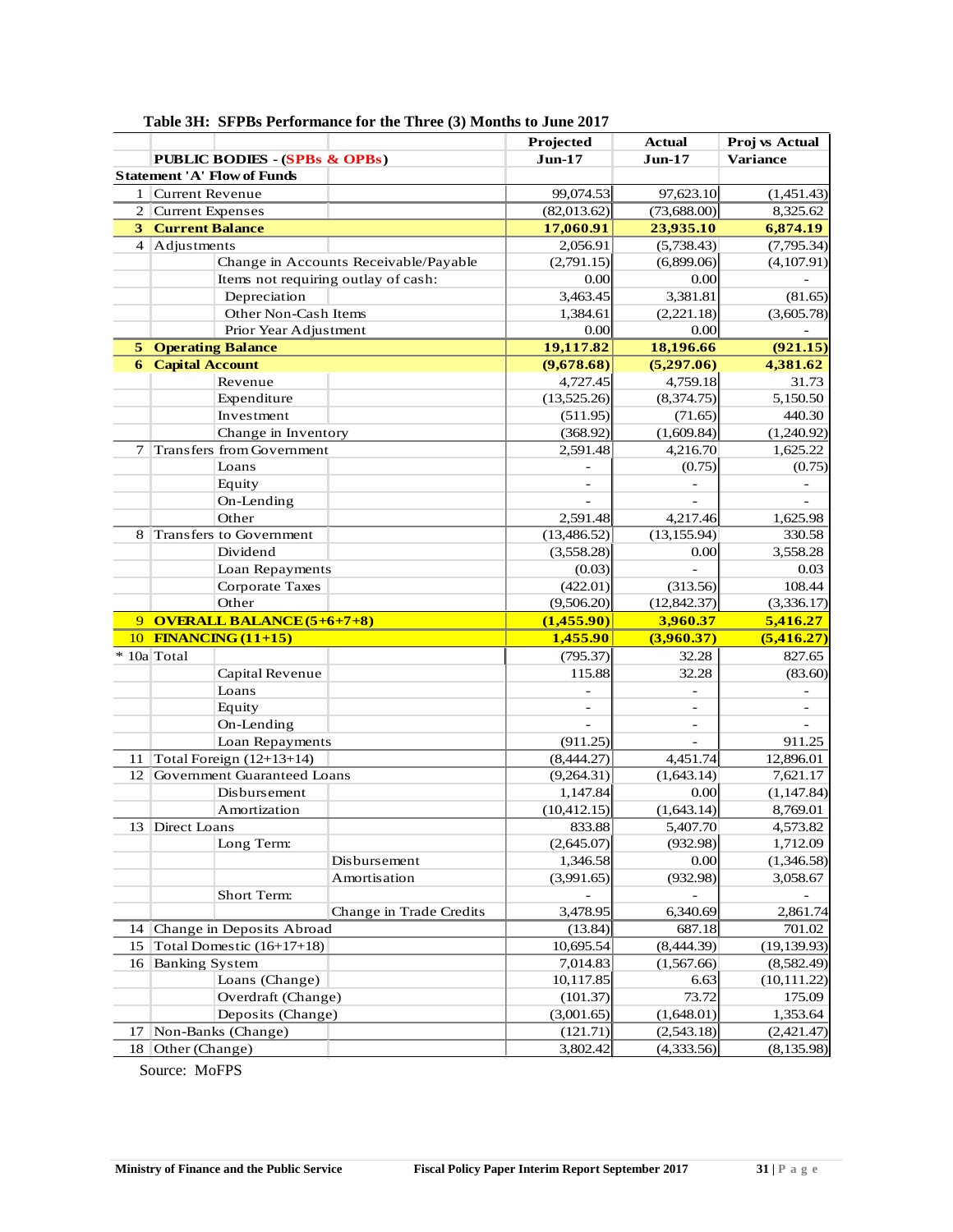# **Fiscal Outlook**

The Government's economic programme remains on track to satisfy the broad objectives of economic growth and debt reduction, underpinned by fiscal prudence and macroeconomic stability. The GOJ has satisfied all the quantitative and structural benchmarks under the second review of the precautionary Stand-By Arrangement (PSBA), signaling its continued commitment.

Fiscal operations for the first four (4) months of FY 2017/18 have been quite robust, particularly Revenue and Grants which was ahead of budget by \$5902.2mn or 3.7%. Total expenditure (net of amortization), on the other hand, has been less than programmed due to a number of factors, including the slow execution of both the recurrent and capital budget in July. As the year progresses, it is expected that the pace of spending by the MDAs, will minimize variances, particularly for capital programmes. Since passage of the Budget in March 2017, additional expenditure pressures have emerged, to which the GOJ has had to respond. The additional expenditure is on the recurrent side of the budget and arises from the flood damage from the April-May 2017 excess rainfall, the coordinated response to the level of crime in the country and higher interest costs.

The crime level is inimical to economic growth and the society at large and the GOJ enacted legislation which allows for areas in the country to be declared "Zones of Special Operations" or ZOSO. Details on the costs of these and other additional spending will be outlined when the Supplementary Budget is tabled later this year.

Higher domestic interest costs outweigh lower external interest costs resulting in interest payments being higher by \$2,244.2mn. The higher domestic interest costs are due to liability management operations. Accordingly the total Recurrent Expenditure is expected to increase by \$7,180.1mn or 1.5%.

Wage Negotiations: The GOJ has received a number of claims from unions representing public sector workers and discussions have commenced with several unions. The Government will continue to meet and negotiate with the various unions to arrive at a settlement. The fiscal outturn to March is predicated on the Government and unions arriving at a settlement consistent with the fiscal parameters.

# **Central Government Operations**

#### *Revenue & Grants – FY 2017/18*

Revenue of \$481,504.9mn, which is ahead of budget by \$3,250.3mn or 0.7%. Non-Tax Revenue<br>Ministry of Finance and the Public Service Fiscal Policy Paper Interim Report September 2017 32 | P a g e Revenue & Grants for FY 2017/18 is currently estimated at \$542,433.2mn, representing a surplus of \$5,363.7mn or 1.0% over budget. This outturn is driven by the projected Tax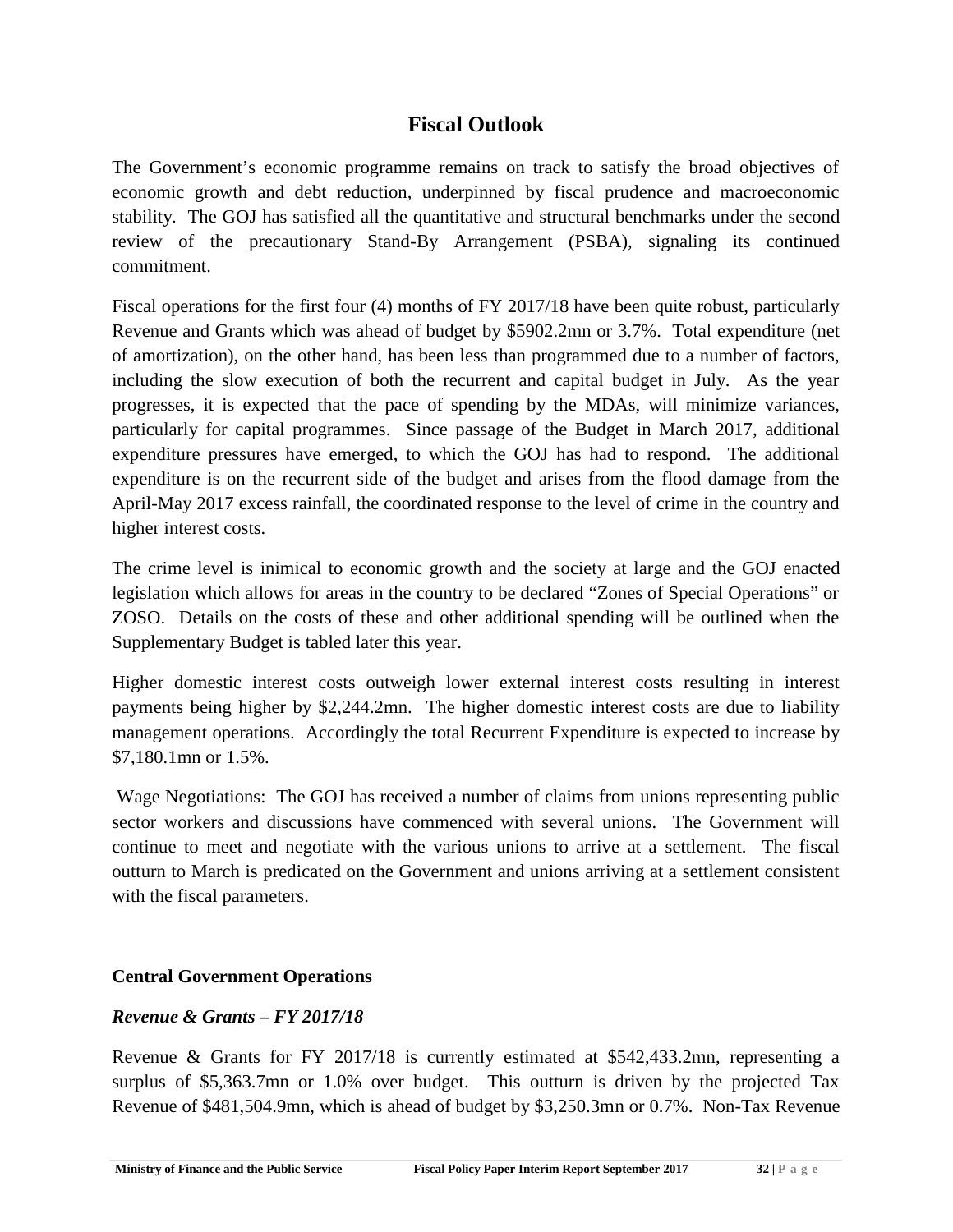and Grants are also expected to surpass their targets, while Bauxite Levy and Capital Revenue on the other hand are forecast to fall short of budget. Within Tax revenue, Income and Profits is projected to be ahead of the Budget by \$5,502.5mn or 4.5%, more than compensating for projected shortfalls in Production & Consumption (\$816.8mn below budget or 0.5%) and International Trade taxes( \$1,435.1mn or 0.7% below budget).

# *Expenditure - FY 2017/18*

Central Government expenditure (excluding amortization) for FY 2017/18 is now projected to end the FY at \$550,236.4mn. At the end of July 2017, total expenditure (above the line) stood at \$172,192.9mn. For the remainder of the FY, the pace of budget execution is expected to increase thus eliminating the lower spending, relative to budget, recorded during the first four months.

Due to the improved GDP outlook for FY 2017/18, a higher nominal GDP has now been estimated and the nominal primary balance target has therefore moved from \$131,866.0mn to \$132,294mn which is equivalent to 7.0% of GDP. The revised fiscal profile which takes account of the additional expenditures (to be detailed in the Supplementary Budget) and the updated revenue forecast enables the GOJ to meet its fiscal targets.

Interest payments are currently estimated at \$140,097.1mn which is \$2,244.2mn or 1.6% higher than budget. Amortization payments are anticipated to be 38.0% (or \$65,536.4mn) higher than originally budgeted due to liability management actions. Loan Receipts of \$219,117.1mn (or 37.3% higher than budget) are projected, largely to cover the increased amortization.

# **Public Debt**

The public debt stock under the Government of Jamaica's new public debt definition is expected to end FY 2017/18 at \$2,027,815.6mn or 107.1% of GDP. Central Government Domestic Debt is projected at \$751,029.9mn or 39.7% of GDP. Central Government External Debt is projected to end FY 2017/18 at \$1,238,143.9mn or 65.4% of GDP.

# **Public Bodies: Prospects for remainder of FY 2017/18**

main contributors to the projected over performance are expected to be the National Water<br>Ministry of Finance and the Public Service Fiscal Policy Paper Interim Report September 2017 33 | P a g e At June 30, 2017, the Self Financing Public Bodies recorded an Overall Balance surplus of \$3,960.4mn, with the most significant contributors being the National Housing Trust and Airports Authority of Jamaica. Given this first quarter outturn, expectations are that the Group will likely exceed the targeted Overall Balance surplus of \$2,512.4mn for the fiscal year. The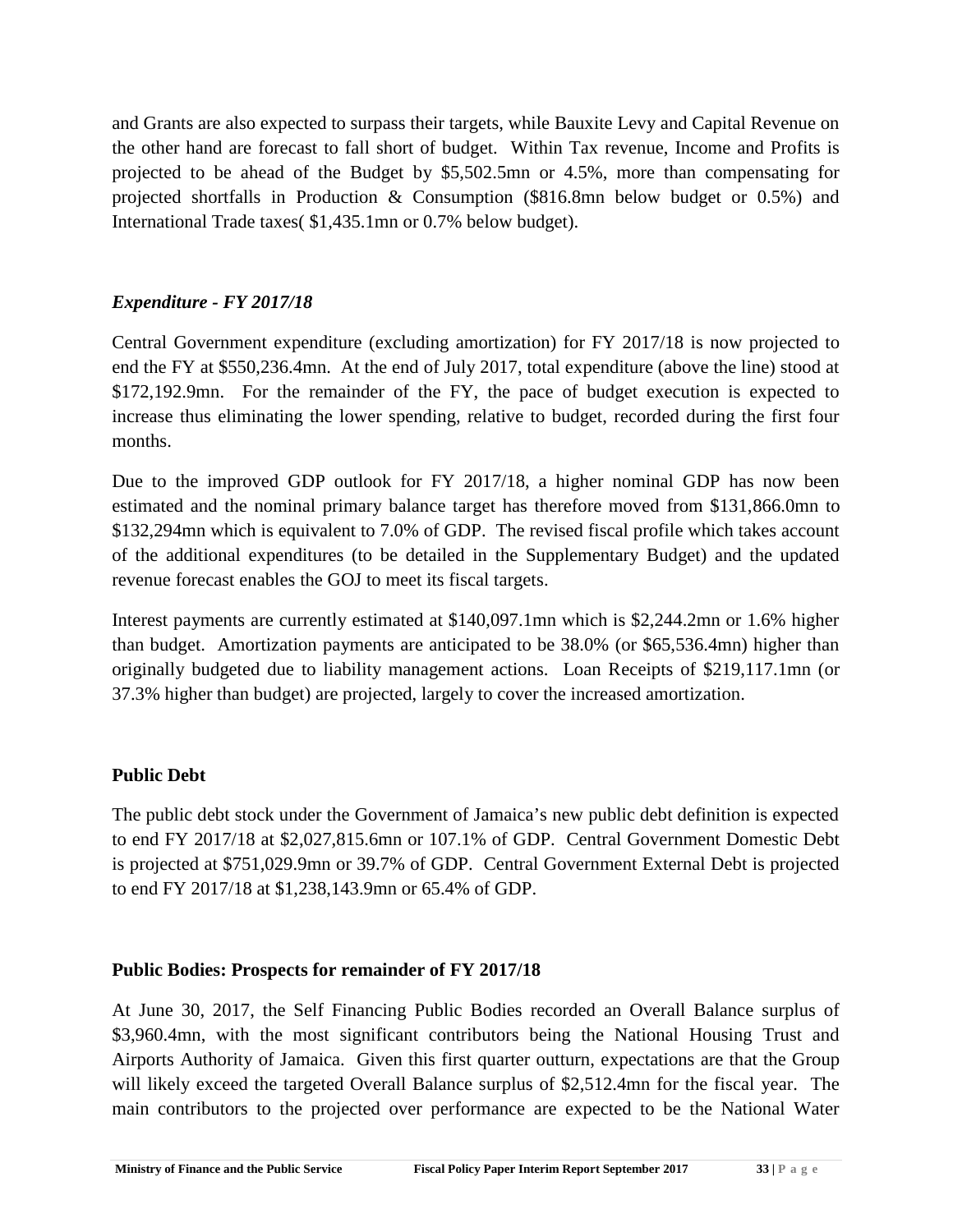Commission, Port Authority of Jamaica and the Airports Authority of Jamaica due to expected lower than programmed implementation of capital expenditure.

# **FY 2017/18 and the Medium Term Fiscal Profile**

An updated medium term macroeconomic profile (see Table 2D) alongside a set of existing fiscal policy priorities inclusive of; a primary balance of 7% of GDP, Wage/GDP of 9% and Debt/GDP of 60% by FY 2025/26, facilitated the development of a revised medium term fiscal profile depicted in Table A4 and A5 in Appendix 1. The macroeconomic forecast for FY 2018/19 includes, inter alia:

- Real Growth of 2.7%
- $\bullet$  Inflation rate of 5.0%
- Oil price (WTI) average of US\$49.9 per barrel; and
- Core Imports increasing by 4.2% relative to FY 2017/18.

Revenue & Grants as a percent of GDP are forecast to fall by 0.9% from 28.7% in FY 2017/18 to 27.8% in FY 2018/19 and thereafter to remain flat at approximately 27.8% through to FY 2020/21. Tax Revenue is forecast to be at a stable 24.6% of GDP over the medium term and the case is similar for Non-Tax Revenue. One of the key factors expected to contribute to the stable path for Non-Tax Revenue collections is continuation of the special financial distributions from the NHT as per the FY 2017/18 amendments. Over the medium term Non-Tax Revenue is also expected to reflect additional receipts as a result of better compliance as it relates to the timeliness of surrender of proceeds, collected by MDAs, to the Accountant General's Department (AGD) as well as future sales of cellular/telecoms licences and additional revenues from de-earmarked or reintegrated public bodies.

The Tax Revenue forecast over the medium term indicates that PAYE and Education Tax (in per cent of GDP) will be gradually declining and stable respectively due to the contraction and subsequent stabilization of the Central Government's Wage Bill within the 9% of GDP ceiling from FY 2018/19. The continued expansion in private sector employment, as the growth momentum climbs, should help to stabilize income based taxes, particularly Education Tax.

The expenditure profile to FY 2020/21, demonstrates fiscal prudence as well as a strategic shift away from recurrent expenditure towards increased allocations (as a percent of GDP) for growth enhancing and socially strengthening capital expenditure. Over the medium term, recurrent spending on programmes is forecast to average 7.7% of GDP while the wage bill is projected to achieve the 9.0% of GDP requirement by FY 2018/19 and be maintained thereafter. The GOJ remains positive that settlements can still be arrived at which do not lead to deviation from the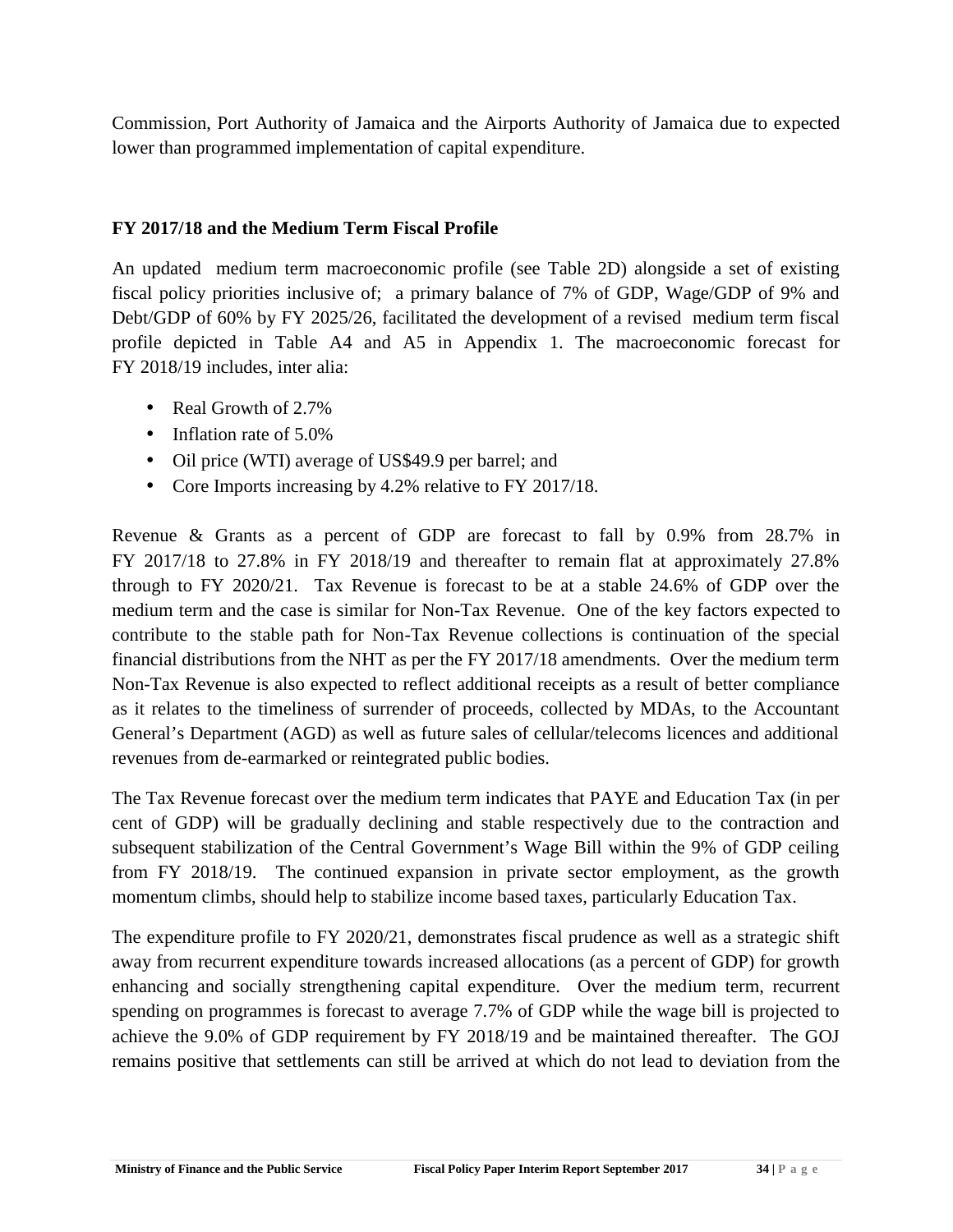fiscal targets. Therefore, every effort will be made to work harmoniously with the public sector unions to ensure this favourable outcome.

Interest payments are forecast to decline from 7.8% of GDP in FY 2016/17 to 5.5% of GDP by FY 2020/21. Capital expenditure, consistent with the growth agenda is forecast to increase from 2.4% of GDP in FY 2016/17 to 2.6% in FY 2017/18 and thereafter to 3.8% of GDP by FY 2020/21.

By September 30, 2017, the Budget Call will be made to MDAs based on the aggregate fiscal figures proposed for FY 2018/19. Should there be an improvement in the forecast for Revenue and Grants, the ceilings for the primary expenditure could be increased consistent with the attainment of the fiscal target. The medium term profile, as presented, assumes that any fiscal gaps will be closed by requisite fiscal measures.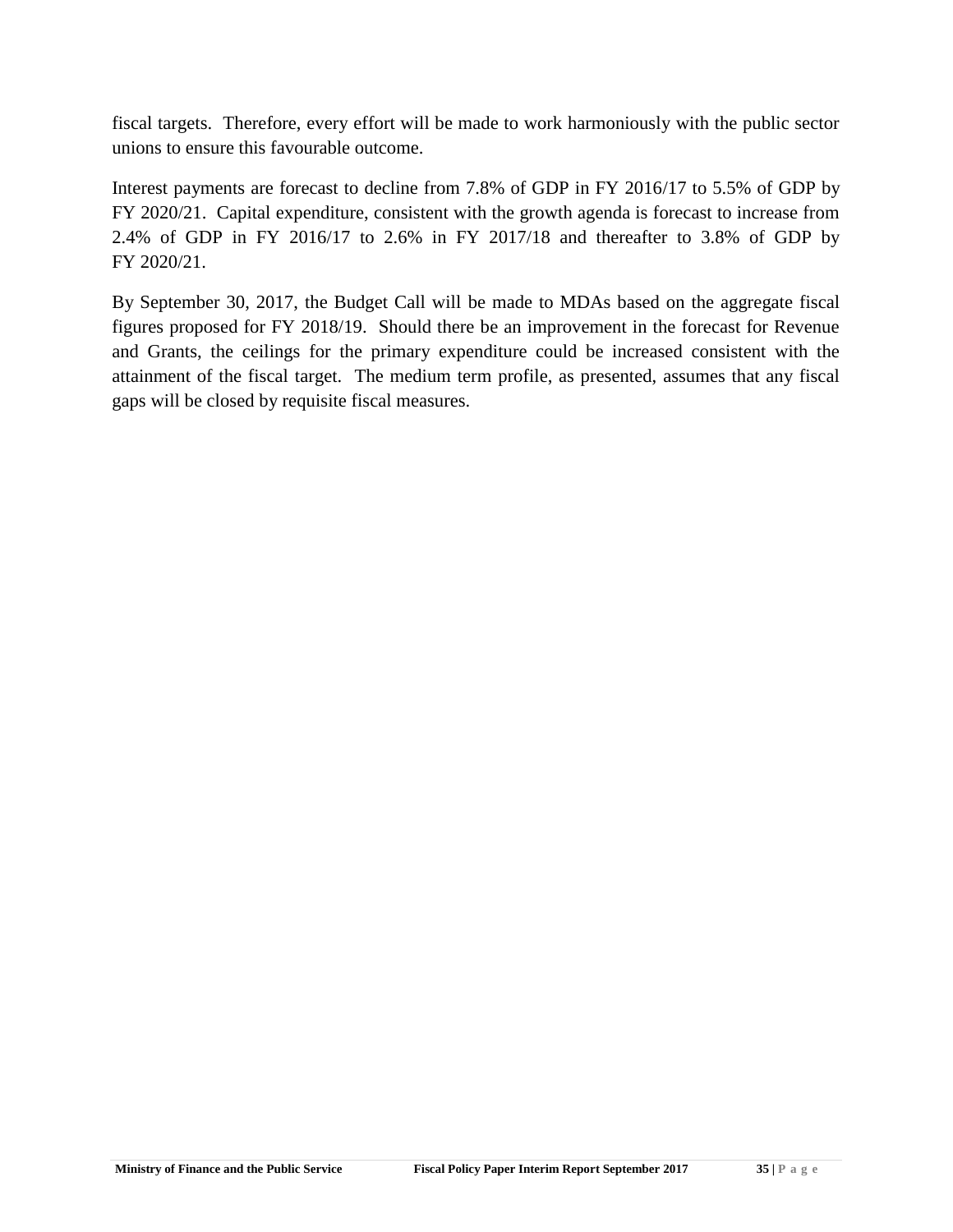# **APPENDIX I FISCAL TABLES**

# **Table A1: Central Government Summary Accounts**

# **FY 2017/18**

(in millions of Jamaica dollars)

|                                         | Prov        | <b>Budget</b>       |                         |          | FY 16/17    |                        |          |
|-----------------------------------------|-------------|---------------------|-------------------------|----------|-------------|------------------------|----------|
| Item                                    | Apr - July  | Apr - July          | Diff                    | Diff %   | Apr - July  | Diff                   | Diff %   |
|                                         |             |                     |                         |          |             |                        |          |
| Revenue & Grants                        | 166,214.2   | 160,312.0           | 5,902.2                 | 3.7%     | 153,801.4   | 12,412.7               | 8.1%     |
| Tax Revenue                             | 153,626.6   | 148,175.4           | 5,451.2                 | 3.7%     | 142,618.2   | 11,008.3               | 7.7%     |
| Non-Tax Revenue                         | 10,363.6    | 10,309.2            | 54.4                    | 0.5%     | 7,430.0     | 2,933.7                | 39.5%    |
| Bauxite Levy                            | 127.5       | 131.0               | $-3.5$                  | $-2.7%$  | 1,135.3     | $-1,007.8$             | $-88.8%$ |
| Capital Revenue                         | 258.3       | 307.0               | $-48.7$                 | $-15.9%$ | 126.4       | 131.9                  | 104.4%   |
| Grants                                  | 1,838.2     | 1,389.4             | 448.8                   | 32.3%    | 2,491.5     | $-653.3$               | $-26.2%$ |
| Expenditure                             | 172,192.9   | 179,060.1           | $-6,867.2$              | $-3.8%$  | 167,678.0   | 4,515.0                | 2.7%     |
| Recurrent Expenditure                   | 162,891.9   | 168,931.4           | $-6,039.6$              | $-3.6%$  | 157,243.1   | 5,648.8                | 3.6%     |
| Programmes                              | 54,302.7    | 58,613.3            | $-4,310.6$              | $-7.4%$  | 48,607.5    | 5,695.2                | 11.7%    |
| Compensation of Employees               | 64,045.3    | 62,559.5            | 1,485.8                 | 2.4%     | 58,328.4    | 5,716.8                | 9.8%     |
| Wages & Salaries                        | 59,354.1    | 57,731.1            | 1,623.0                 | 2.8%     | 54,295.5    | 5,058.6                | 9.3%     |
| <b>Employers Contribution</b>           | 4,691.2     | 4,828.4             | $-137.2$                | $-2.8%$  | 4,032.9     | 658.3                  | 16.3%    |
| Interest                                | 44,543.9    | 47,758.7            | $-3,214.8$              | $-6.7%$  | 50,307.1    | $-5,763.2$             | $-11.5%$ |
| Domestic                                | 19,108.4    | 19,212.5            | $-104.1$                | $-0.5%$  | 18,334.4    | 774.0                  | 4.2%     |
| External                                | 25,435.5    | 28,546.1            | $-3,110.6$              | $-10.9%$ | 31,972.7    | $-6,537.2$             | $-20.4%$ |
| Capital Expenditure                     | 9,301.1     | 10,128.7            | $-827.6$                | $-8.2%$  | 10,434.9    | $-1,133.8$             | $-10.9%$ |
| Capital Programmes                      | 9,301.1     | 10,128.7            | $-827.6$                | $-8.2%$  | 10,434.9    | $-1,133.8$             | $-10.9%$ |
| Fiscal Balance (Surplus + / Deficit -)  | $-5,978.8$  | $-18,748.1$         | 12,769.3                | $-68.1%$ | $-13,876.5$ | 7,897.8                | $-56.9%$ |
| <b>Loan Receipts</b>                    | 55,974.7    |                     | 88, 108.2 - 32, 133.5   | $-36.5%$ | 14,950.4    | 41,024.3               | 274.4%   |
| Domestic                                | 40,524.3    | 43,965.6            | $-3,441.3$              | $-7.8%$  | 11,024.6    | 29,499.6               | 267.6%   |
| External                                | 15,450.4    | 44,142.6            | $-28,692.2$             | $-65.0%$ | 3,925.7     | 11,524.7               | 293.6%   |
| Project Loans                           | 6,489.1     | 4,608.6             | 1,880.5                 | 40.8%    | 3,925.7     | 2,563.3                | 65.3%    |
| Other                                   | 8,961.3     | 39,534.0            | $-30,572.7$             | $-77.3%$ | 0.0         | 8,961.3                | ÷,       |
| <b>Divestment Proceeds/Other</b>        | 11,400.1    | 11,701.3            | $-301.2$                | $-2.6%$  | 14,604.7    | $-3,204.7$             | $-21.9%$ |
| Amortization                            |             | 106,529.6 112,742.5 | $-6,212.9$              | $-5.5%$  |             | 23,208.5 83,321.1      | 359.0%   |
| Domestic                                | 68,939.4    | 72,427.0            | $-3,487.6$              | $-4.8%$  | 5,024.2     | 63,915.1               | 1272.1%  |
| External                                | 37,590.2    | 40,315.5            | $-2,725.3$              | $-6.8%$  | 18,184.2    | 19,406.0               | 106.7%   |
| Overall Balance (Surplus + / Deficit -) | $-45,133.6$ |                     | $-31,681.1$ $-13,452.5$ | 42.5%    |             | $-7,529.9$ $-37,603.7$ | 499.4%   |
| Primary Balance (Surplus + / Deficit -) | 38,565.1    | 29,010.5            | 9,554.6                 | 32.9%    | 36,430.6    | 2,134.5                | 5.9%     |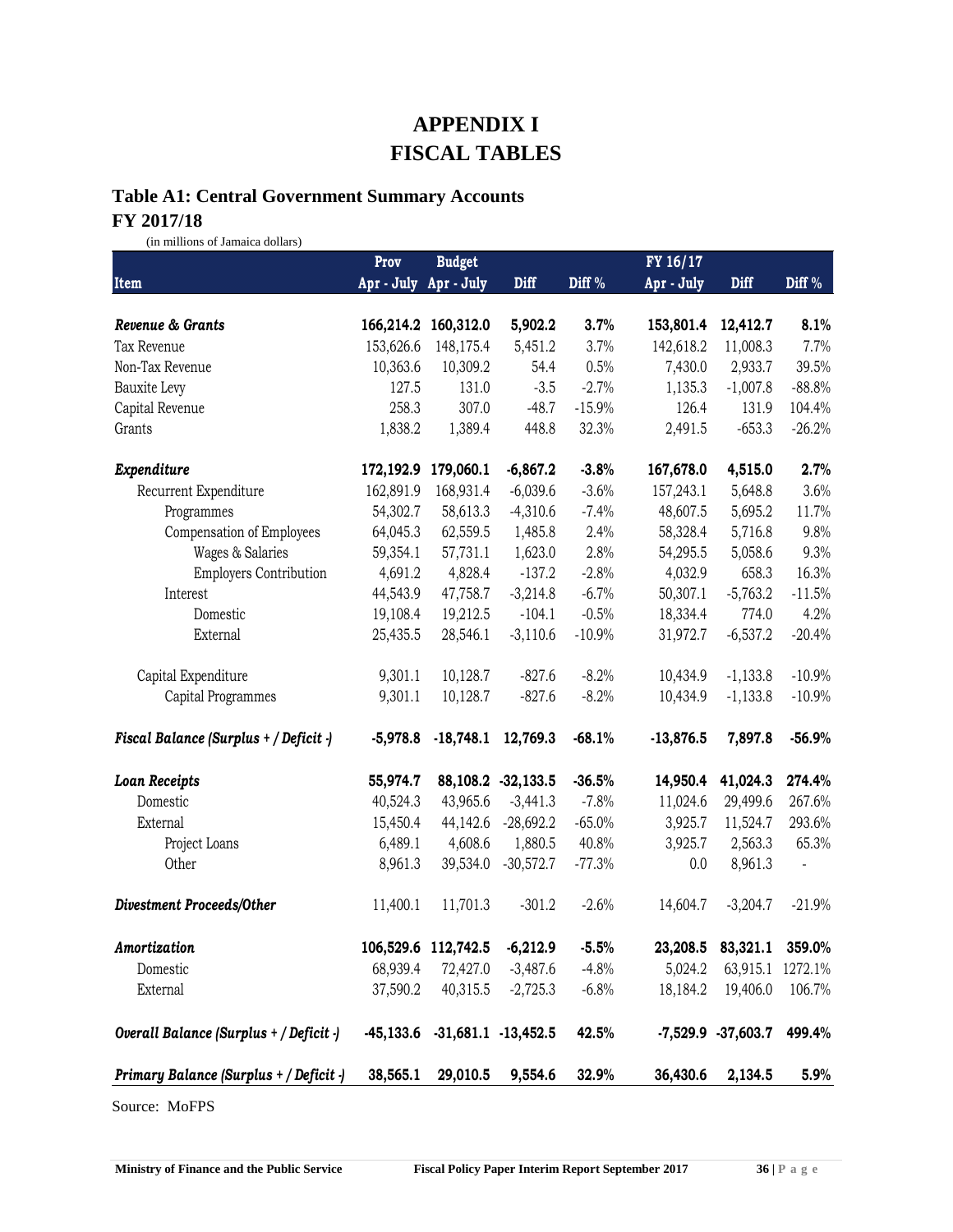# **Table A2: Details of Revenue FY 2017/18**

(in millions of Jamaica dollars)

|                             | <b>Budget</b><br>Prov. |                       |            | FY 16/17 |                    |            |                          |
|-----------------------------|------------------------|-----------------------|------------|----------|--------------------|------------|--------------------------|
| Item                        |                        | Apr - July Apr - July | Diff       | Diff %   | Apr - July         | Diff       | Diff %                   |
| Revenue & Grants            |                        | 166,214.2 160,312.0   | 5,902.2    | 3.7%     | 153,801.4          | 12,412.7   | 8.1%                     |
| Tax Revenue                 |                        | 153,626.6 148,175.4   | 5,451.2    | 3.7%     | 142,618.2 11,008.3 |            | 7.7%                     |
| Income and profits          | 34,548.7               | 32,981.9              | 1,566.8    | 4.8%     | 38,699.2           | $-4,150.5$ | $-10.7%$                 |
| Bauxite/alumina             | 0.0                    | 0.0                   | 0.0        | 0.0%     | 0.0                | 0.0        | $\overline{\phantom{a}}$ |
| Companies                   | 13,139.2               | 9,835.4               | 3,303.8    | 33.6%    | 9,655.7            | 3,483.5    | 36.1%                    |
| PAYE                        | 17,007.2               | 17,825.7              | $-818.5$   | $-4.6%$  | 24,858.8           | $-7,851.6$ | $-31.6%$                 |
| Tax on dividend             | 386.1                  | 505.5                 | $-119.4$   | $-23.6%$ | 426.3              | $-40.3$    | $-9.4%$                  |
| Individuals                 | 970.7                  | 959.6                 | 11.1       | 1.2%     | 1,069.6            | $-98.9$    | $-9.3%$                  |
| Tax on interest             | 3,045.6                | 3,855.7               | $-810.1$   | $-21.0%$ | 2,688.7            | 356.9      | 13.3%                    |
| Production and consumption  | 59,504.5               | 54,252.2              | 5,252.3    | 9.7%     | 49,202.2           | 10,302.3   | 20.9%                    |
| Min Business Tax            | 387.0                  | 283.3                 | 103.7      | 36.6%    | 256.5              | 130.5      | 50.9%                    |
| <b>SCT</b>                  | 11,320.1               | 7,868.7               | 3,451.4    | 43.9%    | 5,603.3            | 5,716.7    | 102.0%                   |
| Environmental Levy          | 235.6                  | 205.9                 | 29.7       | 14.4%    | 164.8              | 70.8       | 0.0%                     |
| Motor vehicle licenses      | 1,248.3                | 1,182.0               | 66.3       | 5.6%     | 1,019.7            | 228.6      | 22.4%                    |
| Other licenses              | 310.1                  | 263.3                 | 46.8       | 17.8%    | 163.2              | 146.8      | 90.0%                    |
| Quarry Tax                  | 6.7                    | 18.6                  | $-11.9$    | $-64.0%$ | 0.0                | 6.7        | 0.0%                     |
| Betting, gaming and lottery | 1,029.0                | 995.6                 | 33.4       | 3.4%     | 899.8              | 129.2      | 14.4%                    |
| Accomodation Tax            | 865.0                  | 839.6                 | 25.4       | 3.0%     | 794.7              | 70.2       | 8.8%                     |
| <b>Education Tax</b>        | 8,675.5                | 7,907.0               | 768.5      | 9.7%     | 7,623.1            | 1,052.4    | 13.8%                    |
| Telephone Call Tax          | 1,346.3                | 1,405.5               | $-59.2$    | $-4.2%$  | 1,567.3            | $-221.0$   | $-14.1%$                 |
| Contractors levy            | 670.7                  | 410.3                 | 260.4      | 63.5%    | 389.2              | 281.5      | 72.3%                    |
| GCT (Local)                 | 28,750.6               | 28,130.7              | 619.9      | 2.2%     | 25,566.1           | 3,184.5    | 12.5%                    |
| Stamp Duty (Local)          | 4,659.7                | 4,741.7               | $-82.0$    | $-1.7%$  | 5,154.3            | $-494.6$   | $-9.6%$                  |
| <b>International Trade</b>  | 59,573.3               | 60,941.3              | $-1,368.0$ | $-2.2%$  | 54,716.8           | 4,856.5    | 8.9%                     |
| Custom Duty                 | 12,059.5               | 11,569.8              | 489.7      | 4.2%     | 11,446.2           | 613.3      | 5.4%                     |
| Stamp Duty                  | 750.3                  | 711.6                 | 38.7       | 5.4%     | 668.8              | 81.5       | 12.2%                    |
| <b>Travel Tax</b>           | 6,532.4                | 5,448.8               | 1,083.6    | 19.9%    | 3,883.5            | 2,648.9    | 68.2%                    |
| GCT (Imports)               | 25,477.4               | 25,589.0              | $-111.6$   | $-0.4%$  | 23,385.9           | 2,091.5    | 8.9%                     |
| SCT (imports)               | 13,799.5               | 16,642.3              | $-2,842.8$ | $-17.1%$ | 14,441.5           | $-642.0$   | $-4.4%$                  |
| Environmental Levy          | 954.2                  | 979.8                 | $-25.6$    | $-2.6%$  | 891.0              | 63.2       | 7.1%                     |
| <b>Non-Tax Revenue</b>      | 10,363.6               | 10,309.2              | 54.4       | 0.5%     | 7,430.0            | 2,933.7    | 39.5%                    |
| <b>Bauxite Levy</b>         | 127.5                  | 131.0                 | $-3.5$     | $-2.7%$  | 1,135.3            | $-1,007.8$ | $-88.8%$                 |
| Capital Revenue             | 258.3                  | 307.0                 | $-48.7$    | $-15.9%$ | 126.4              | 131.9      | 104.4%                   |
| <b>Grants</b>               | 1,838.2                | 1,389.4               | 448.8      | 32.3%    | 2,491.5            | $-653.3$   | $-26.2%$                 |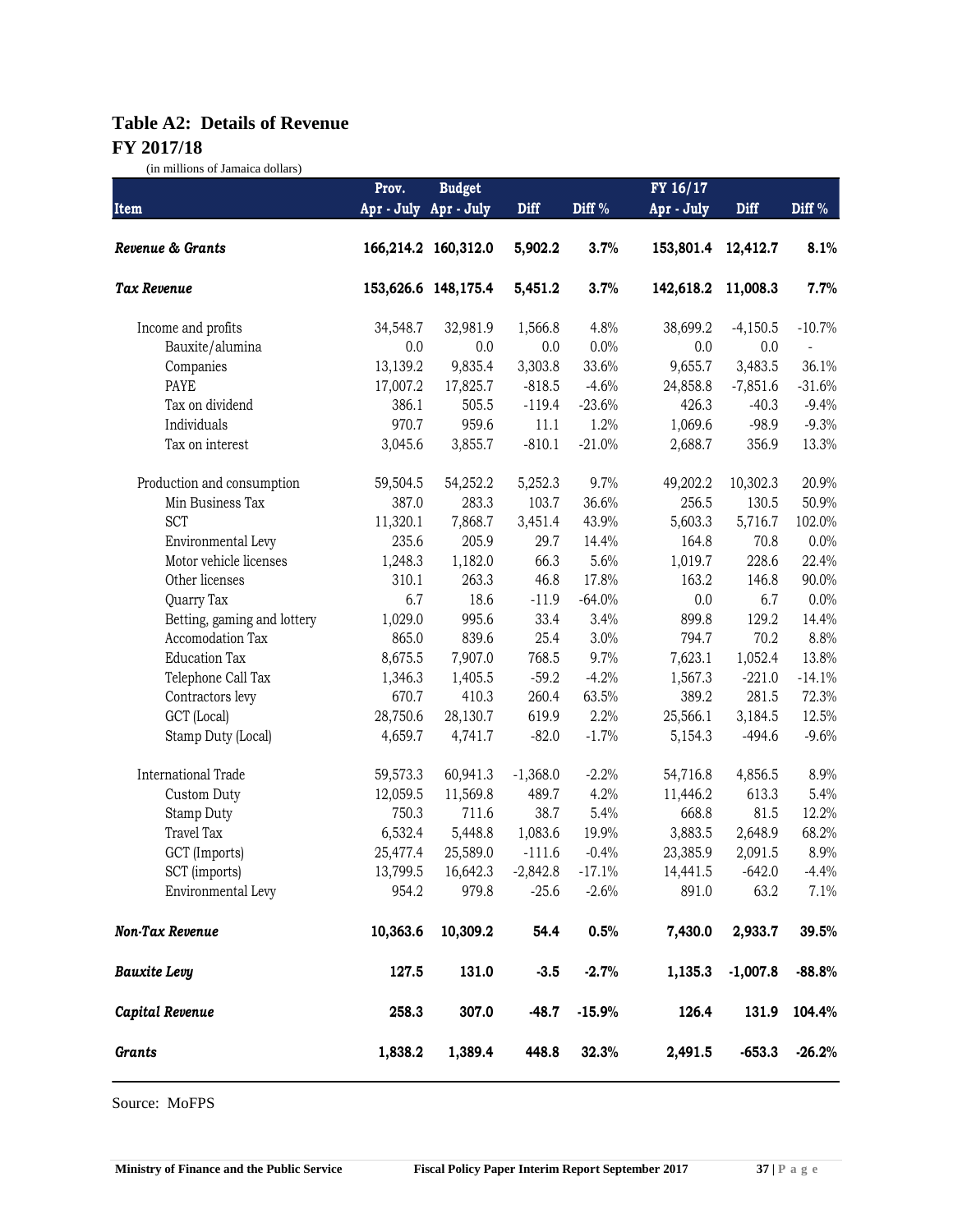# **Table A3: Central Government Summary Accounts FY 2017/18**

(in millions of Jamaica dollars)

|                                         | Prov                    | <b>Budget</b> |             |                   | FY 16/17    |                           |          |
|-----------------------------------------|-------------------------|---------------|-------------|-------------------|-------------|---------------------------|----------|
| Item                                    | Apr - March Apr - March |               | Diff        | Diff <sup>%</sup> | Apr - March | Diff                      | Diff %   |
| Revenue & Grants                        | 542,433.2               | 537,069.4     | 5,363.7     | 1.0%              | 499,879.9   | 42,553.3                  | 8.5%     |
| Tax Revenue                             | 481,504.9               | 478,254.6     | 3,250.3     | 0.7%              | 458,323.4   | 23,181.5                  | 5.1%     |
| Non-Tax Revenue                         | 54,101.8                | 52,103.6      | 1,998.2     | 3.8%              | 33,754.1    | 20,347.8                  | 60.3%    |
| Bauxite Levy                            | 127.5                   | 131.0         | $-3.5$      | $-2.7%$           | 1,940.9     | $-1,813.4$                | $-93.4%$ |
| Capital Revenue                         | 1,919.3                 | 2,228.1       | $-308.8$    | $-13.9%$          | 568.6       | 1,350.7                   | 237.5%   |
| Grants                                  | 4,779.6                 | 4,352.1       | 427.4       | 9.8%              | 5,292.8     | $-513.3$                  | $-9.7%$  |
| Expenditure                             | 550,236.4               | 543,056.3     | 7,180.1     | 1.3%              | 503,356.1   | 46,880.3                  | 9.3%     |
| Recurrent Expenditure                   | 500,953.9               | 493,773.8     | 7,180.1     | 1.5%              | 461,400.8   | 39,553.1                  | 8.6%     |
| Programmes                              | 167,649.9               | 162,736.2     | 4,913.7     | 3.0%              | 142,976.4   | 24,673.5                  | 17.3%    |
| Compensation of Employees               | 193,206.9               | 193,184.8     | 22.1        | 0.0%              | 179,068.1   | 14,138.8                  | 7.9%     |
| Wages & Salaries                        | 179,546.4               | 179,525.8     | 20.6        | 0.0%              | 166,484.7   | 13,061.7                  | 7.8%     |
| <b>Employers Contribution</b>           | 13,660.5                | 13,659.0      | 1.6         | 0.0%              | 12,583.4    | 1,077.1                   | 8.6%     |
| Interest                                | 140,097.1               | 137,852.9     | 2,244.2     | 1.6%              | 139,356.2   | 740.9                     | 0.5%     |
| Domestic                                | 66,561.0                | 62,903.4      | 3,657.7     | 5.8%              | 63,544.0    | 3,017.1                   | 4.7%     |
| External                                | 73,536.1                | 74,949.5      | $-1,413.4$  | $-1.9%$           | 75,812.2    | $-2,276.1$                | $-3.0%$  |
| Capital Expenditure                     | 49,282.5                | 49,282.5      | 0.0         | 0.0%              | 41,955.3    | 7,327.2                   | 17.5%    |
| Capital Programmes                      | 49,282.5                | 49,282.5      | 0.0         | 0.0%              | 41,955.3    | 7,327.2                   | 17.5%    |
| Fiscal Balance (Surplus + / Deficit -)  | $-7,803.3$              | $-5,986.9$    | $-1,816.4$  | 30.3%             | $-3,476.2$  | $-4,327.1$                | 124.5%   |
| <b>Loan Receipts</b>                    | 219,117.1               | 159,612.0     | 59,505.1    | 37.3%             | 89,826.8    | 129,290.2                 | 143.9%   |
| Domestic                                | 72,698.8                | 89,000.0      | $-16,301.2$ | $-18.3%$          | 55,544.1    | 17,154.7                  | 30.9%    |
| External                                | 146,418.3               | 70,612.0      | 75,806.3    | 107.4%            | 34,282.8    | 112,135.5                 | 327.1%   |
| Project Loans                           | 17,969.8                | 18,774.2      | $-804.4$    | $-4.3%$           | 15,147.8    | 2,822.0                   | 18.6%    |
| Other                                   | 128,448.5               | 51,837.8      | 76,610.7    | 147.8%            | 19,135.0    | 109,313.5                 | 571.3%   |
| Divestment Proceeds/Other               | 11,400.1                | 11,701.3      | $-301.2$    | $-2.6%$           | 14,604.7    | $-3,204.7$                | $-21.9%$ |
| Amortization                            | 238,084.5               | 172,548.1     | 65,536.4    | 38.0%             |             | 75,389.7 162,694.8 215.8% |          |
| Domestic                                | 170,978.4               | 102,448.2     | 68,530.2    | 66.9%             | 29,709.8    | 141,268.6                 | 475.5%   |
| External                                | 67,106.1                | 70,099.9      | $-2,993.8$  | $-4.3%$           | 45,679.9    | 21,426.2                  | 46.9%    |
| Overall Balance (Surplus + / Deficit -) | $-15,370.6$             | $-7,221.6$    | $-8,149.0$  | 112.8%            | 25,565.7    | $-40,936.3 -160.1%$       |          |
| Primary Balance (Surplus + / Deficit -) | 132,293.9               | 131,866.0     | 427.9       | 0.3%              | 135,880.0   | $-3,586.1$                | $-2.6%$  |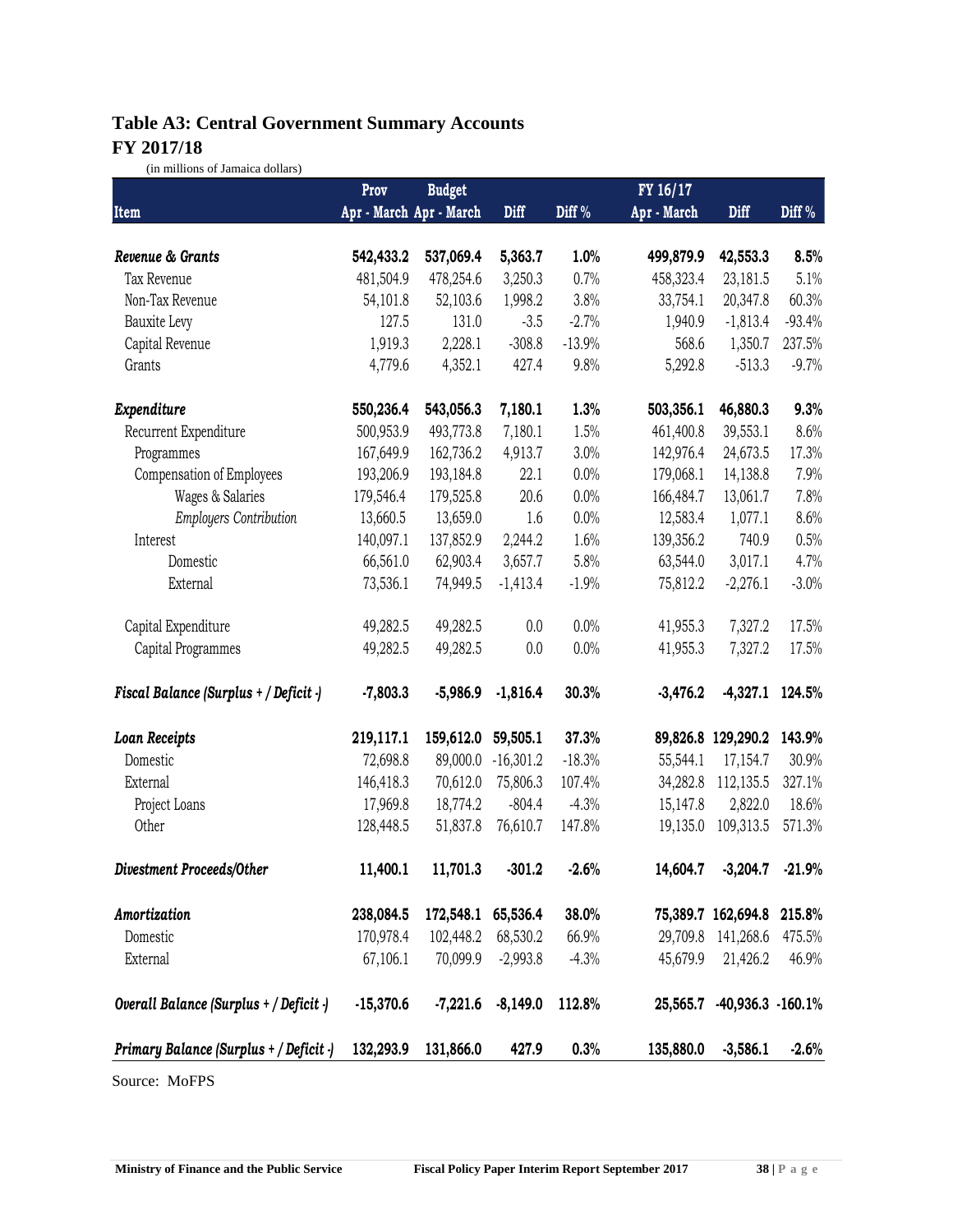| Table A4: Central Government Summary Accounts (% GDP) |  |  |  |
|-------------------------------------------------------|--|--|--|
|-------------------------------------------------------|--|--|--|

|                                         | Act     | Act                     | Proj        | Proj        | Proj        | Proj        |
|-----------------------------------------|---------|-------------------------|-------------|-------------|-------------|-------------|
| <b>Item</b>                             | 2015/16 | 2016/17                 | 2017/18     | 2018/19     | 2019/20     | 2020/21     |
|                                         |         |                         |             |             |             |             |
| Revenue & Grants                        | 27.0%   | 28.0%                   | 28.7%       | 27.8%       | 27.9%       | 27.8%       |
| Tax Revenue                             | 24.4%   | 25.7%                   | 25.4%       | 24.6%       | 24.6%       | 24.6%       |
| Non-Tax Revenue                         | 2.1%    | 1.9%                    | 2.9%        | 2.8%        | 2.9%        | 2.9%        |
| Bauxite Levy                            | 0.1%    | 0.1%                    | 0.0%        | 0.0%        | 0.0%        | 0.0%        |
| Capital Revenue                         | 0.0%    | 0.0%                    | 0.1%        | 0.1%        | 0.1%        | 0.1%        |
| Grants                                  | 0.3%    | 0.3%                    | 0.3%        | 0.2%        | 0.2%        | 0.2%        |
| Expenditure                             | 27.3%   | 28.2%                   | 29.1%       | 27.1%       | 26.8%       | 26.3%       |
| Recurrent Expenditure                   | 25.4%   | 25.9%                   | 26.5%       | 24.1%       | 23.0%       | 22.5%       |
| Programmes                              | 7.9%    | 8.0%                    | 8.9%        | 8.2%        | 7.5%        | 7.4%        |
| Compensation of Employees               | 10.0%   | 10.0%                   | 10.2%       | 9.6%        | 9.6%        | 9.6%        |
| Wages & Salaries                        | 10.0%   | 9.3%                    | 9.5%        | 9.0%        | 9.0%        | 9.0%        |
| <b>Employers Contribution</b>           |         | 0.7%                    | 0.7%        | 0.7%        | 0.6%        | 0.6%        |
| Interest                                | 7.4%    | 7.8%                    | 7.4%        | 6.3%        | 5.9%        | 5.5%        |
| Domestic                                | 4.2%    | 3.6%                    | 3.5%        | 3.0%        | 2.8%        | 2.6%        |
| Foreign                                 | 3.2%    | 4.3%                    | 3.9%        | 3.3%        | 3.1%        | 2.9%        |
| Capital Expenditure                     | 1.9%    | 2.4%                    | 2.6%        | 3.0%        | 3.8%        | 3.8%        |
| Capital Programmes                      | 1.9%    | 2.4%                    | 2.6%        | 3.0%        | 3.8%        | 3.8%        |
| Fiscal Balance (Surplus + / Deficit -)  | $-0.3%$ | $-0.2%$                 | $-0.4%$     | 0.7%        | 1.1%        | 1.5%        |
| <b>Loan Receipts</b>                    | 17.7%   | 5.0%                    | 11.6%       | 5.3%        | 4.1%        | 4.5%        |
| Domestic                                | 1.7%    | 3.1%                    | 3.8%        | 4.0%        | 3.1%        | 3.0%        |
| External                                | 16.0%   | 1.9%                    | 7.7%        | 1.2%        | 1.0%        | 1.5%        |
| Divestment/Other                        | 0.4%    | 0.8%                    | 0.6%        | 0.6%        | 0.5%        | 0.5%        |
| Amortization                            | 20.3%   | 4.2%                    | 12.6%       | 6.6%        | 5.6%        | 6.5%        |
| Domestic                                | 4.6%    | 1.7%                    | 9.0%        | 3.7%        | 3.0%        | 4.5%        |
| External                                | 15.7%   | 2.6%                    | 3.5%        | 2.8%        | 2.7%        | 2.0%        |
| Overall Balance (Surplus + / Deficit -) | $-2.5%$ | 1.4%                    | $-0.8%$     | 0.0%        | 0.1%        | 0.0%        |
| <b>Primary Balance</b>                  | 7.2%    | 7.6%                    | 7.0%        | 7.0%        | 7.0%        | 7.0%        |
| <b>GDP</b>                              |         | 1,687,385.2 1,782,705.2 | 1,892,612.1 | 2,044,174.6 | 2,197,268.2 | 2,360,816.1 |
| TOTAL PAYMENTS                          | 47.6%   | 32.5%                   | 41.7%       | 33.6%       | 32.4%       | 32.8%       |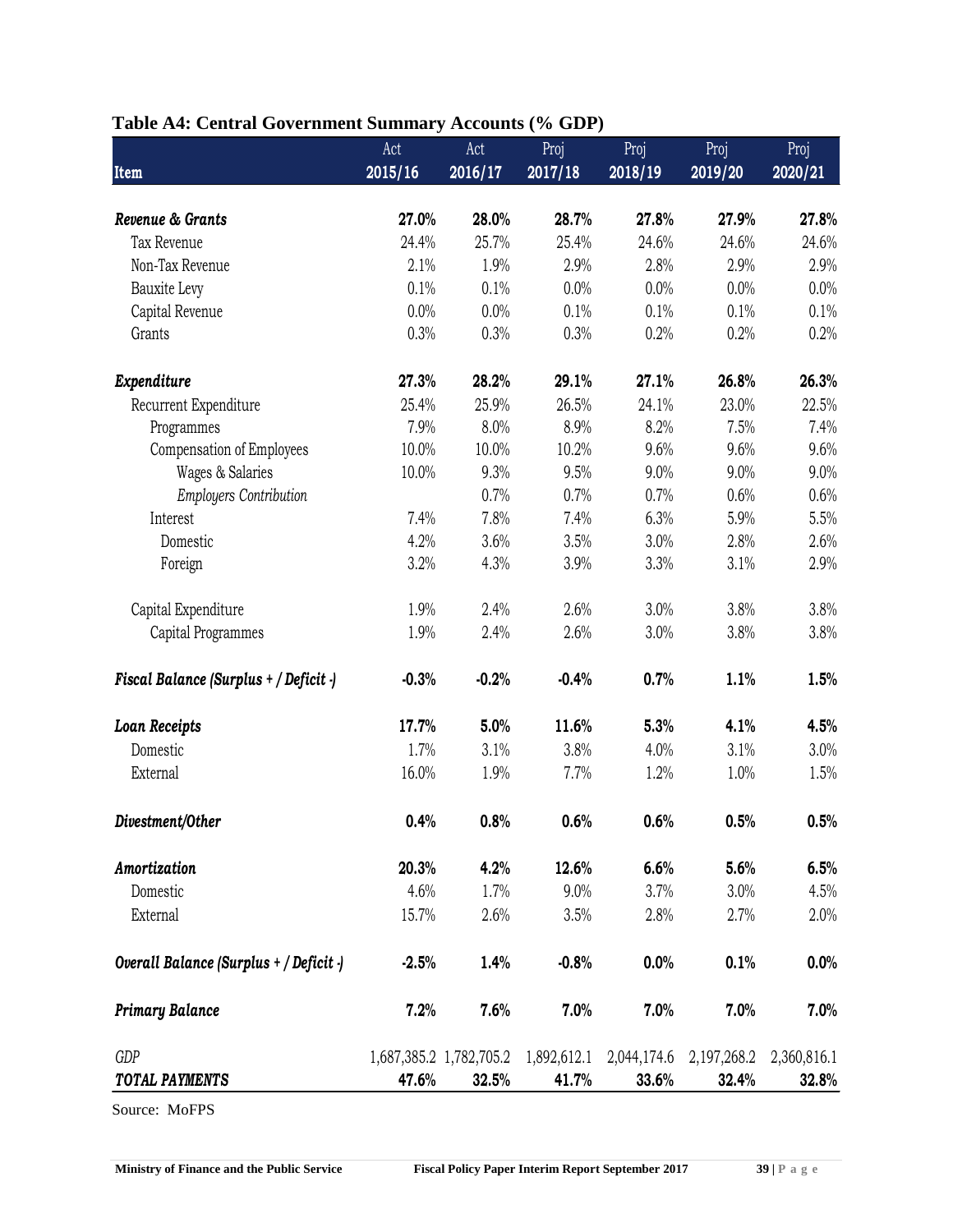| Table A5: Central Government Summary Accounts (J\$mn) |  |  |
|-------------------------------------------------------|--|--|
|-------------------------------------------------------|--|--|

|                                            | Act         | Act        | Proj        | Proj                                                     | Proj      | Proj         |
|--------------------------------------------|-------------|------------|-------------|----------------------------------------------------------|-----------|--------------|
| Item                                       | 2015/16     | 2016/17    | 2017/18     | 2018/19                                                  | 2019/20   | 2020/21      |
| Revenue & Grants                           | 455,835.8   | 499,879.9  | 542,433.2   | 568,267.5                                                | 613,100.4 | 657,063.4    |
| Tax Revenue                                | 411,854.0   | 458,323.4  | 481,504.9   | 502,876.7                                                | 541,116.6 | 580,305.0    |
| Non-Tax Revenue                            | 35,748.6    | 33,754.1   | 54,101.8    | 58,062.4                                                 | 64,331.9  | 68,662.3     |
| Bauxite Levy                               | 2,116.9     | 1,940.9    | 127.5       | 0.0                                                      | 0.0       | 0.0          |
| Capital Revenue                            | 652.7       | 568.6      | 1,919.3     | 2,410.0                                                  | 2,606.9   | 2,819.8      |
| Grants                                     | 5,463.6     | 5,292.8    | 4,779.6     | 4,918.4                                                  | 5,045.0   | 5,276.4      |
| Expenditure                                | 460,719.4   | 503,356.1  | 550,236.4   | 553,151.0                                                | 588,700.1 | 621,098.8    |
| Recurrent Expenditure                      | 427,972.1   | 461,400.8  | 500,953.9   | 492,756.6                                                | 505,279.4 | 531,122.3    |
| Programmes                                 | 133,505.2   | 142,976.4  | 167,649.9   | 167,172.3                                                | 164,175.8 | 174,940.0    |
| Compensation of Employees                  | 168,787.4   | 179,068.1  | 193,206.9   | 196,873.8                                                | 210,924.2 | 226,346.3    |
| Wages & Salaries                           | 168,787.4   | 166,484.7  | 179,546.4   | 182,953.7                                                | 196,656.1 | 211,293.4    |
| <b>Employers Contribution</b>              |             | 12,583.4   | 13,660.5    | 13,920.1                                                 | 14,268.1  | 15,052.8     |
| Interest                                   | 125,679.5   | 139,356.2  | 140,097.1   | 128,710.5                                                | 130,179.4 | 129,836.1    |
| Domestic                                   | 71,391.3    | 63,544.0   | 66,561.0    | 60,809.8                                                 | 62,266.8  | 61,967.4     |
| External                                   | 54,288.3    | 75,812.2   | 73,536.1    | 67,900.7                                                 | 67,912.6  | 67,868.6     |
| Capital Expenditure                        | 32,747.3    | 41,955.3   | 49,282.5    | 60,394.4                                                 | 83,420.7  | 89,976.5     |
| Capital Programmes                         | 32,747.3    | 41,955.3   | 49,282.5    | 60,394.4                                                 | 83,420.7  | 89,976.5     |
| Fiscal Balance (Surplus + / Deficit -)     | $-4,883.7$  | $-3,476.2$ | $-7,803.3$  | 15,116.5                                                 | 24,400.3  | 35,964.6     |
| <b>Loan Receipts</b>                       | 298,600.5   | 89,826.8   | 219,117.1   | 107,418.6                                                | 89,587.1  | 106,314.6    |
| Domestic                                   | 29,004.3    | 55,544.1   | 72,698.8    | 82,291.9                                                 | 67,363.1  | 70,816.6     |
| External                                   | 269,596.2   | 34,282.8   | 146,418.3   | 25,126.7                                                 | 22,224.0  | 35,497.9     |
| Divestment/Other                           | 6,071.2     | 14,604.7   | 11,400.1    | 11,400.1                                                 | 11,400.1  | 11,400.1     |
| Amortization                               | 342,725.9   | 75,389.7   | 238,084.5   | 133,935.1                                                | 123,830.6 | 152,574.4    |
| Domestic                                   | 77,718.9    | 29,709.8   | 170,978.4   | 76,619.2                                                 | 65,173.4  | 105,752.8    |
| External                                   | 265,007.1   | 45,679.9   | 67,106.1    | 57,315.8                                                 | 58,657.2  | 46,821.6     |
| Overall Balance (Surplus + / Deficit -)    | $-42,937.9$ | 25,565.7   | $-15,370.6$ | 0.0                                                      | 1,557.0   | 1,104.9      |
| Primary Balance (Surplus +/Deficit -)      | 120,795.9   | 135,880.0  | 132,293.9   | 143,827.0                                                | 154,579.7 | 165,800.7    |
| TOTAL PAYMENTS                             | 803,445.3   | 578,745.8  | 788,320.9   | 687,086.1                                                | 712,530.7 | 773,673.2    |
| Source: MoFPS                              |             |            |             |                                                          |           |              |
| Ministry of Finance and the Public Service |             |            |             | <b>Fiscal Policy Paper Interim Report September 2017</b> |           | $40 P$ a g e |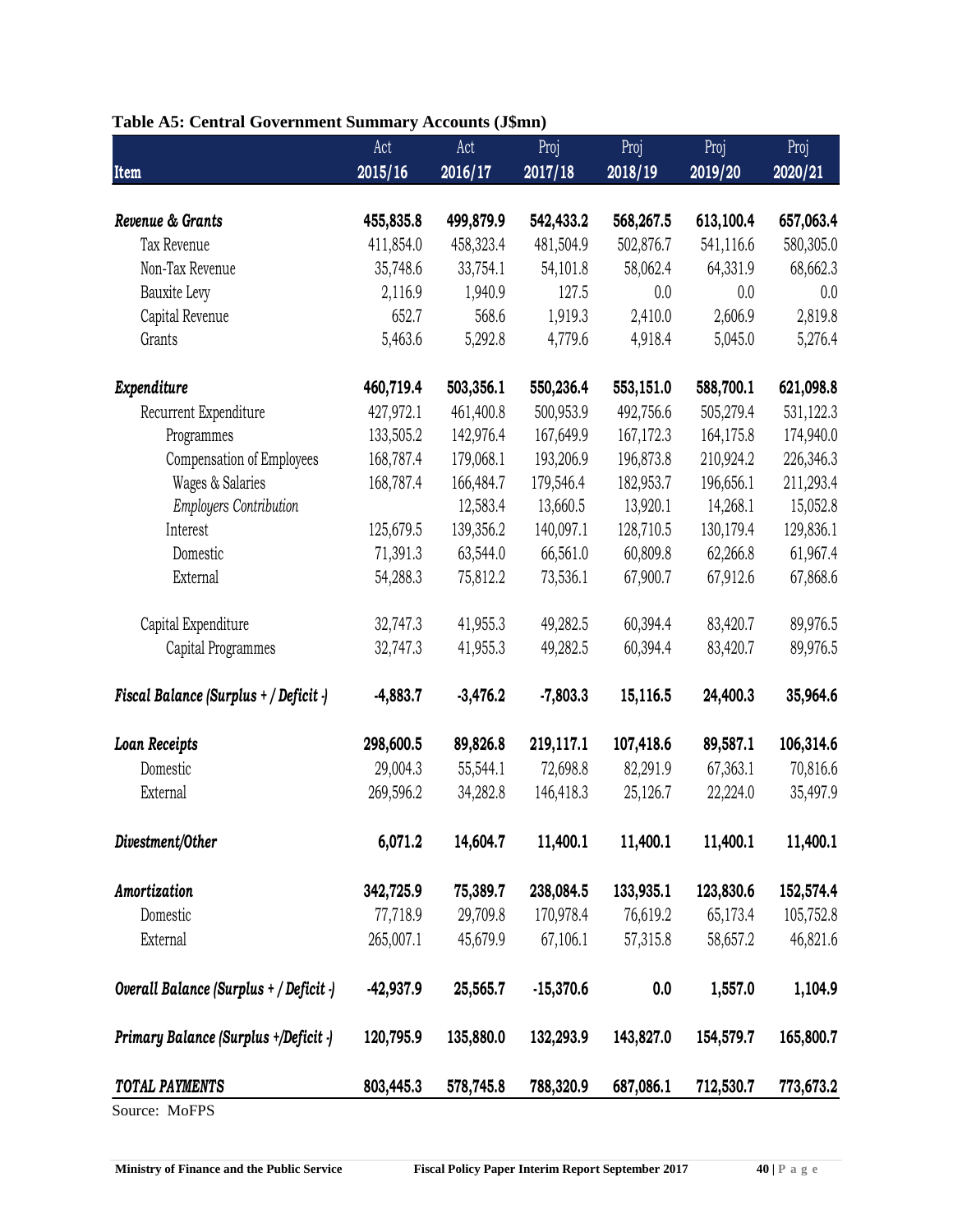# **Appendix II**

# **FISCAL RISK STATEMENT**

The February 2017 publication of the annual FPP included a Fiscal Risk Statement which outlined the GOJ's exposure to fiscal risks originating from various sources such as macroeconomic assumptions used in preparing the FY 2017/18 budget and medium-term projections, public debt dynamics, the operations of state owned enterprises as well as Public- Private Partnerships (PPPs) and contingent liabilities. This report provides a brief update on some of the risks identified.

Jamaica's macroeconomic conditions are steadily improving with nine (9) consecutive quarters of real growth supported by an uptick in domestic economic conditions driven mainly by agriculture, construction and tourism. The unemployment rate continues to decline, business and consumer confidence are at an all-time high and inflation at an all-time low. This improvement is expected to continue during FY 2017/18 as domestic conditions continue to strengthen alongside growth in the global economy. However, the GOJ is aware that this positive domestic outlook can quickly be reversed without strong intervention to tackle crime, and is therefore taking steps to do so.

# *Natural Disasters*

Jamaica's location makes it quite susceptible to natural disasters such as hurricanes, earthquakes, above average rainfall resulting in flooding, and drought. These natural disasters often cause significant damage to public and private infrastructure resulting in unexpected costs to the budget. As such, the GOJ tries to mitigate the potential losses from these catastrophic events through its insurance policy with the Caribbean Catastrophic Risk Insurance Facility Segregated Portfolio Company (CCRIF SPC). The Government has renewed its coverage for the 2017/18 policy year for Tropical Cyclone (TC), Earthquake (EQ), and Excess Rainfall (XSR) at a premium of US\$6.1mn (including discount). The GOJ's decision to renew its policies with CCRIF was necessary taking into consideration the current hurricane season which is described as the most disruptive since 2005 and Jamaica's increasing exposure to natural disasters due to climate change.

**Ministry of Finance and the Public Service Fiscal Policy Paper Interim Report September 2017 <sup>41</sup> <sup>|</sup> P a g e** For the 2017/18 policy year, CCRIF has developed two (2) special features in relation to the TC and EQ policies, the Reinstatement of Sum Insured Cover and the Aggregate Deductible Cover (ADC). In celebration of its  $10<sup>th</sup>$  anniversary, CCRIF has made these features available to member countries at no additional cost. These features will allow member countries to access coverage beyond the limits of their existing policies and are designed to supplement the existing TC and EQ policy structures. Under specific scenarios, these features will provide payouts where the main policy would not provide coverage.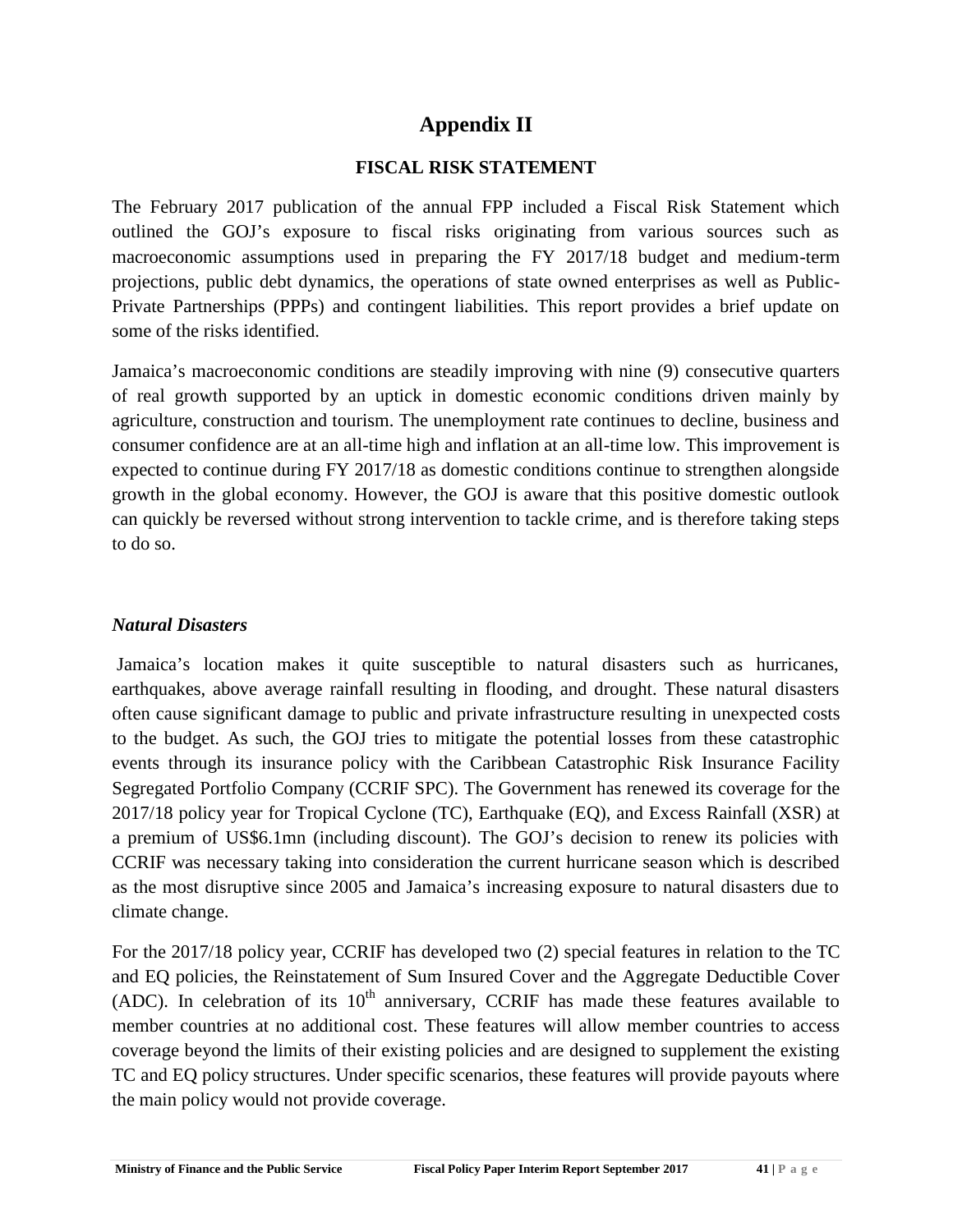In addition, the GOJ continues to set aside a contingency reserve of around 1% of GDP to help to deal with unforeseen circumstances, including natural disasters and other expenses or revenue shocks.

# *Disaster Risk Finance Technical Assistance (DRFTA)*

The GOJ continues to receive technical assistance (TA) from the World Bank (WB) under the Disaster Risk Financing Technical Assistance programme (DRFTA) to better identify and manage fiscal risks associated with natural disasters. A report has been prepared which proposes to the GOJ potential considerations for the formulation of country-specific comprehensive disaster risk finance (DRF) strategy to be based on the assessment of the legislative, financial management, fiscal and insurance market environment in Jamaica. It is envisioned that this report will be used as a planning tool used to develop a comprehensive DRF strategy that would equip the MOFPS with information and instruments to manage contingent liabilities posed by natural disasters. The options for consideration are presented in **Table 1** and form a basis that can be used by the GOJ in the development of a comprehensive strategy.

These recommendations would allow the Government to access between to US \$152.0mn and \$313.0mn<sup>3</sup> in immediate liquidity to finance post-disaster expenditures, as well as begin on long term reconstruction with minimal delays. Fiscal risk analysis shows that this would allow the Government to finance its contingent liabilities from a flood or hurricane event with a 20-year return period with its own funds without reallocation or further indebtedness, other than drawing down on a contingent financing mechanism. The combination of reserves, emergency financing from Catastrophe Deferred Drawdown Option (CAT-DDO), and parametric insurance offers a cost-effective strategy. With the addition of indemnity insurance for public assets, coverage could be even more effective. Reserves and/or annual budget allocation are efficient to finance recurrent low severity events like localized floods, storms, or landslides. Lines of contingent credit like CAT-DDOs are more cost-effective than risk transfer solutions for the intermediate layers of risk like tropical storms and low intensity hurricanes. Catastrophe risk transfer solutions like parametric insurance have proven to be cost-efficient against high risk layers like a major hurricane or earthquake.

The Government could support the establishment of a disaster risk insurance program for key public assets in partnership with the private insurance industry. Most of the public assets, including critical assets such as hospitals and schools, are not currently insured against natural disasters. The first step in designing a catastrophe insurance program for public assets would involve a national inventory of public assets. Undertaking an inventory has an additional application of informing the national cadaster and property tax records. Standardized terms and conditions for the property insurance policies would be developed, which would assist public managers in identifying their risk exposure and their insurance needs. The program could also

<sup>&</sup>lt;sup>3</sup> Based on current CCRIF parameters, and a range of recommended values for NDF and CAT-DDO<br>Ministry of Finance and the Public Service<br>Fiscal Policy Paper Interim Report September 2017 42 | P a g e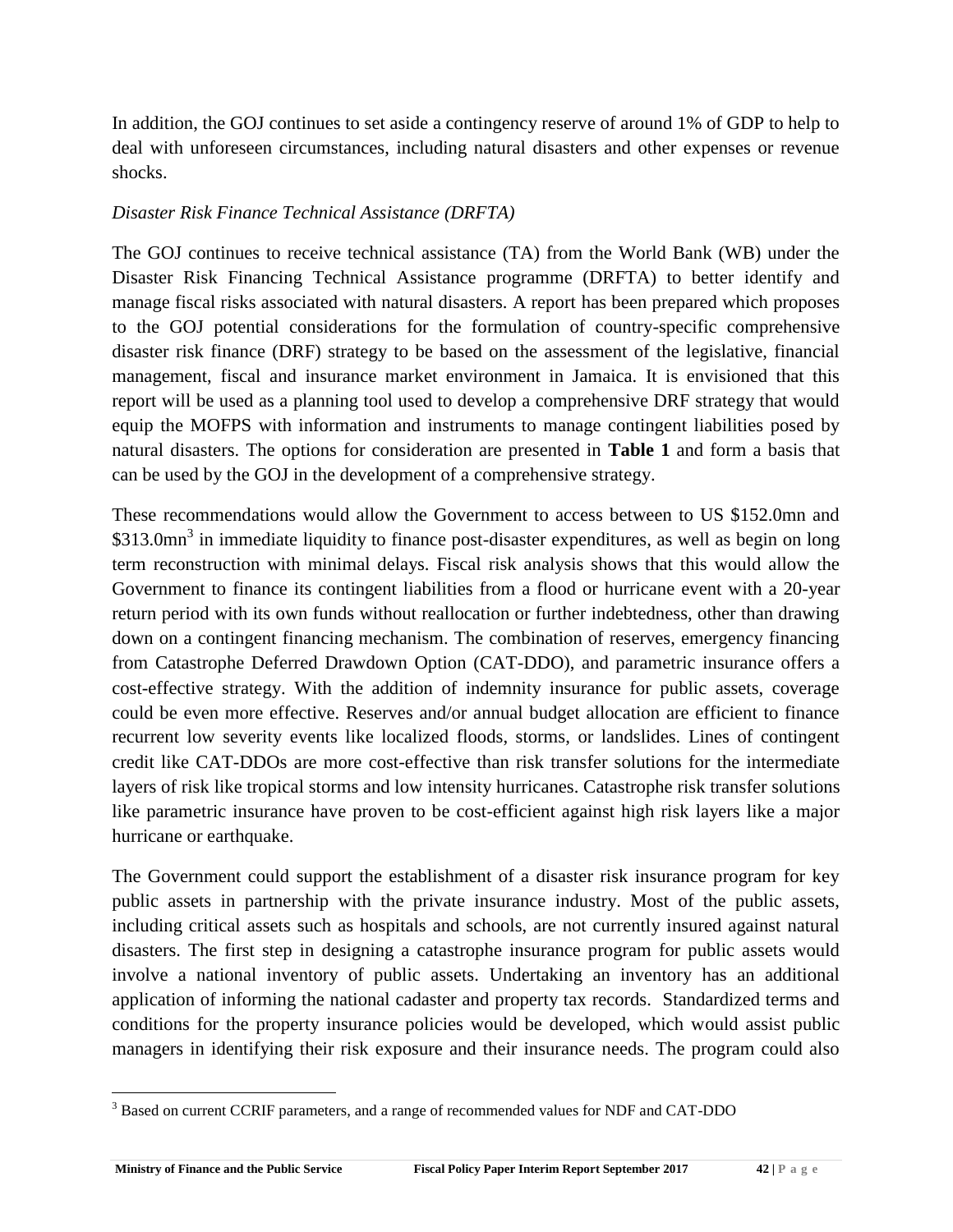structure a national insurance portfolio of public assets and be then places on the private (re)insurance market. A national property catastrophe insurance program for public assets would create economies of scale and diversification benefits, thus lower reinsurance premiums.

| Timeframe    | Instrument and Strategy Options for disaster risk finance                                                                                      |
|--------------|------------------------------------------------------------------------------------------------------------------------------------------------|
|              | Sovereign Protection                                                                                                                           |
| Short term   | Streamline and institutionalize a damage and loss data collection and reporting system<br>1.                                                   |
|              | across ministries for all severities of events.                                                                                                |
| Short Term   | Streamline reporting of disaster relief, recovery and response expenditures<br>2.                                                              |
|              | Use the current Program 005 for Disaster Management uniformly consistently in in the<br>a.                                                     |
|              | Revised Chart of Accounts to more accurately track post-disaster spending.                                                                     |
|              | Review Treasury General Ledger (TGL) to facilitate use of country systems by<br>b.                                                             |
|              | international development partners                                                                                                             |
| Short/Medium | Develop an inventory of public assets<br>3.                                                                                                    |
| term         | Review the legal definition of contingent liabilities,<br>a.                                                                                   |
|              | Integrate explicit contingent liabilities in budgetary planning process based on potential<br>b.                                               |
|              | losses to natural disasters.                                                                                                                   |
|              | Apply rule for accounting of contingent liabilities based on IPSAS standard<br>c.                                                              |
| Short term   | Codify or approve a disaster risk finance strategy<br>4.                                                                                       |
|              | Prepare a Manual for post-disaster financing to accurately capture the actors, the<br>а.                                                       |
|              | systems, the various sources of financing, the process to disburse funds and budget                                                            |
|              | execution.                                                                                                                                     |
| Short term   | Increase contingency reserves to between USD 50 and 100 M through the National Disaster<br>5.                                                  |
|              | Fund (NDF)                                                                                                                                     |
|              | Establish safeguards to ensure appropriate funds in NDF and appropriate fund<br>a.                                                             |
|              | management                                                                                                                                     |
|              | Conduct an audit of the NDF to ensure that all funds for short-term disaster financing<br>b.                                                   |
|              | have been transferred to the NDF                                                                                                               |
|              | Establish or re-establish a mechanism for the rapid disbursement of financing of post-<br>c.                                                   |
| Short term   | disaster expenses through Regulation 7 of the FAA<br>Engage external development partners in establishing contingent financing arrangements or |
|              | 6.<br>CAT-DDO of at least USD 100 to 150 M                                                                                                     |
| Medium Term  | 7. Establish a robust catastrophe risk insurance program for public assets and parastatals                                                     |
| Medium Term  | 8. Enhance management of implicit contingent liabilities related to social protection                                                          |
| LongTerm     | 9. Explore diaspora bond and catastrophe bond markets                                                                                          |
|              | Private Insurance Market                                                                                                                       |
| Medium Term  | 10. Enhance availability, penetration and affordability of private and residential catastrophe                                                 |
|              | insurance, for example trough public private partnership and micro insurance schemes for                                                       |
|              | example through the Livelihood Protection Program (LPP)                                                                                        |
| Medium Term  | 11. Enhance data sharing on agricultural insurance and develop more robust and affordable                                                      |
|              | products for smallholder farmers.                                                                                                              |

# **Table 1: Strategy Options for disaster risk finance in Jamaica**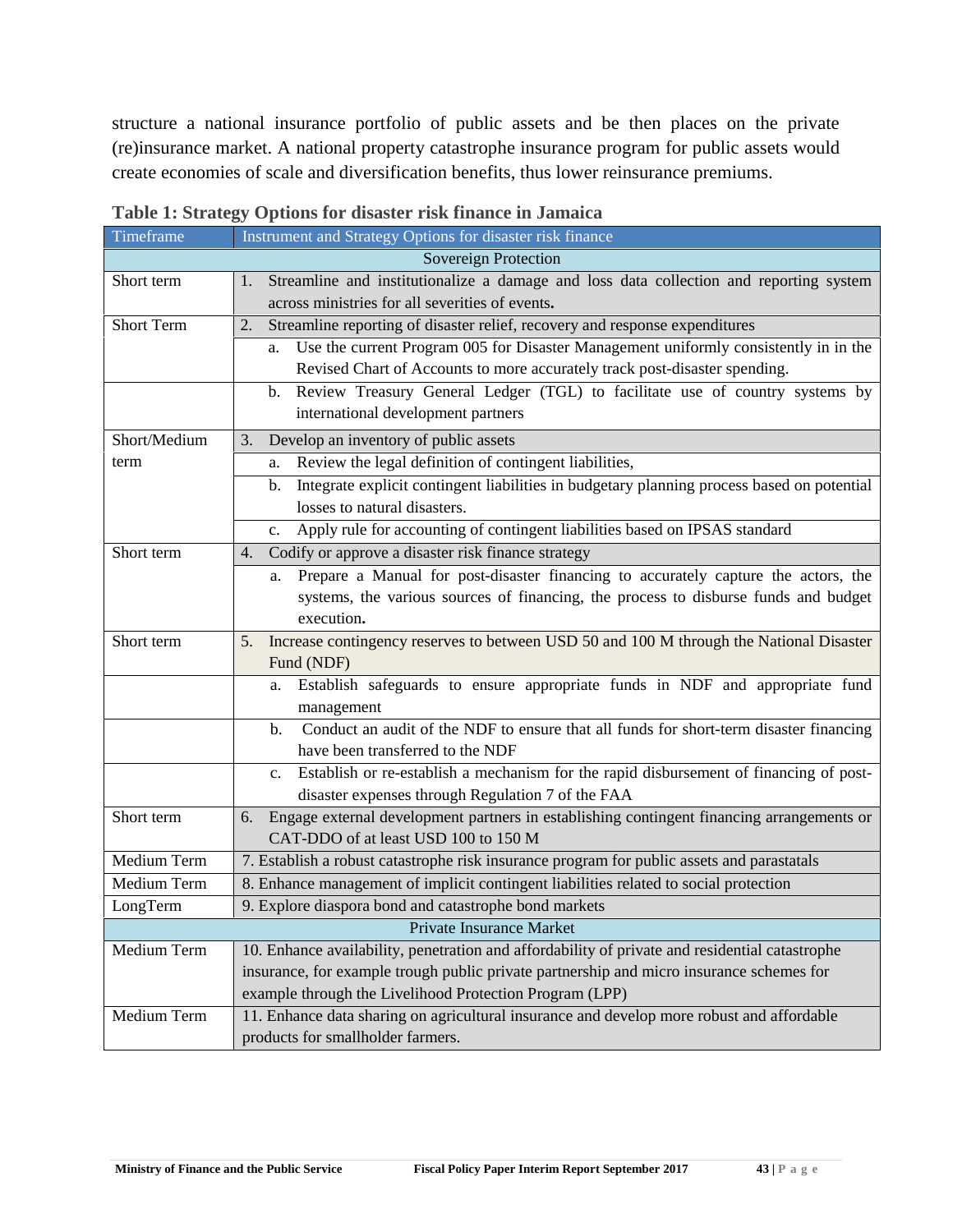# *Wage Settlement*

The previous Heads of Agreement (HOA) with unions representing public sector workers ended on March 31, 2017. The new round of wage negotiations for the FY 2017/19 contract period is off to a late start and to date, the GOJ has not been able to settle with any of the groups.

The FY 2017/18 budget included a contingency provision for wage adjustment, which takes into consideration the 9% wage/GDP target to be achieved by end-FY 2018/19. The final wage settlement rates could exceed the contingency provisions thus highlighting the risk to the expenditure budget and the overall fiscal programme. This therefore needs to be clearly communicated to the various public sector groups during this current round of negotiations.

# *Public Bodies with Arrears*

The GOJ is cognisant that debt issued by public bodies (PBs) can pose a serious fiscal risk whether or not there is an explicit Government guarantee. GOJ also recognises that it is imperative for the arrears, particularly of large PBs, to be managed and monitored closely. In the 4<sup>th</sup> quarter of FY 2016/17 the GOJ on-lent US\$27 million to the Clarendon Alumina Partners (CAP) to settle its arrears to the Jamalco Plant. In recognition of these risks, the Government has:

- a. Undertaken to contain the domestic arrears of seven (7) large public bodies by establishing a ceiling (\$6,400 million) on the accumulation of new debts in these entities. These public bodies are CAP, National Water Commission, Housing Agency of Jamaica, the Jamaica Urban Transit Company Limited, National Health Fund, National Road Operating and Construction Company Limited and the Urban Development Corporation.
- b. Established a contractual repayment schedule with CAP; full repayment is expected by June 2019.

# *Public Private Partnerships (PPPs)*

The Government recognises that PPPs have the potential to impose significant fiscal risks if not appropriately designed and financed. Therefore, the risks associated with PPPs are actively monitored by the GOJ. The following provides an update on the status of PPPs since the FPP was published in February.

# *PPPs In progress*

The following PPP transactions are currently in progress:

**Ministry of Finance and the Public Service Fiscal Policy Paper Interim Report September 2017 44** | P a g e **Norman Manley International Airport (NMIA)** - In June 2017, the Government of Jamaica (GOJ) approved eight firms for prequalification to participate in the bidding process for the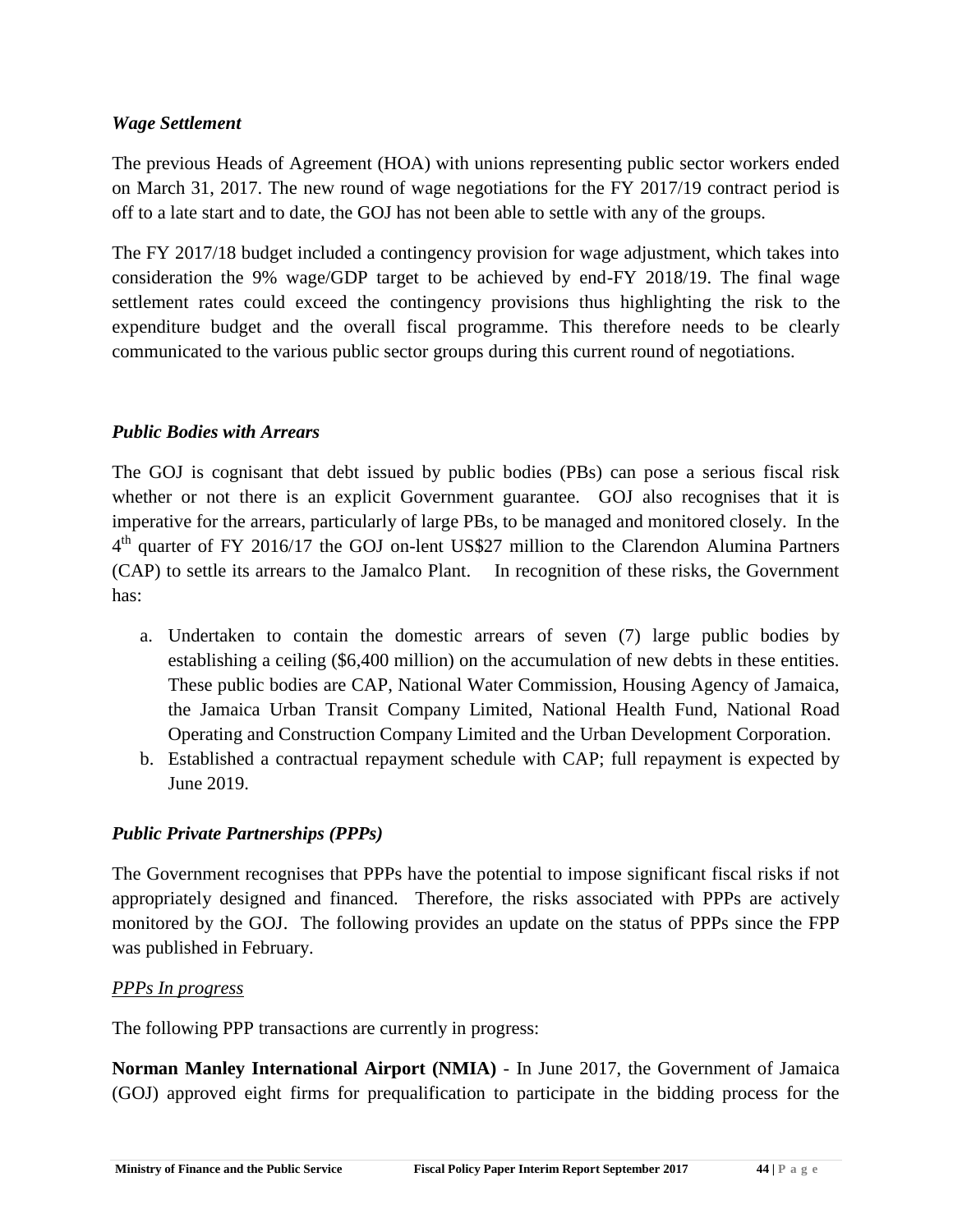NMIA PPP transaction. The proposed investors are in the process of undertaking the necessary due diligence. Efforts are underway to enable the hosting of a bidder's conference on before the end of the second quarter.

**Jamaica Railway Corporation (JRC)** - The GOJ is now in receipt of a revised Draft Business Plan from Herzog. The updated Memorandum of Understanding has not yet been executed, however, it is anticipated that this will be undertaken by the end of August 2017.

**Schools Solar Energy** - The final Business Case and Procurement Plan were approved by the Enterprise Team on August 3, 2017. The National Education Trust/Ministry of Education is in the process of completing the necessary activities in order to obtain Cabinet approval to proceed to Phase 2 (transaction phase).

# *Projects being assessed for possible Development as PPPs*

The consultants have undertaken a feasibility study for the Caymanas Special Economic Zone (CSEZ) and have submitted an inception report to the Enterprise Team for review. The World Bank has provided funding for the consultancy by way of a Public Private Infrastructure Advisory Facility.

Other PPP projects are in the assessment phase including the Milk River Hotel & Spa Bath Fountain Hotel and Spa, National Solid Waste Management Authority, Mandeville Municipal Commercial Hub and water projects including the Northern Parishes Water Supply and the Rio Cobre Water Treatment Plant.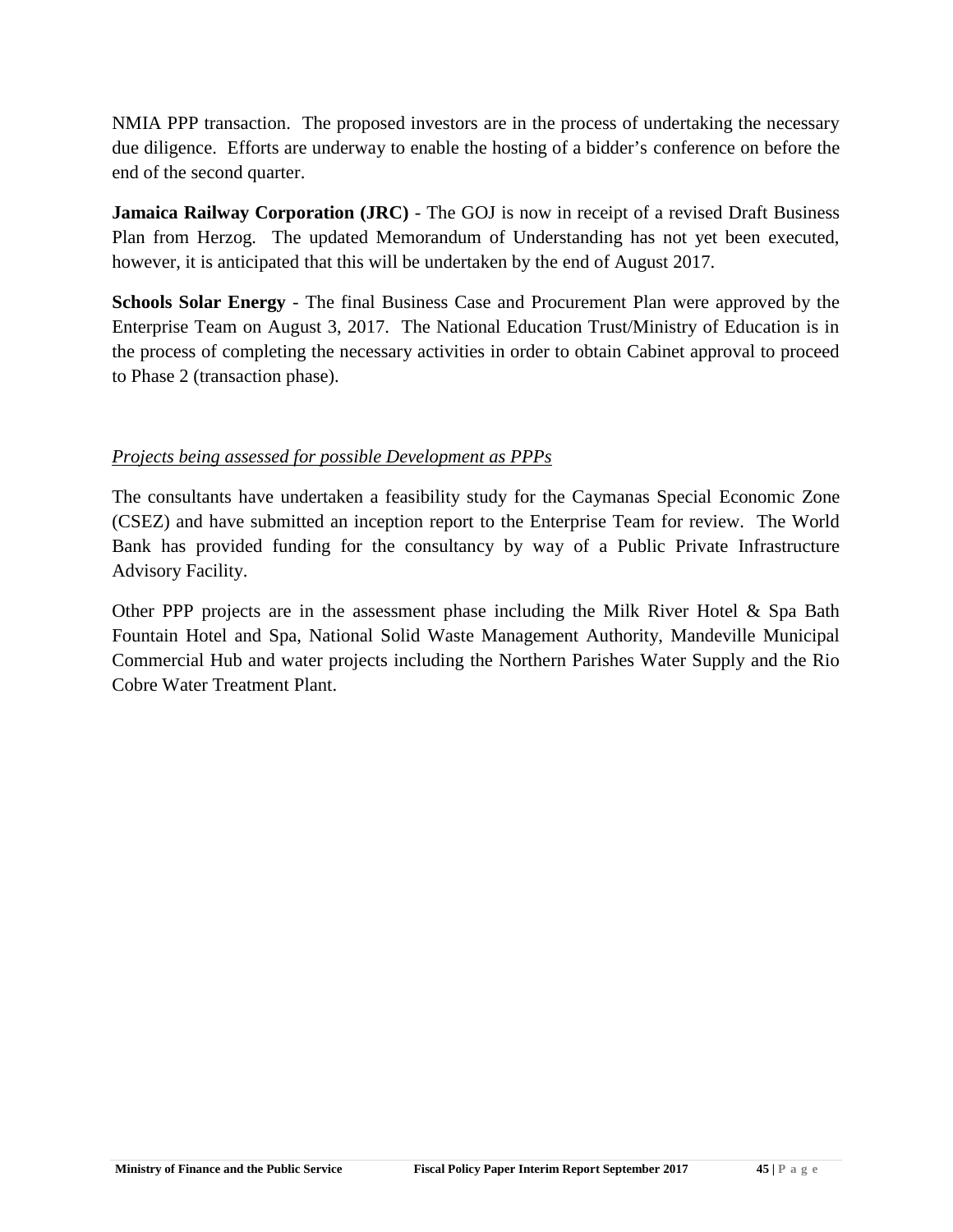# **Appendix III**

# **Tax Administration Jamaica Update**

Tax Administration Jamaica (TAJ) has commenced implementation of its FY 2017/18 strategic plan and to this extent has seen benefits, as the revenues continue to outperform targets and prior year collections. As at end-July 2017, collections were 7.8% above target and 8.3% above prior year collections. With the implementation of the Revenue Administration Information System (RAiS), taxpayers continue to benefit from the ease of online services provided and TAJ has strengthened its capabilities to better identify delinquent taxpayers for appropriate action. Outreach programmes have been revised to better communicate with the taxpayers and the public in general, and additional provision has been made for taxpayers *e-*filing – with the expansion of kiosks in tax offices. A robust enforcement programme focusing on specific sectors, supported by strengthened legislation, gave new thrust to actions against non-compliant taxpayers.

# **1. Continuously improving voluntary compliance**

Over the period April-July 2017, TAJ has seen improvements in its voluntary compliance metrics, with upticks in taxpayer registration; on-time payment rate; and audits conducted. A total of seventeen (17) compliance risk programmes (i.e. 2 Registration; 4 Audit; 5 compliance; 6 Taxpayer Service and Education) were developed and distributed for implementation, and are at varying stages of execution.

Programme execution has resulted in six thousand, five hundred and six (6,506) new taxpayers registered; audit yield of \$552M from six thousand, three hundred and fifteen (6,315) taxpayers investigated under the PAYE Threshold Abuse Programme; and on-time payment rates increased to 97% from 86.5%. These initiatives were supported by a special registration programme aimed at identifying delinquent taxpayers from a listing of (28,808) companies which were removed from the register of the Companies Office of Jamaica. Eight thousand, three hundred and forty three (8,343) matches were confirmed with TAJ's database and one thousand, six hundred and sixty nine (1,669) of these cases were identified as stop filers. Further analysis continues to determine the tax status of the remaining businesses. Special enforcement activities have recovered \$101.7M from chronic delinquent taxpayers and tax evaders, and four (4) cases of tax fraud have been referred for prosecution.

focusing on specified sectors/taxpayers/issues were developed. The Authority received technical<br>Ministry of Finance and the Public Service Fiscal Policy Paper Interim Report September 2017 46 | P a g e **Transfer Pricing:** To accommodate the implementation of a transfer pricing (TP) regime during FY 2017/18, documents related to audit processes and procedures and a transfer pricing roadmap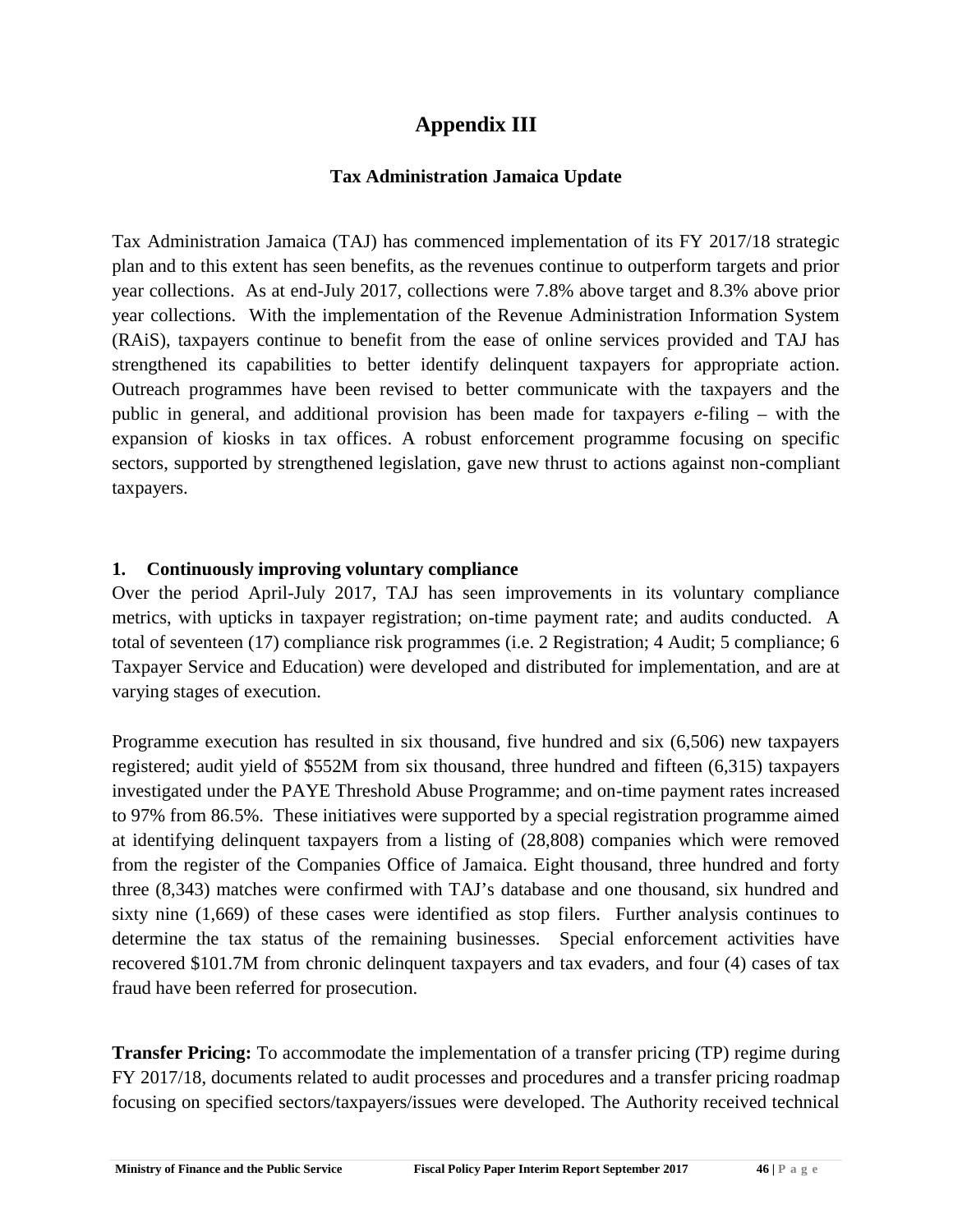assistance from the Organization of Economic Co-operation and Development (OECD) in the preparation of these documents; the top twenty five (25) taxpayers who would be involved in transfer pricing were identified and those with transfer pricing issues selected for audit. To date four (4) of those taxpayers have been targeted for transfer pricing audits, of which activities have commenced for two (2) of the four (4) companies.

# **2. Engendering a customer centric organization**

TAJ continues to strengthen the scope and access of taxpayer services, partnership management, products and services. This entails customer centric compliance programmes being developed and implemented, including a corporate social responsibility programme. To date, the level of customer satisfaction for the first quarter was 76.0% based on a weighted average calculation, which allowed clients to rate the level of service received as either Excellent, Good, Fair or Poor. There was an expansion of the mix of established print and radio features aimed at promoting the main services and policies highlighted or implemented during the period. This expansion saw the increases in the number of stakeholder engagements, press releases issued, as well as the use of social media, as part of the strategy to increase TAJ's visibility.

A customer feedback management system was developed and following feedback, the taxpayer service training module is being enhanced to close gaps identified from the analysis of the results.

In keeping with the intent to implement a corporate social responsibility programme, a framework/policy is being developed to guide execution. Implementation of the programme is slated for end in the second quarter of the fiscal year.

# **3. Institutional strengthening of the organization (i.e. processes, technology & physical infrastructure):**

Internal controls and processes are being implemented via TAJ's Enterprise Risk Management (ERM) framework. The Business Continuity Management Plan (BCMP) has been strengthened to include a testing schedule – which is being developed to coordinate the testing of critical recovery time objectives in the BCMP, testing the requisite sub-plans and strengthening resilience assurance for the organization to respond to critical threats. The High Level Implementation Matrix is intended to provide costing details of response services and other areas that would allow the organization to implement and access services for responses to threats. These costs are to be determined by key business units, and are presently being estimated based on continued discussions.

support phase with a major focus on configuring and testing business requirements, as the system<br>Ministry of Finance and the Public Service Fiscal Policy Paper Interim Report September 2017 47 | P a g e The RAiS has been fully deployed and the project has fully transitioned into a production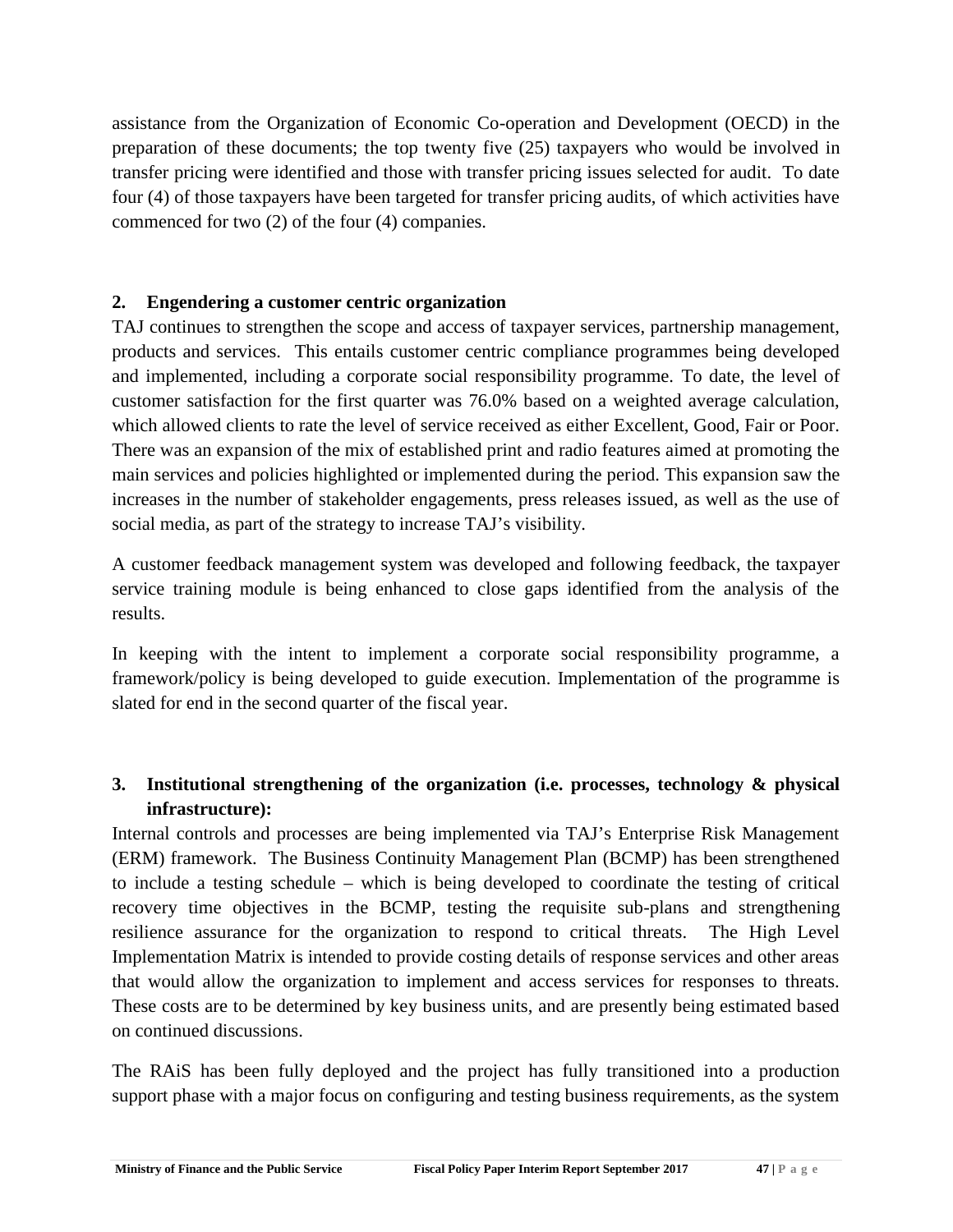is enhanced to better serve taxpayers, promoting ease of use and added security features. During August 2017, an eService enhancement was made to the appearance of the user interface. Additionally, how the user interacts with several system options was also enhanced. These included an Updated Account Window and an Updated Payment Window. New features added included: Account Settings Window; Period Window; Manage Payments and Returns function.

The Enterprise Content Management (ECM) project continued implementation into FY 2017/18, with the project schedule of activities and work packages being advanced. The project will be implemented in two (2) phases. Phase 1 comprises Returns Processing; TRN and Motor Vehicle Titles.

Work on the Human Capital Management Enterprise System (HCMES) (now MyHR+) continues as TAJ is in the process of updating all active employee records into the system to meet the implementation schedule for November 2017, with the first payroll run in September 2017. To date, 95% of records have been updated.

For FY 2017/18, TAJ is undertaking three (3) major physical infrastructure projects namely: the completion of the Donald Sangster Building (48% completion), the completion of the Falmouth Tax Office (75% completion) and the renovation of office space for the Large Taxpayer Office (layout from Consultant being reviewed).

# **4. Building human capital synergies:**

To strengthen staff empowerment to allow for efficient and effective execution of duties while being responsive to a changing environment, a major initiative to develop and implement a competency framework for all TAJ's mission critical positions has commenced. Currently, 166 competency assessments have been conducted in areas including senior management. For the remainder of FY 2017/18, TAJ aims to complete competency assessments for the Taxpayer Service positions and the Skills Gap for both Compliance and Taxpayer Service. A training programme spanning all staff levels was developed, and is being implemented with quarterly training schedules being submitted to staff.

TAJ has commenced the development of a robust succession planning programme, and has already identified possible candidates for the Executive Level.

# 5. **Corporate governance and culture enhanced:**

In an effort to establish a new organizational philosophy that is reflective of its new semi autonomous revenue authority status, TAJ has undertaken several strategic initiatives such as the development and implementation of a change management programme, and development of organization rules and governance framework.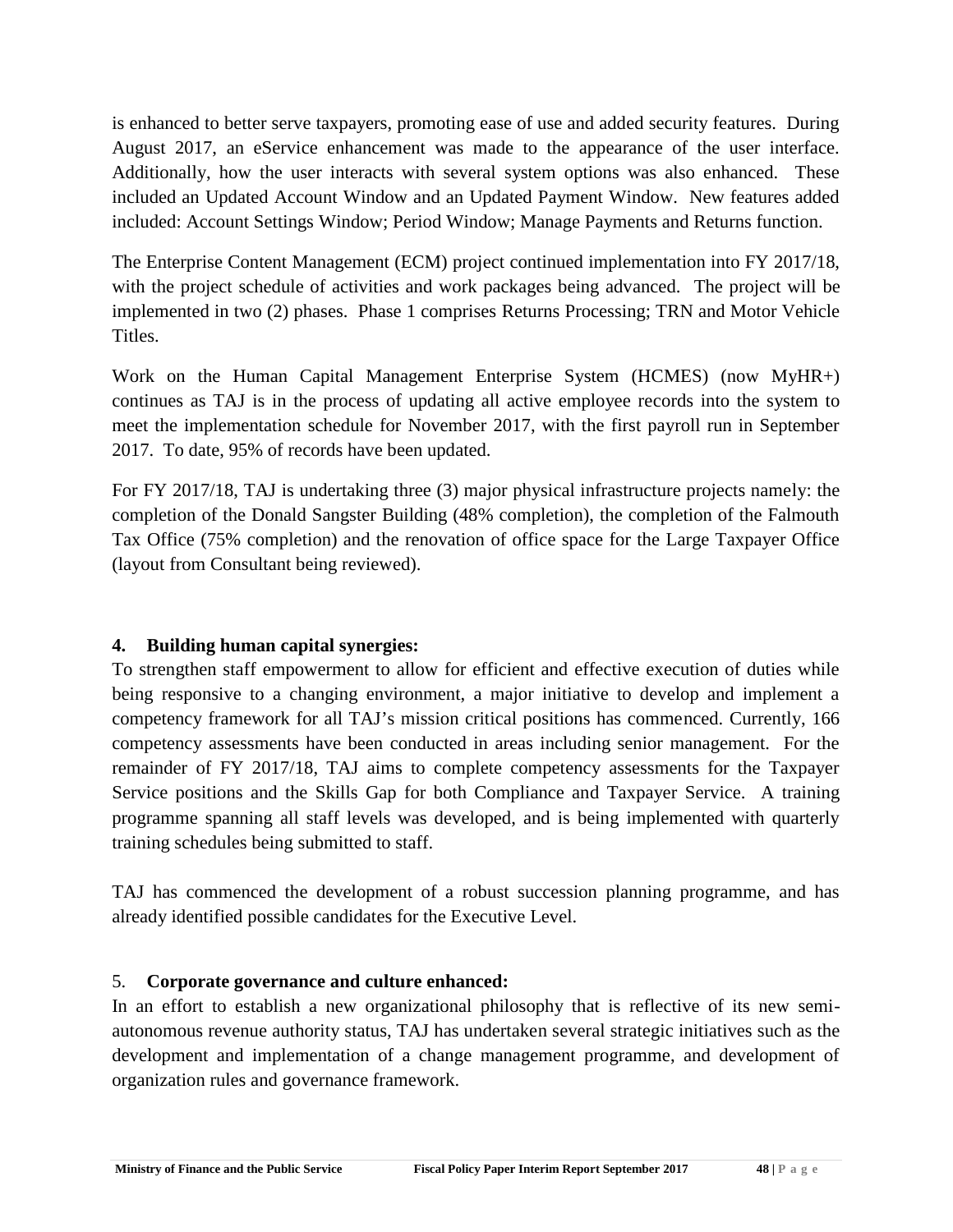At the end of July 2017, 60% of the change management programme has been developed, with an implementation target date for the 30th of September 2017. The organizational rules and governance framework is to be implemented in the third quarter of the current fiscal year.

Semi-Autonomous Revenue Authority (SARA) branding and guiding principles are to be communicated to TAJ staff throughout FY 2017/18; currently existing documents are being reviewed.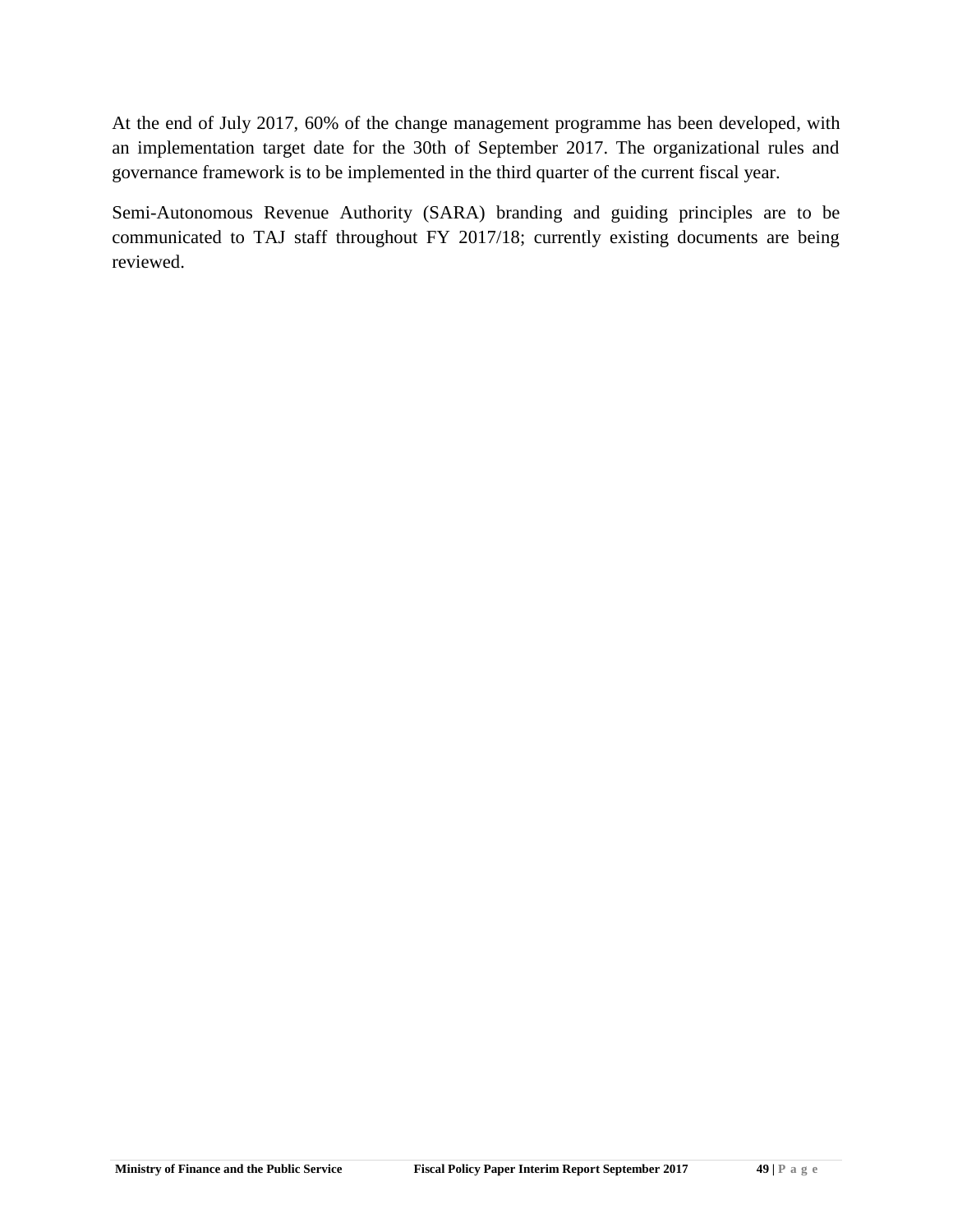# **APPENDIX IV**

# **Developments in the Financial Sector**

#### **Introduction**

During the review period, the MOFPS continued its commitment to maintaining stability in the financial sector as it proceeded with its efforts to improve the legislative framework and strengthen institutional capacity to supervise financial institutions. The Financial Investigations Division (FID) continued to actively pursue its mandate of dealing with matters relating to financial crimes, including money laundering; while the Financial Sector Adjustment Company (FINSAC) Limited continued its winding down operations. Accordingly, the following are highlights:

#### **Public Sector Pension Reform**

The Pensions (Public Service) Bill was passed in the Lower House in April 2017. Subsequently, the Senate started its debate on the Pensions Bill in June 2017. The accompanying Regulations will be finalized once the Bill is passed in the Houses of Parliament to ensure consistency. Due to setbacks in debating the Bill in Parliament, the implementation date for the Reformed Public Sector Pension Scheme will be revised to a later date.

# **Banking Services Act (BSA)**

The FRD received the first draft of the Banking Services (Capital Adequacy) Regulations and Banking Services (Financial Holding Companies) (Licence Application) Rules from the Office of the Chief Parliamentary Counsel (CPC) in July 2017, which was forwarded to the Bank of Jamaica for comments. Once all the comments are received from the key stakeholders, they will be compiled and further drafting instructions will be issued to the CPC to revise them. The Regulations on capital adequacy imposes capital adequacy requirements on both a consolidated and solo basis and will repeal and replace the existing Capital Adequacy Regulations, 2015.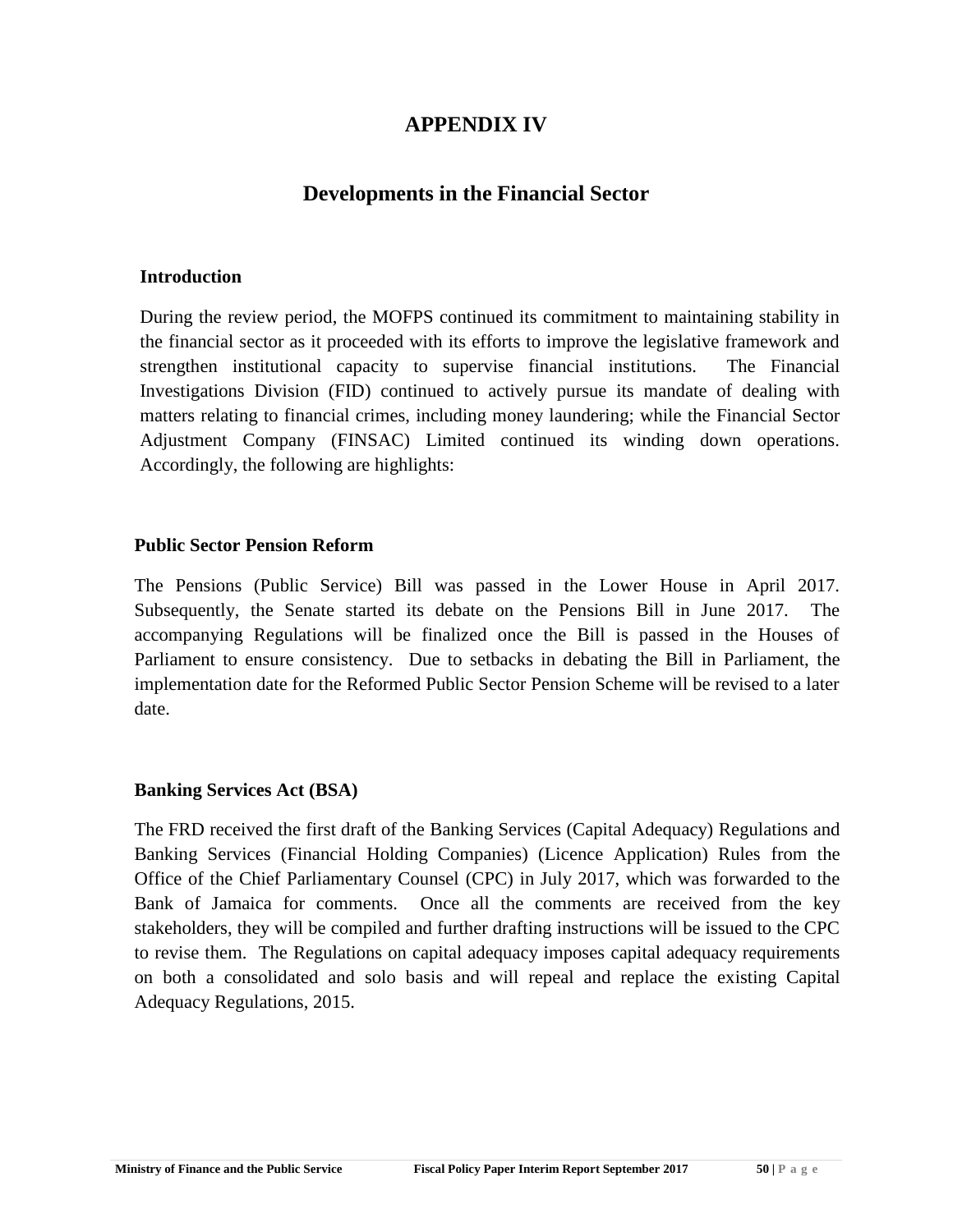#### **Private Sector Pensions Reform**

The Pensions (Superannuation Funds & Retirement Schemes) Bill is still being reviewed by key stakeholders. The FRD is awaiting the comments of the key stakeholders on the Bill to amend the Pensions (Superannuation Funds & Retirement Schemes) Act. The next step is to compile the comments received, and issue further drafting instructions to the Chief Parliamentary Counsel to revise the Bill.

#### **Insurance (Amendment) Act**

Cabinet's approval was sought and received in May 2017 to amend the Insurance Act in order to facilitate the creation of a micro-insurance legislative framework. Subsequently, drafting instructions were prepared and issued to the CPC. The first draft of the Insurance Amendment Bill was received from CPC in July 2017 and was circulated to the Financial Services Commission (FSC) for comments. The Ministry is awaiting the feedback of the FSC on the Bill. The proposed amendment to the Insurance Act will pave the way for regulations to be developed to regulate the industry.

#### **Proposed Microcredit Act**

The FRD received the  $3<sup>rd</sup>$  draft of the Microcredit Bill from the Chief Parliamentary Counsel in February 2017, which was circulated to the key stakeholders for their review and comments. Having received the feedback of the relevant stakeholders, the comments were compiled and additional drafting instructions were issued to the CPC in May 2017 to revise the Microcredit Bill. The FRD is awaiting the revised draft Bill from CPC. The proposed new Act will provide for the licensing and regulation of small privately-owned money lending institutions in an effort to address the deficiencies inherent in the operations of the industry. It will also promote greater transparency, protection of consumers and reduction in risks or elimination of the industry being used as a vehicle to facilitate money laundering.

#### **National Financial Inclusion Strategy (NFIS)**

The National Financial Inclusion Council (NFIC) was established on March 29, 2017, with its inaugural meeting. The National Financial Inclusion Strategy was also launched on March 29, 2017. The NFIC is responsible for the implementation of the National Financial Inclusion Strategy, which was approved by Cabinet in May 2016. The NFIS is intended to create an environment in which underserved Jamaican citizens and micro, small and medium-sized enterprises (MSMEs) are given the relevant knowledge and access to financial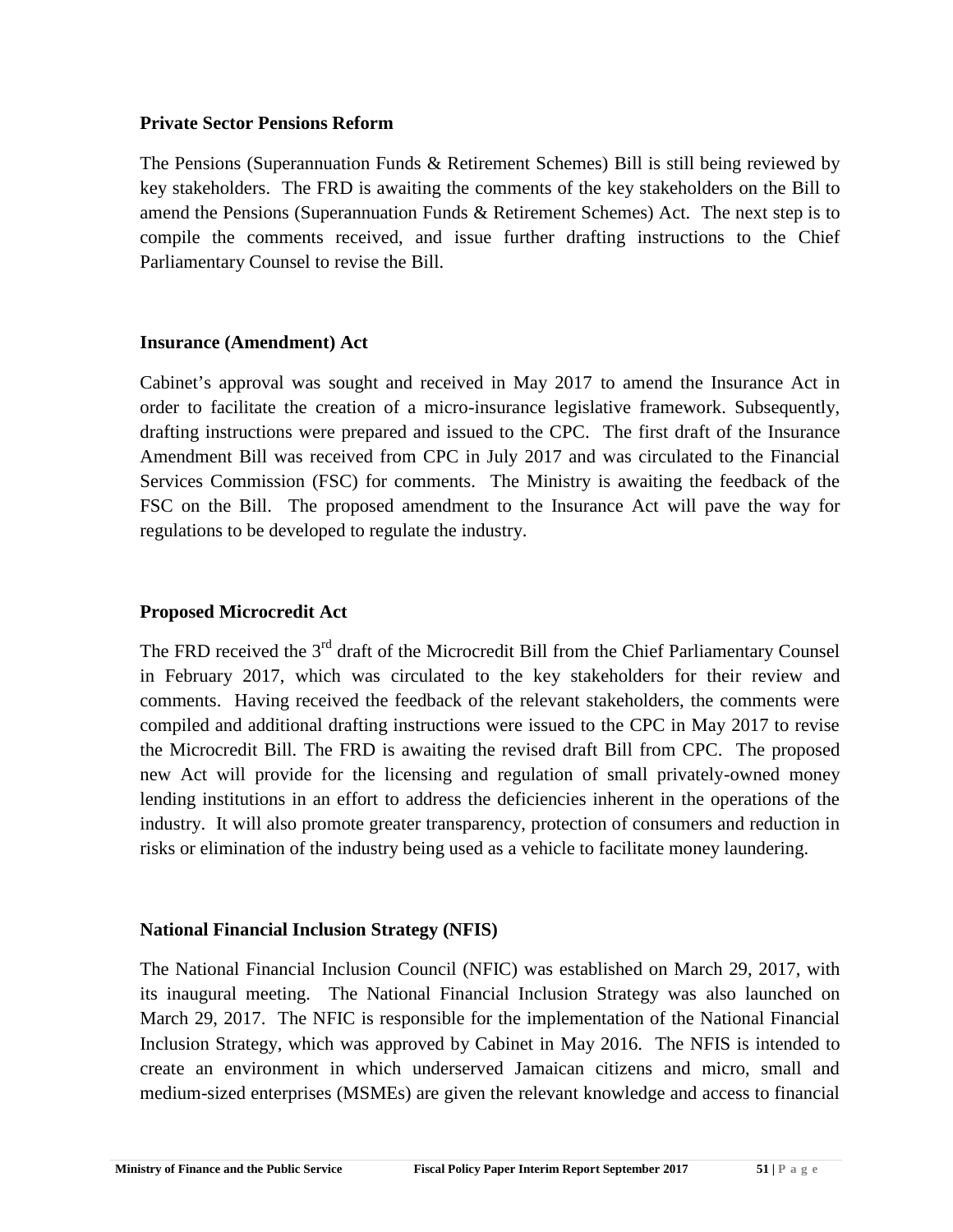products and services, which would enable them to save, invest and build economic wealth. The focus of the NFIS will be on the following priority areas: MSME and agriculture finance, housing finance, consumer protection and financial literacy and retail payment system.

#### **Proposal for the enhancement of the Resolution Framework for Financial Institutions**

The Consultation Paper proposing a special resolution regime (SRR) for financial institutions was completed by the inter-agency technical working group of the Financial Regulatory Committee with the technical assistance of the International Monetary Fund. The Consultation Paper was subsequently released for public feedback on February 28, 2017 and the resulting feedback was taken into consideration in drafting the Cabinet Submission. The Cabinet Submission was forwarded to the Cabinet in July 2017 for its approval of the policy proposal. The next step is to prepare and issue drafting instructions to the CPC to draft the relevant Bill.

The proposed special resolution regime for financial institutions will provide a framework for the orderly resolution of distressed financial institutions in order to protect financial stability whilst minimizing the recourse to public funds. The proposed SRR legislation will be in keeping with international best practices promoted by the Financial Stability Board in its guidance document "Key *Attributes of Effective Resolution Regimes for Financial Institutions*".

# **Proposed Credit Union (Special Provisions) Act**

The Cabinet Submission was prepared and submitted to the Cabinet in April 2017 for its approval of the proposal for the enactment of legislation to facilitate the supervision of credit unions by the Bank of Jamaica. The Cabinet approved the Policy in May 2017. Subsequently, drafting instructions were prepared and submitted to the CPC. The FRD received a preliminary draft of the Bill in July 2017.

# **Financial Sector Adjustment Company Ltd and Financial Institutions Services Ltd**

During the review period, FINSAC Limited continued with the winding up of residual activities including selling remaining properties under its control. The following are some of its key achievements:-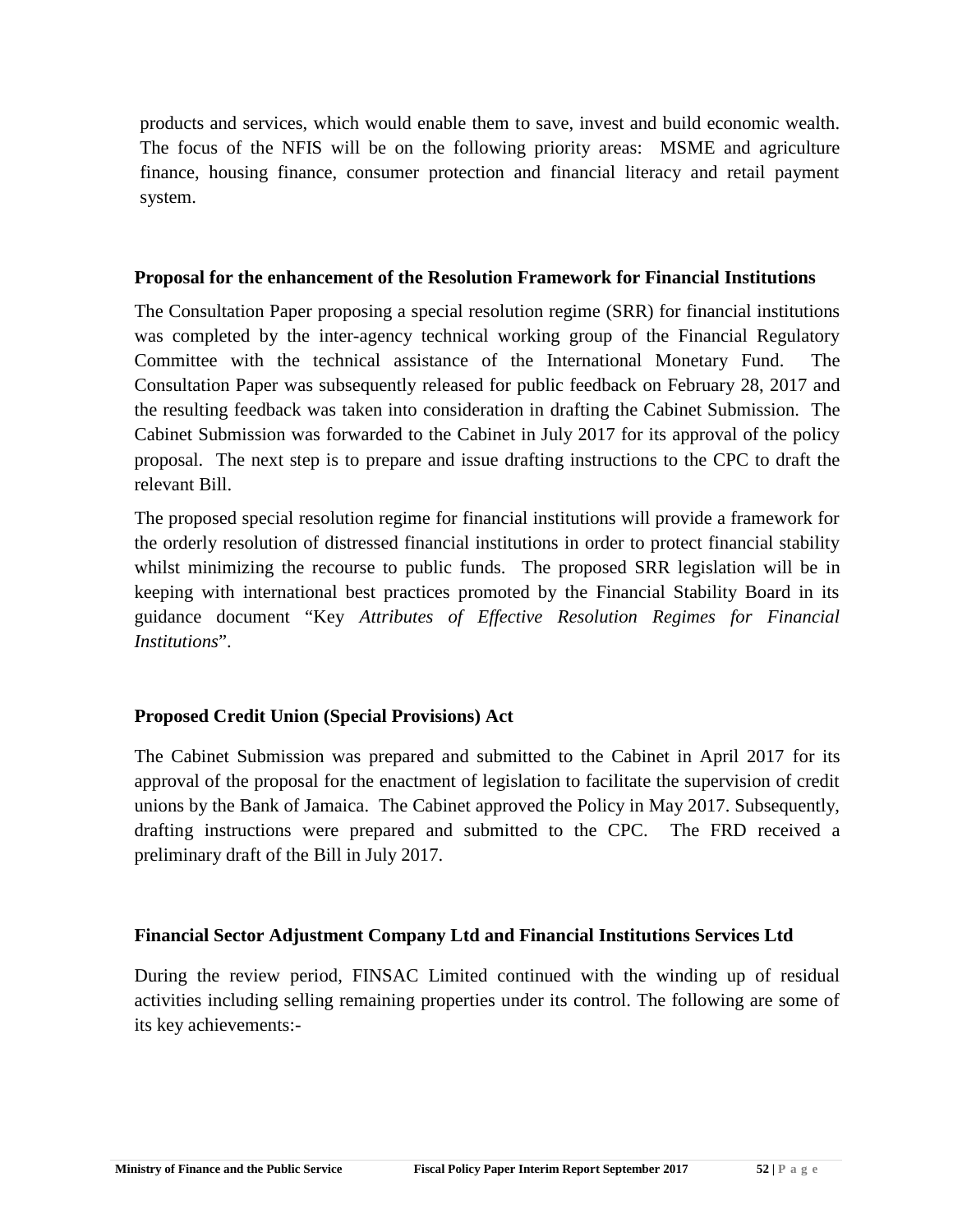- The audited financial statements for the year ended March 2017 for FIS and FINSAC were completed and submitted to the Ministry of Finance in July 2017 and the Annual General Meeting is scheduled to be held on September 8, 2017.
- FINSAC continued its efforts to sell remaining properties under its control. No FINSAC controlled property was sold during the financial year to March 2017, but an agreement was reached to sell the Mutual Life Warehouse Complex at Osbourne Road, Kingston 10. Some challenges with the certificates of title delayed the sale which is now expected to be concluded by October 31, 2017.
- Since the start of the new financial year, FIS has received acceptable offers on three of the four ½ acre lots at Drax Hall, St. Ann and sale of these are proceeding, with completion expected to be achieved by October 31, 2017.
- An acceptable offer was received for the 16-acre beach-front property at Culloden, Westmoreland owned by the subsidiary, Ciboney Group Limited. An attorney has been engaged to represent the vendor in this sale, which is expected to be completed by December 31, 2017.
- Sale of shares owned by Mutual Life in two listed companies is anticipated to yield approximately \$20.0mn during the current financial year. Listed shares also valued at approximately \$20.0mn owned by dissolved companies will be transferred to the Accountant General during the year, as *bona vacantia*.
- A settlement was agreed in 2013 in respect to a property in St. Lucia which was owned by International Hotels (St. Lucia) Limited (IHSL - jointly owned by Superclubs and Mutual Life) and compulsorily acquired by the Government of St. Lucia in 2008. The settlement resulted in FINSAC getting 10 bonds each with face value of US\$400,000 payable half yearly with interest at 6% p.a. To date eight (8) payments totaling US\$3.8mn including interest due up to April 2017 have been received. Two (2) payments remain and are due in October 2017 and April 2018, together totalling US\$836,000.
- FINSAC continued efforts to resolve the following pension-related matters with Guardian Life Limited (GLL) and the Actuaries (Eckler):-
- **Ministry of Finance and the Public Service Fiscal Policy Paper Interim Report September 2017 53** | **P** a g e o **Jamaica Mutual Life Staff Superannuation Fund** - The final reports prepared by GLL were submitted to the Financial Services Commission in July 2016. At a meeting held at the FSC, also involving GLL, Eckler and FINSAC in July 2017,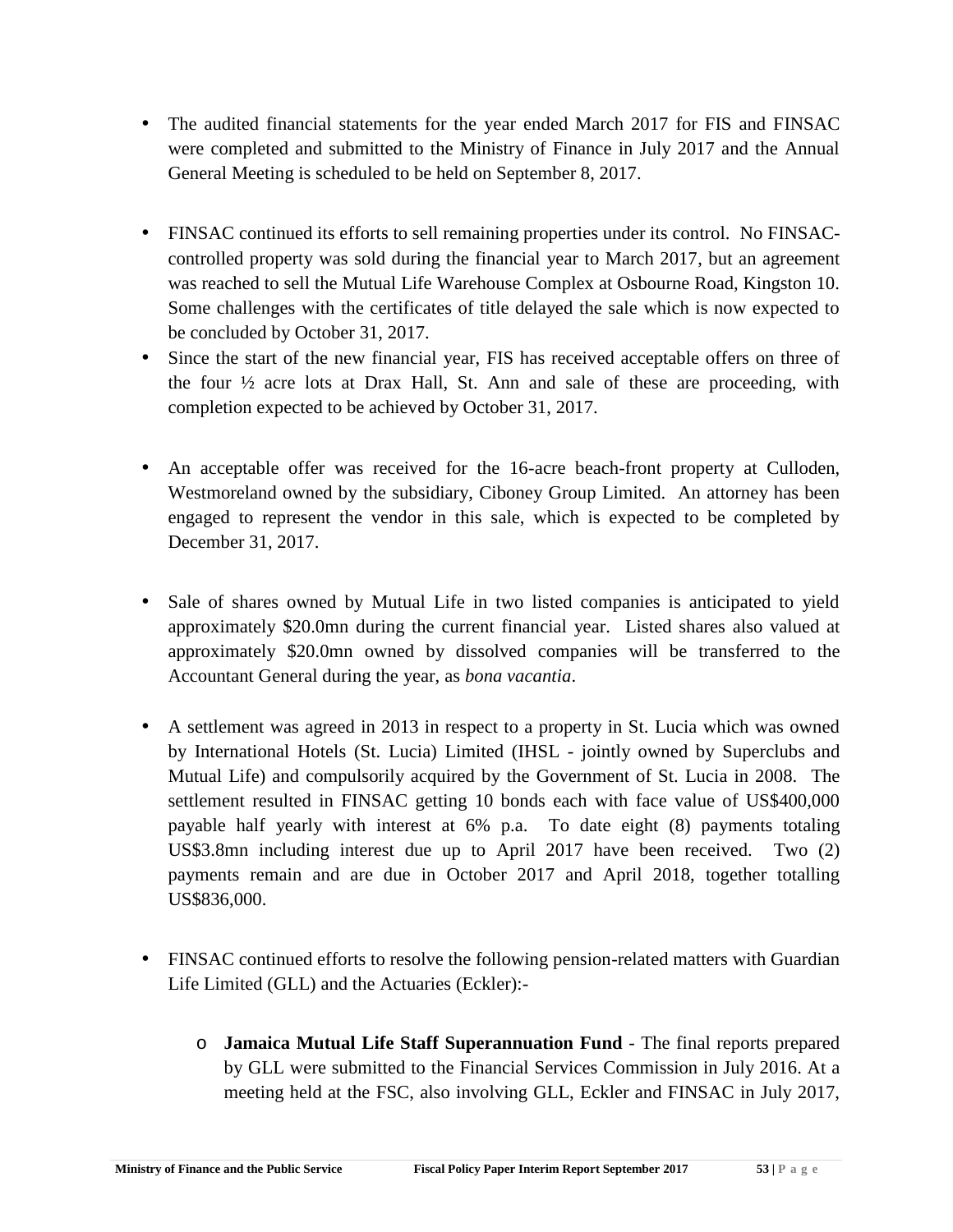feedback received from FSC suggested that a further submission is needed before FINSAC may close its files on this scheme. This will be done by year-end. In addition, GLL is to increase efforts to make contact with deferred beneficiaries to ensure Certificates are issued to them.

- o **Eagle Merchant Bank Pension Scheme** Payment of the remaining surplus of approx. \$226.0mn to FINSAC was made by GLL in 12 equal monthly instalments of approx. \$19.0mn each, ending July 2017. FINSAC will shortly close its files after receiving final correspondence from GLL on this matter.
- o **Scheme for the Jamaica Mutual Properties Limited -** Distribution of surplus to the beneficiaries commenced June 2015. Efforts continue to locate remaining beneficiaries to facilitate completion of the pay-out.
- The following are the status reports of the main litigation matters being pursued in the Courts by or against FINSAC and its affiliated entities. They are at various stages of the litigation process and include the following:
- o FINSAC is the ultimate defendant in a matter relating to a former customer of the now defunct Eagle Commercial Bank which sued the bank for withdrawal of \$15.0mn from its account and the purported loss of business/profit. A decision was handed down in 2014 in favour of the claimant requiring repayment of the amount, plus interest compounded monthly since 1992, and costs. The monthly compounding puts the liability at \$6.7mn at December 31, 2016. FINSAC appealed the decision on various grounds and the appeal was heard in late 2016. A decision is still pending but FINSAC believes it has a reasonable chance of success and hence, based on legal advice received has maintained a provision of \$3.8bn in its accounts. In 2015, FINSAC calculated the amount payable on the simple interest basis to be \$29.0mn, and this was paid to the claimant. It is anticipated that any further payments should not exceed \$100.0mn, including costs.
- o During the financial year to March 2017, FIS was successful in selling five (5) of the remaining Crawford-owned/related properties relating to the Privy Council judgment handed down against Donovan Crawford in 2005 in the Century litigation, which netted \$18.0mn. The sale of another property was completed in July 2017 netting \$8.0mn. There are two (2) properties remaining to be sold which should net approximately \$4.0mn.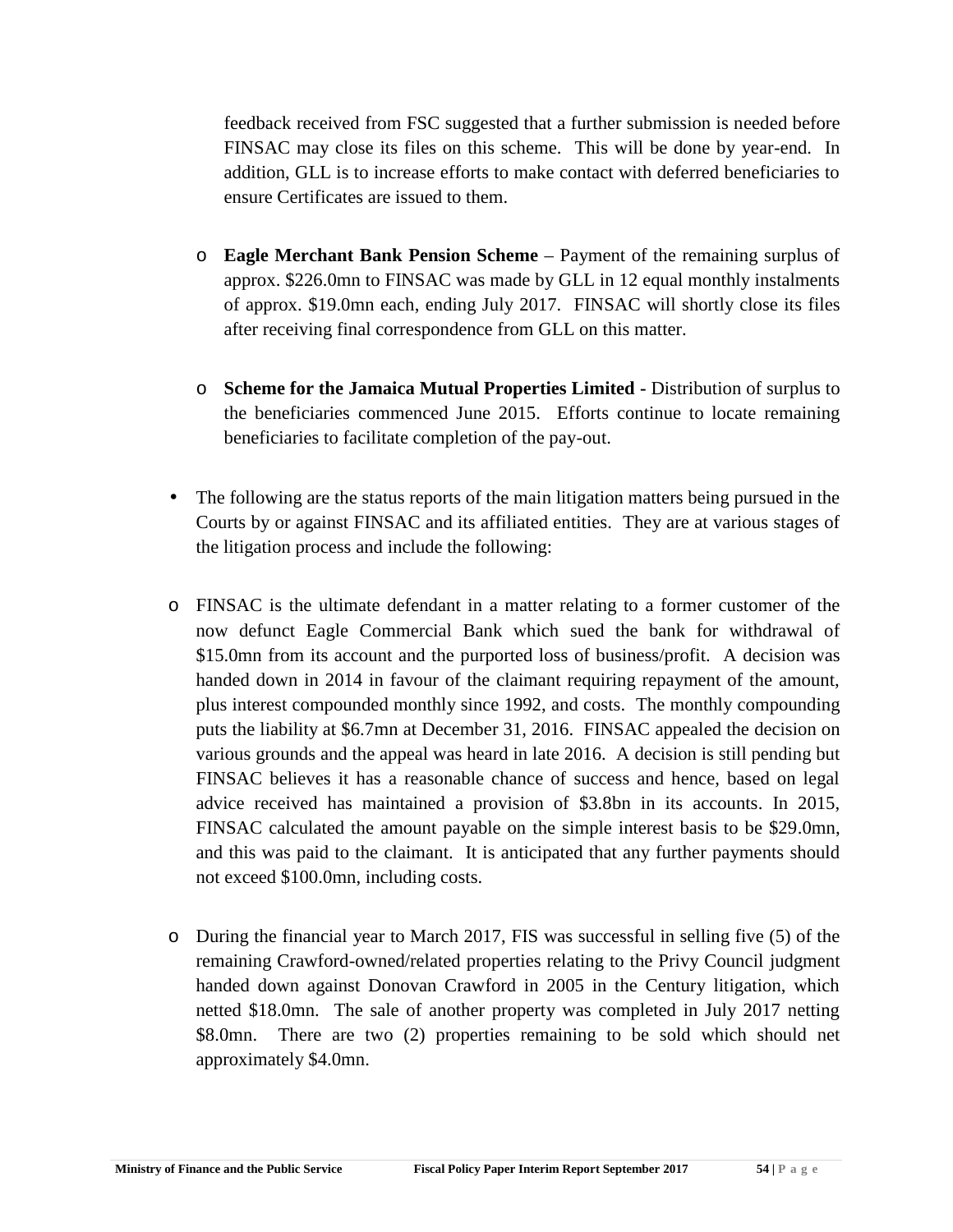o Following judgment which was handed down in May 2006 against Dr. Paul Chen Young in favour of FINSAC in the Eagle litigation, Dr. Chen Young appealed the judgment and also brought a suit of bias claiming undue influence at the trial. Both matters were heard in late 2013 and the decisions are still pending. It should be noted that if an adverse decision is handed down, FINSAC would be required to refund its share of the net proceeds of US\$855,000 it received in 2015 from the sale of the Grenada Crescent building.

In February 2017, Dr. Chen Young brought an action in the Miami-Dade County Court claiming US\$3.0mn for wrongful injunction resulting from action commenced by FINSAC in April 2007 in attempts to collect on the judgment in the Jamaican court. FINSAC has engaged an attorney in Miami and based on legal advice received believes the matter can be successfully defended.

o Judgment was granted to the Workers Bank terminating the claim against it for storage fees for equipment stored on its behalf because the claimant had not complied with various court orders regarding filing of necessary documents on time or at all. The claimant is now trying to have the matter re-listed, but this will be resisted by the defendant.

# **Financial Investigations Division**

During the period under review, the FID continued to pursue its mandates under the Financial Investigations Division Act and the Proceeds of Crimes Act. Some notable achievements include:

- Issue of draft Guidance relating to Suspicious Transaction Reporting for consultation with reporting entities under the Proceeds of Crimes Act;
- Carried out significant joint operations with the Major Organized Crime and Anti- Corruption Agency (MOCA) and the Office of the Contractor General relating to parish council officials in central Jamaica leading to the restraint of over \$220.0mn in cash and assets;
- Secured an important conviction in the corruption case of Dr. Jeptha Ford in collaboration with MOCA;
- **Ministry of Finance and the Public Service <b>Fiscal Policy Paper Interim Report September 2017 55** | **P** a g e Securing amendments to the Proceeds of Crimes Act to facilitate easier disposal of forfeited assets;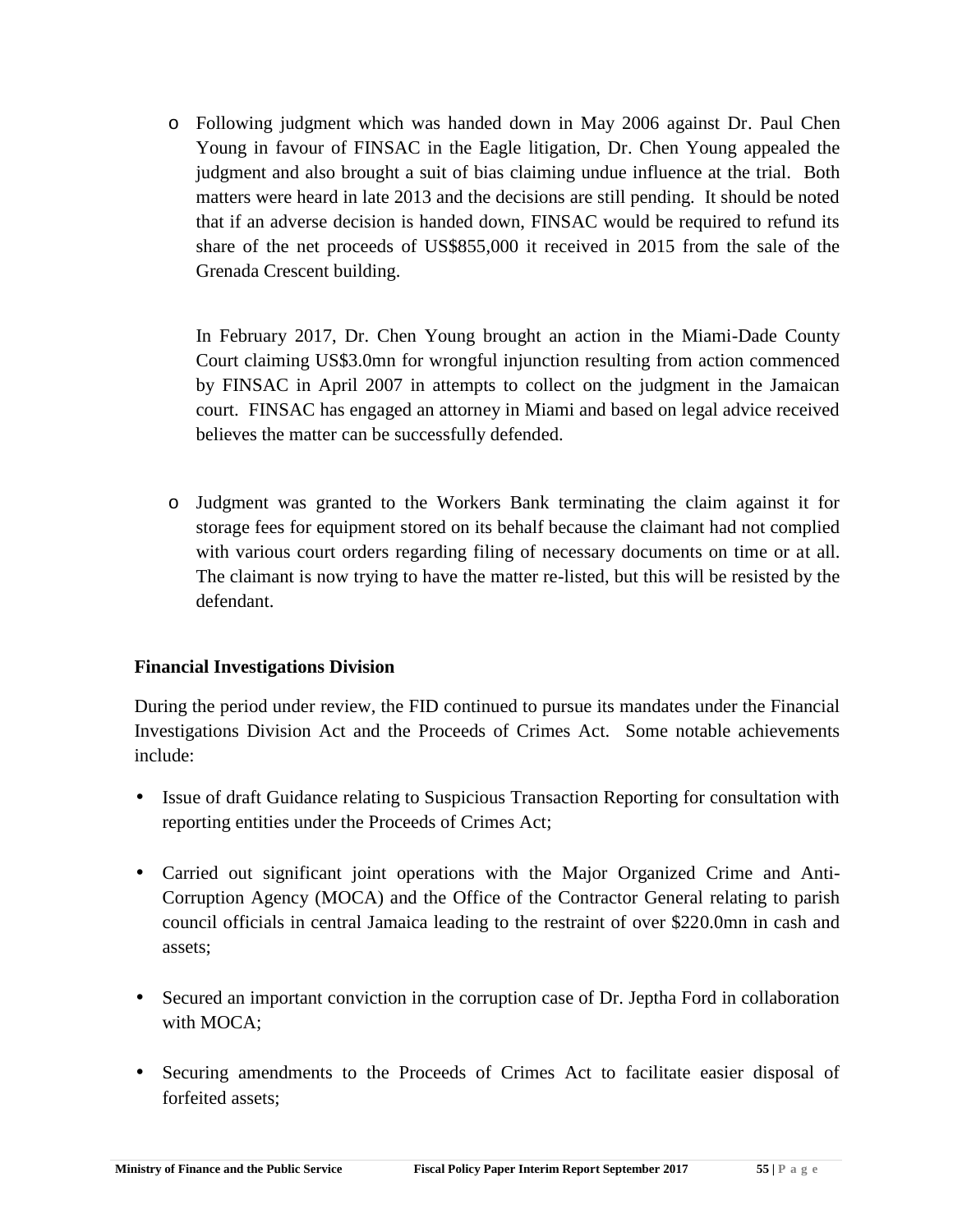- Securing Cabinet approval of revised procedures for the sale of forfeited properties and for related matters involving the sharing of assets with partner jurisdictions;
- The FID in collaboration with the Ministry of Foreign Affairs and Foreign Trade sought to have tabled in Parliament Ministerial Orders under the Terrorism Prevention Act to designate certain Non-Financial Businesses as reporting entities under that statute;
- Continued work on the roll-out of the go AML software which is in the testing phase with a pilot group of financial institutions using the reporting platform to test for areas of difficulty or weakness;
- Cash seizure and forfeiture values for the period April 1, 2017 to August 24, 2017:

| o Cash Seizure figures    | JAD 35,475,498.58 |
|---------------------------|-------------------|
| o Cash Forfeiture figures | JAD 26,173,810.51 |

# **Proposed Areas of Focus for Fiscal Year 2017/18**

- Continuing to assist in the public sector pension reform;
- The second phase of private sector pension reform to address issues such as vesting, portability and indexation;
- The amendment of the Insurance Act to facilitate the creation of a microinsurance legislative framework;
- The enactment of the Microcredit Bill to provide for the licensing and regulation of small privately-owned money lending institutions;
- Facilitating the development of Regulations for financial holding companies and consolidated supervision under the Banking Services Act;
- Assisting in the implementation of the Action Plan of the National Financial Inclusion Strategy;
- Assisting in the various stages of the legislative process to develop appropriate legislation for the enhancement of the resolution framework for financial institutions;
- The continued divestment of the remaining assets under FINSAC's control;
- Finalizing and resolving outstanding pensions and litigation matters for FINSAC;
- Engaging with the Ministry on the appropriate structure for the FID as a part of the Ministry's transformational programme;
- **Ministry of Finance and the Public Service <b>Fiscal Policy Paper Interim Report September 2017 <b>56** | P a g e Working with the MNS and MOJ on the development of regulations to implement an Asset Recovery Incentivisation Scheme to allow the proceeds of forfeited assets to be used for the benefit of the justice system;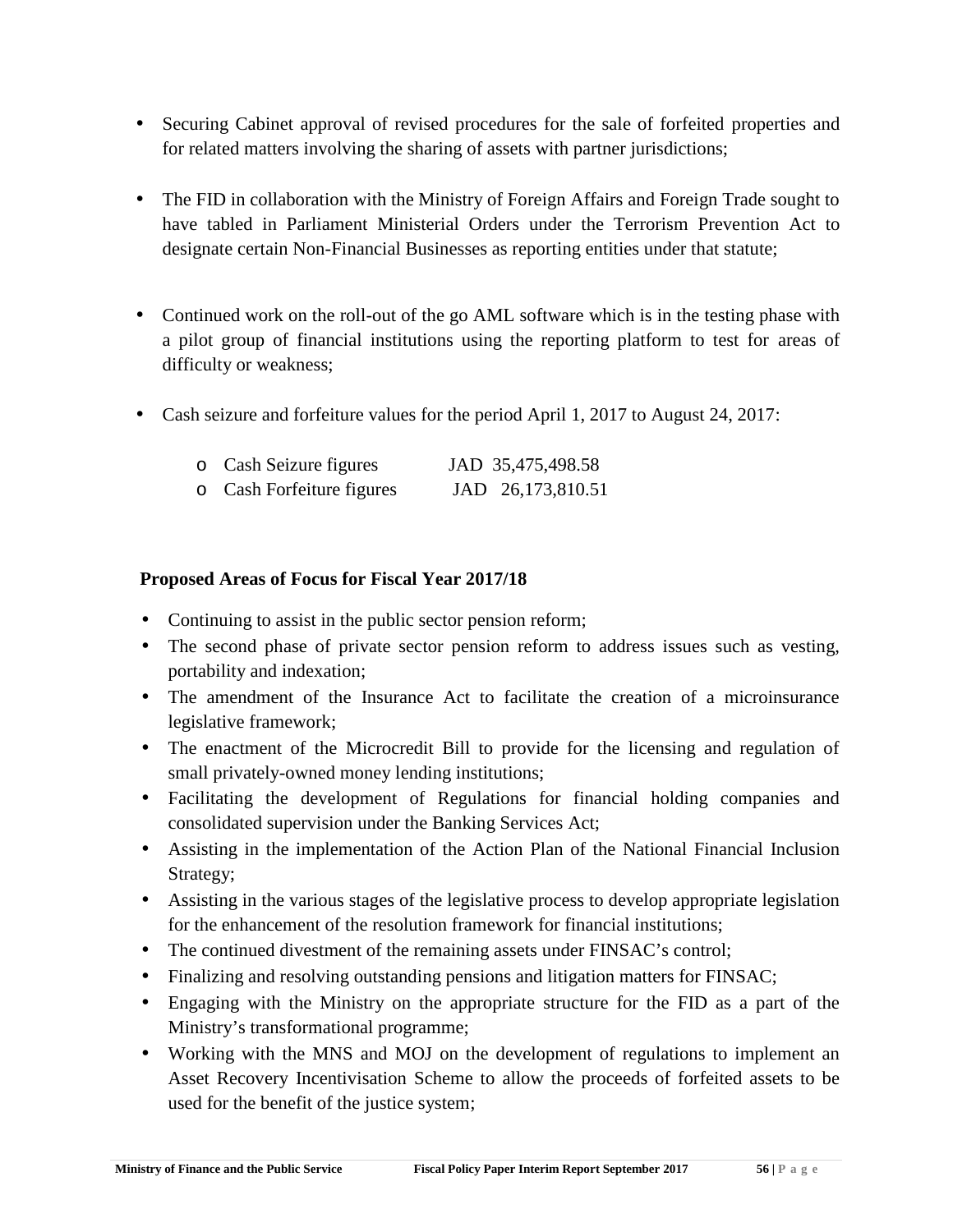- Development of a National Risk Assessment on ML and TF in conjunction with other national stakeholders using the World Bank Assessment Tool;
- Pressing for the passage of procedural rules for POCA and other required legislative amendments;
- Facilitating industry outreach including by the issue of Guidance to improve the quality of reporting from reporting entities, including those sectors that are viewed as overreporting and those that are under-reporting;
- Making more use of facilities to share information with foreign and domestic counterparts and law enforcement. This includes making better use of the FIU's Egmont connections, the greater use of Mutual Legal Assistance Requests for investigations and the development of more formal information-sharing arrangements with domestic regulators and law enforcement bodies;
- Participation in the MOFPS' Strategic transformation Programme and the Prior Options Review Exercise, with a view to ascertaining and implementing the appropriate structure and resourcing of the FID.